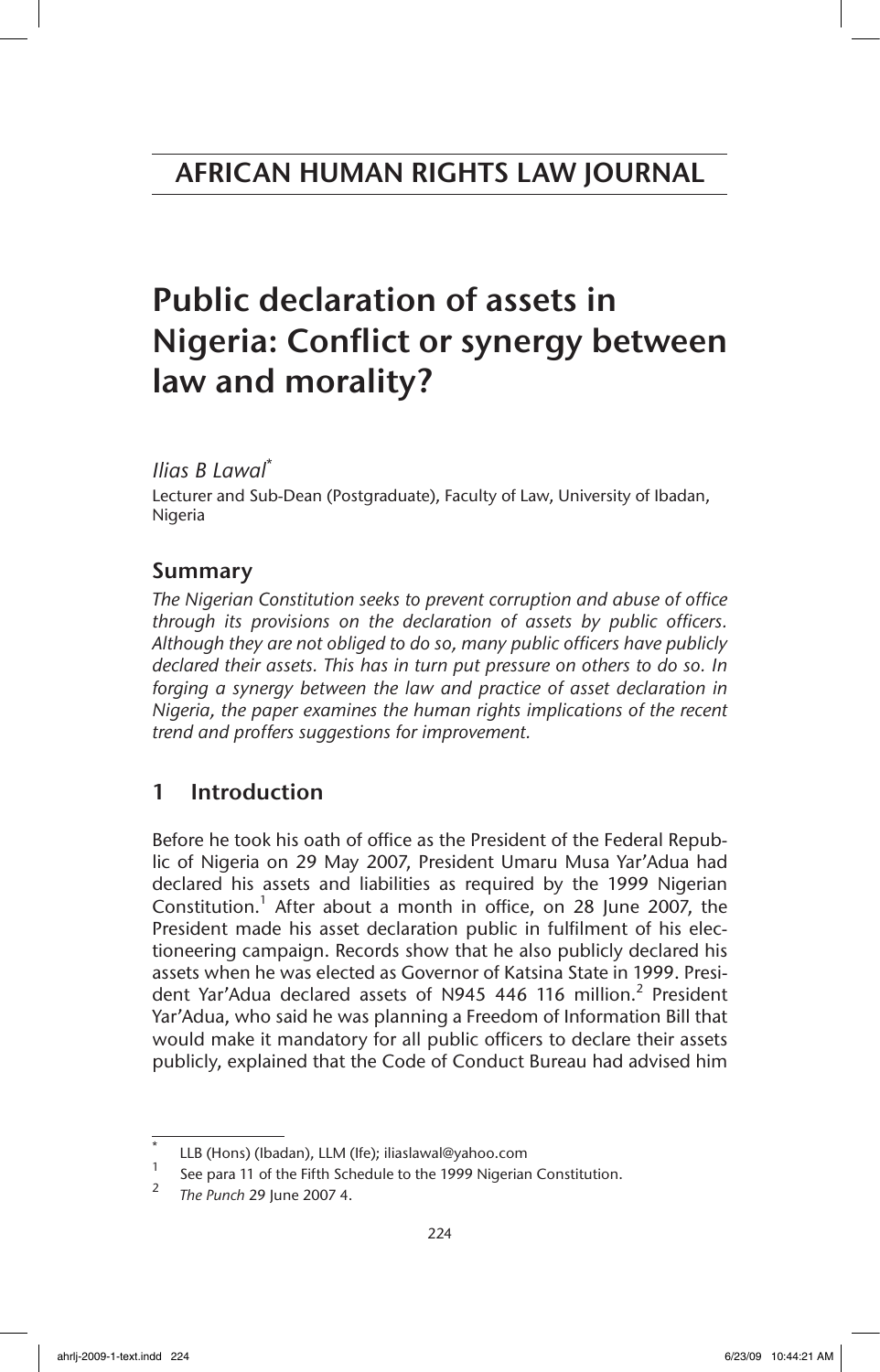against making his assets public as this would put pressure on other public officers to do so. $3$ 

Since the President's public declaration of his assets, mixed reactions have been expressed by Nigerians. These range from the sublime to the ridiculous. His action has also attracted commendation and a considerable dose of cynicism and skepticism. $4$  A few days after the public declaration, the Kogi state Governor, Ibrahim Idris, former Governor of Zamfara state and Senate minority whip, Sanni Ahmed, and Governor Gbenga Daniel of Ogun state declared their assets publicly.<sup>5</sup>

One major fallout of the public declaration of assets by President Yar' Adua is the pressure being mounted on all his lieutenants and other public officers to do the same. The worst hit was the Vice-President, Dr Goodluck Jonathan. Nigerians naturally expected him to follow the footsteps of the President by declaring his assets publicly even though there is no legal obligation on him to do so. When they realised that the Vice-President was reluctant to declare his assets, formal calls were made to him. The calls were rebuffed by the Vice-President, who claimed that he had already declared his assets before the Code of Conduct Bureau, more than seven times as Deputy-Governor, twice as Governor and once before taking an oath of office as the Vice-President.<sup>6</sup>

In an editorial entitled 'The Vice-President's Assets',<sup>7</sup> the Guard*ian* newspaper asked if the Vice-President's reluctance was due to his attempt to conceal something from the public and urged him to act without further delay. It continued:<sup>8</sup>

By hiding under the letters of the law, the Vice-President lays himself open to a charge: Does he have something to hide? Morality is not law, but sometimes perception may be more important than morality. He should see this as an opportunity to cleanse his image. And he needs not pollute the issues by turning this into a matter for partisan politics.

The Vice-President caved in to pressure and made his assets declaration of N295 304 420 million public on the following day,  $9$  probably after reading the editorial. Going by the public outrage against the Vice-President for his delay in making his asset declaration public, should penal sanctions attach to the failure to make an asset declaration public in Nigeria as opposed to a failure to declare assets? This brings to the fore the age-long conflict between law and morality.

Law is a set of rules aimed at regulating human conduct. It is usually, but not always, backed by sanctions. Morality, on the other hand, is a distinct domain of normative thinking about action and feeling, the

 $\frac{3}{4}$  As above.

<sup>4</sup> For the different reactions, see *This Day* 3 July 2007 7; *The Nation* 10 July 2007 48.

<sup>5</sup> *The Guardian* 10 July 2007.

<sup>6</sup> *The Guardian* 1 August 2007 1.

<sup>7</sup> *The Guardian* 7 August 2007 1.

 $\int_{9}^{\infty}$  As above.

<sup>9</sup> *The Vaunguard* 9 August 2007 1.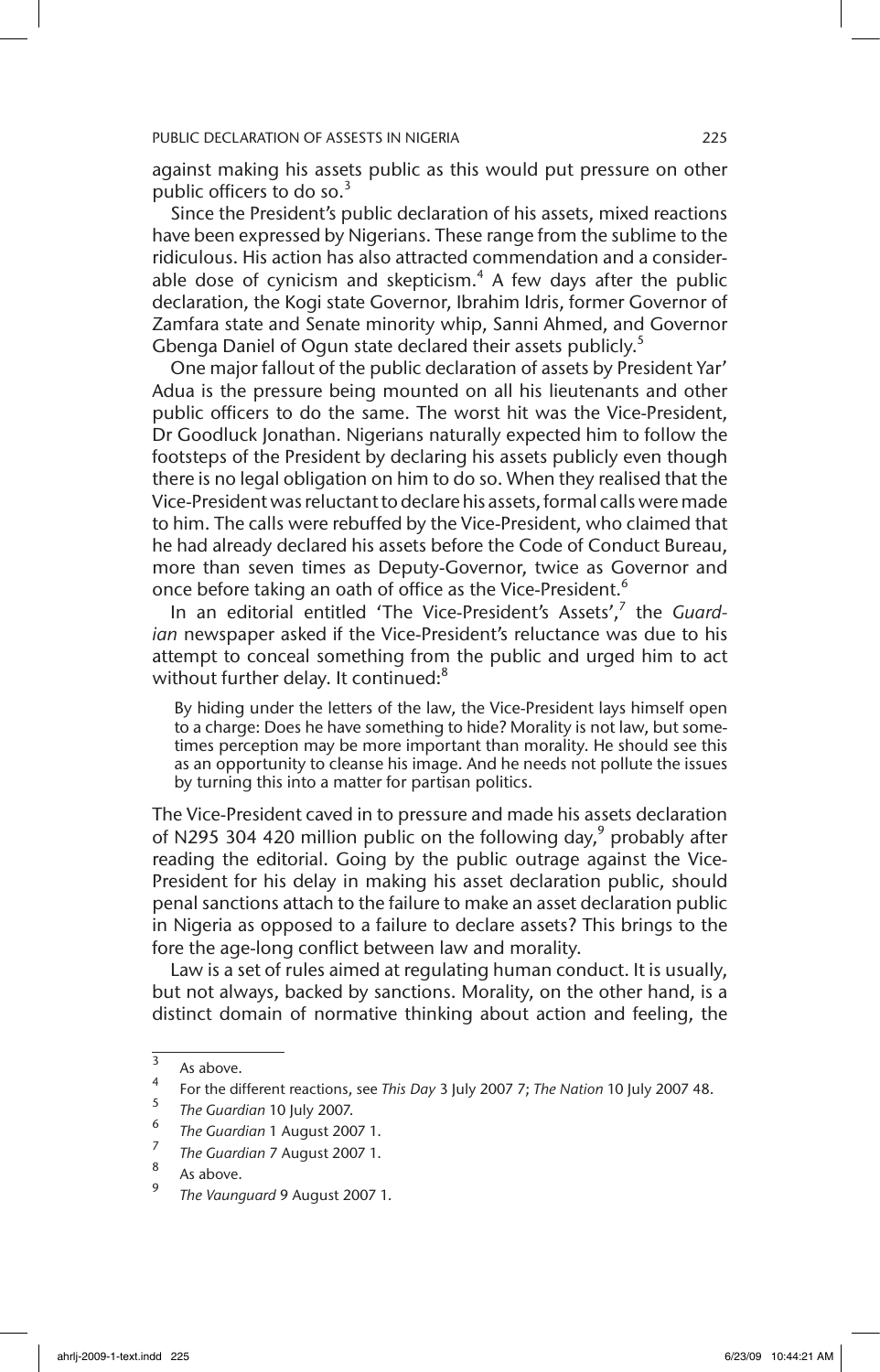whole domain being the subject of ethics.<sup>10</sup> Both law and morality are founded in norms essential to the well-being of society — thus has theft developed from the concept of private property. Moreover, morality and law occupy common ground, as numerous infringements of the law are also morally abhorrent.<sup>11</sup>

Questions concerning the proper limits of the law are of particular interest to thinkers in the Western political tradition of individualism. In this tradition, the law is regarded as an instrument of coercion and the problem is to define the scope of the law in such a way that it fulfils its necessary purpose at minimum cost to individual liberty. The debate therefore centres on the proper end of legal coercion. Two law-limiting strategies are commonly adopted: the practical and the moral.<sup>12</sup>

As the most important ends of human life (salvation of the soul, or its secular equivalent, moral integrity) are taken to require the uncoerced 'inward' assent of the individual, the effective scope of the law is significantly limited on practical grounds by the regulation of 'outward' behaviour. On the moral question concerning what behaviour ought to fall within the purview of the law, conservatives contend that the society has a right to enforce its moral values by criminalising whatever behaviour its members regard as 'sinful'.<sup>13</sup>

There can be little doubt that moral considerations do influence rules of law, but this aspect has to be distinguished from the question regarding how far laws should give effect to moral attitudes.<sup>14</sup> Lord Mansfield went as far as to assert 'that the law of England prohibits everything which is *contra bonos mores'*,<sup>15</sup> but other judges have been more cautious.<sup>16</sup> Also worth consideration is the question: On what basis should a failure to declare assets publicly, as opposed to a failure to declare it as stipulated by the Code of Conduct, attract criminal sanction? Is it on the basis of Mill's harm-to-others principle or Dias's calculus?<sup>17</sup>

Failure to make one's asset declaration public after submitting the asset declaration form to the Code of Conduct Bureau does not in itself constitute any harm to anyone. It is only harmful when people hide behind the fact that members of the public do not have access to the declaration to make false declarations in order to cover up assets illegally acquired in corruption or abuse of office. This means that, although there is no legal obligation to publicise a declaration of assets

<sup>10</sup> 1E Craig (ed) *Routledge encyclopedia of philosophy* (1998) 544.

<sup>&</sup>lt;sup>11</sup> B Jones *'A' level law* (1981) 4.

 $\frac{12}{13}$  Craig (n 10 above) 460.

 $13$  As above.

<sup>14</sup> RMW Dias *Jurisprudence* (1985) 215.

<sup>15</sup> *Jones v Randall* (1774) 1 Cowp 17 39; *R v Delaval* (1963) 3 Burr 1438.

<sup>16</sup> Eg Scrutton LJ in *In* Re *Wigzell, ex parte Hart* (1921) 2 KB 835 859.

<sup>17</sup> For further explication on this, see HLA Hart *The concept of law,* cited in LB Curson *Jurisprudence* (1995) 234-235; Dias (n 14 above) 111.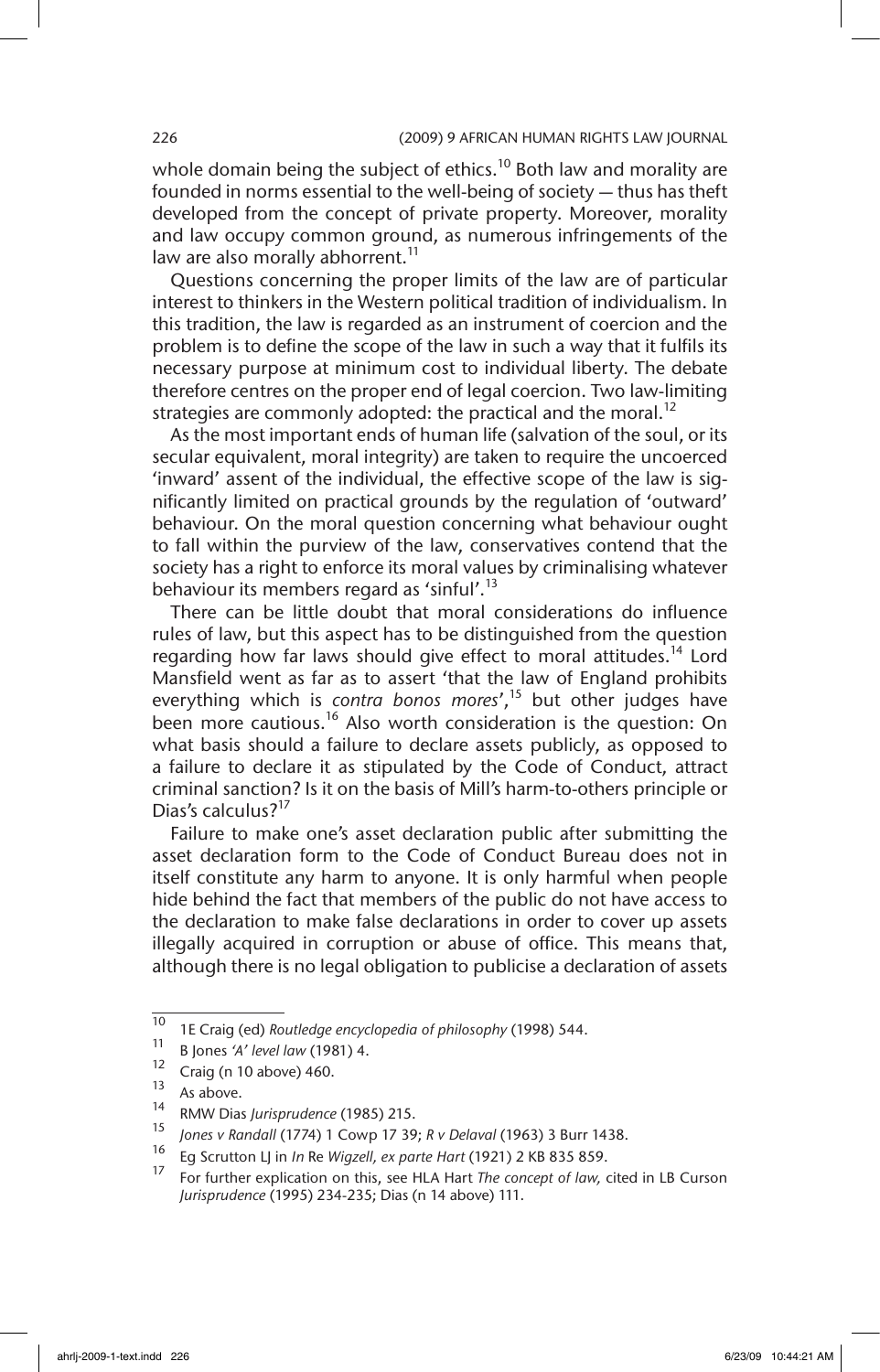in Nigeria, the refusal to do so is potentially harmful to the country. This view is strengthened by the fact that most public officers being tried for or convicted of corruption are found to have made a false declaration of their assets. This is engendered by the *lacunae* contained in the constitutional provisions on the declaration of assets in Nigeria, to which we now turn.

## 2 Constitutional provisions relating to asset declaration in Nigeria

### 2.1 Code of Conduct

Provisions on the declaration of assets by all public officers in Nigeria are entrenched in the Code of Conduct for Public Officers, contained in Part I of the Fifth Schedule to the 1999 Nigerian Constitution. The Code was first introduced into the Nigerian Constitution in 1979. It is meant to prevent corruption and abuse of office and to ensure transparency in public officers. Public officers for the purposes of the Code include the President<sup>18</sup> and the Vice-President<sup>19</sup> of the Federation, the President and Deputy-President of the Senate, the Speaker and Deputy-Speaker of the House of Representatives and Speakers and Deputy-Speakers of Houses of Assembly of states and all members of legislative houses,  $20$ Governors and Deputy-Governors of states, $^{21}$  the Chief Justice of Nigeria, justices of the Supreme Court, the President and justices of the Court of Appeal, and other judicial officers and all staff of courts of law,<sup>22</sup> the Attorney-General of the Federation and Attorney-General of each state. $^{23}$  Ministers of government of the Federation and commissioners of governments of the states, $^{24}$  Chief of Defence staff, Chief of Army staff, Chief of Naval staff, Chief of Air staff and all members of the armed forces of the Federation, $25$  the Inspector-General of Police, the Deputy-Inspector-General of Police and all members of the Nigerian Police Force and other government security agencies established by law, $^{26}$  the Secretary to the government of the Federation, Head of Civil Service, Permanent Secretaries, Directors-General and all other persons in the civil service of the Federation or of the

 $\frac{18}{18}$  Para 1, Part II, Fifth Schedule to the 1999 Nigerian Constitution.

<sup>&</sup>lt;sup>19</sup> Para 2, Part II, Fifth Schedule to the 1999 Nigerian Constitution.<br><sup>20</sup> Para 2, Part II, Fifth Schodule to the 1999 Nigerian Constitution. <sup>20</sup> Para 3, Part II, Fifth Schedule to the 1999 Nigerian Constitution.

<sup>&</sup>lt;sup>21</sup> Para 4, Part II, Fifth Schedule to the 1999 Nigerian Constitution.

<sup>&</sup>lt;sup>22</sup> Para 5, Part II, Fifth Schedule to the 1999 Nigerian Constitution.

<sup>&</sup>lt;sup>23</sup> Para 6, Part II, Fifth Schedule to the 1999 Nigerian Constitution.<br><sup>24</sup> Para <sup>7</sup> Part II, Fifth Schedule to the 1999 Nigerian Constitution.

<sup>&</sup>lt;sup>24</sup> Para 7, Part II, Fifth Schedule to the 1999 Nigerian Constitution.<br><sup>25</sup> Para 8, Part II, Fifth Schedule to the 1999 Nigerian Constitution.

<sup>&</sup>lt;sup>25</sup> Para 8, Part II, Fifth Schedule to the 1999 Nigerian Constitution.<br>26 Page 8, Part II, Fifth Schedule to the 1999 Nigerian Constitution.

Para 9, Part II, Fifth Schedule to the 1999 Nigerian Constitution.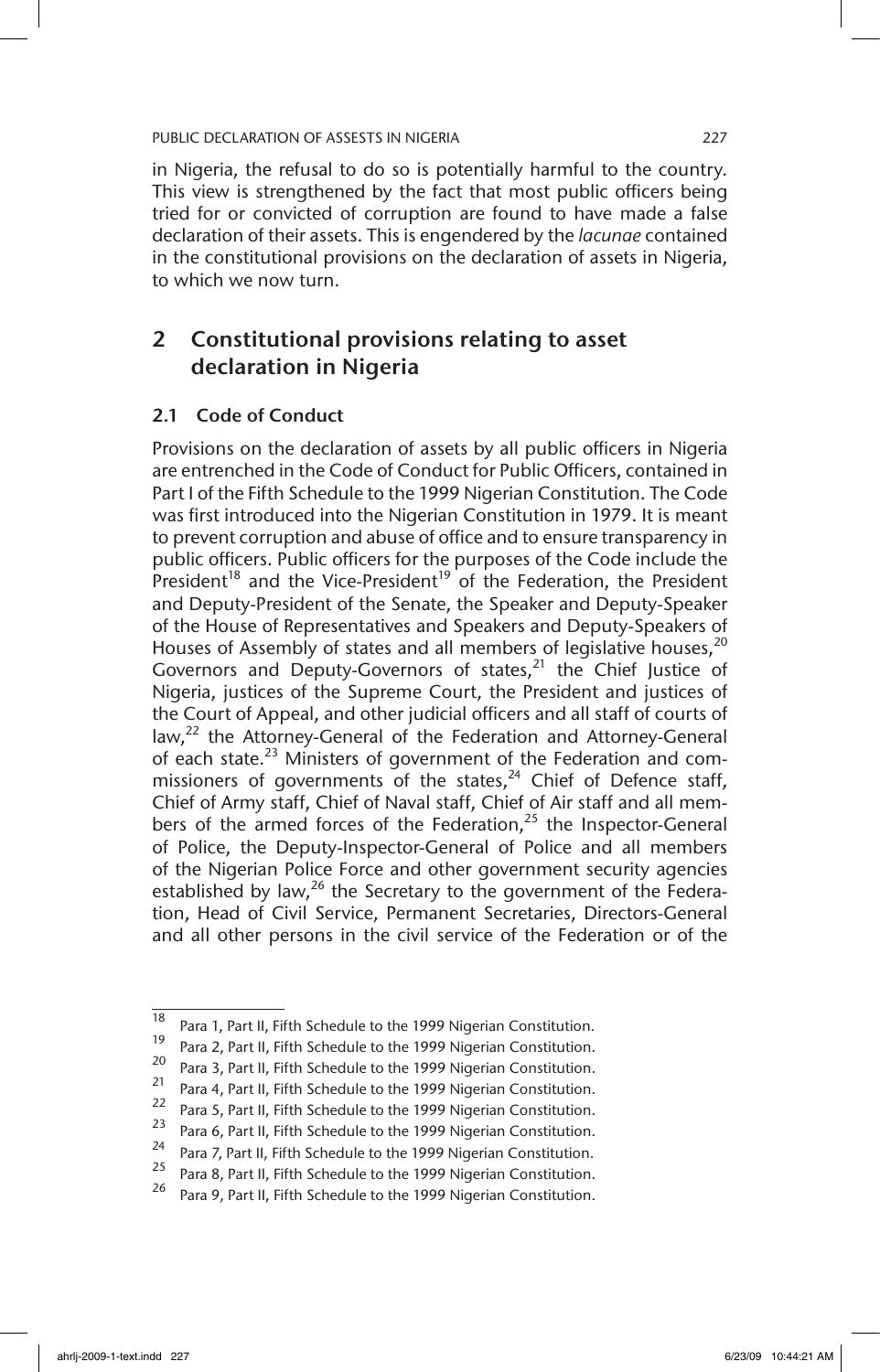state, $27$  ambassadors, high commissioners and the other officers of the Nigerian missions abroad, $28$  the Chairperson, members and staff of the Code of Conduct Bureau and Code of Conduct Tribunal,<sup>29</sup> the Chairperson, members and staff of local government councils,  $30$  the Chairperson and members of the boards and other governing bodies and staff of statutory corporations and of companies in which the federal or state government has the controlling interest,  $31$  all staff of universities, colleges and institutions owned and financed by the federal state or local government councils, $32$  and the Chairperson, members and staff of permanent commissions or councils appointed on a full-time basis. $33$ 

It is curious to note the wide description of public officers in the Nigerian Constitution, which includes political office holders, but excludes special advisers at the federal and state levels. This is a grave omission as the offices of special advisers are established by the Constitution.<sup>34</sup> They assist the chief executives in the discharge of their functions and they play active roles as members of the executive. The implication of this omission is regrettable, but it is partly remedied by the fact that, by their oath of office, special advisers undertake to abide by the Code of Conduct.<sup>35</sup> According to Nwabueze,<sup>36</sup> the Directive Principles of State Policy and the Code of Conduct for public officers enshrined in the Nigerian Constitution perhaps represent the best attempt to give constitutional force to the democratic principles of the people and the republican ideal of civic virtues and political morality.<sup>37</sup>

Acts prohibited by the Code include a public officer putting himself in a position where his personal interest conflicts with his duties and official responsibilities,  $38$  holding two posts from which he is being paid from public funds<sup>39</sup> and engaging or participating in the running of any private business, profession or trade when employed on a full-time basis.<sup>40</sup> This does not prevent a public officer from acquiring

 $\frac{27}{27}$  Para 10, Part II, Fifth Schedule to the 1999 Nigerian Constitution.

<sup>&</sup>lt;sup>28</sup> Para 11, Part II, Fifth Schedule to the 1999 Nigerian Constitution.

<sup>&</sup>lt;sup>29</sup> Para 12, Part II, Fifth Schedule to the 1999 Nigerian Constitution.

<sup>&</sup>lt;sup>30</sup> Para 13, Part II, Fifth Schedule to the 1999 Nigerian Constitution.<br><sup>31</sup> Part 14, Bart II, Fifth Schodule to the 1999 Nigerian Constitution.

<sup>&</sup>lt;sup>31</sup> Para 14, Part II, Fifth Schedule to the 1999 Nigerian Constitution.<br><sup>32</sup> Para 15, Part II, Fith Schedule to the 1999 Nigerian Constitution.

<sup>&</sup>lt;sup>32</sup> Para 15, Part II, Fifth Schedule to the 1999 Nigerian Constitution.

<sup>&</sup>lt;sup>33</sup> Para 16, Part II, Fifth Schedule to the 1999 Nigerian Constitution.

See secs 161 & 196 of the 1999 Nigerian Constitution; see also JOA Akintayo 'Pension rights of political office holders in Nigeria' (2005) 4 *University of Ibadan Journal of Private and Business Law* 107.

 $35$  See secs 152 & 196(4) of the 1999 Nigerian Constitution; see also Akintayo (n 34 above) 107.

<sup>36</sup> BO Nwabueze *Ideas and facts in constitution making* (1993) 156.

 $\frac{37}{38}$  As above.

<sup>&</sup>lt;sup>38</sup> Para 1 Part I, Fifth Schedule to the 1999 Nigerian Constitution.

Para 2(a) Part 1, Fifth Schedule to the 1999 Nigerian Constitution.

Para 2(b) Part 1, Fifth Schedule to the 1999 Nigerian Constitution.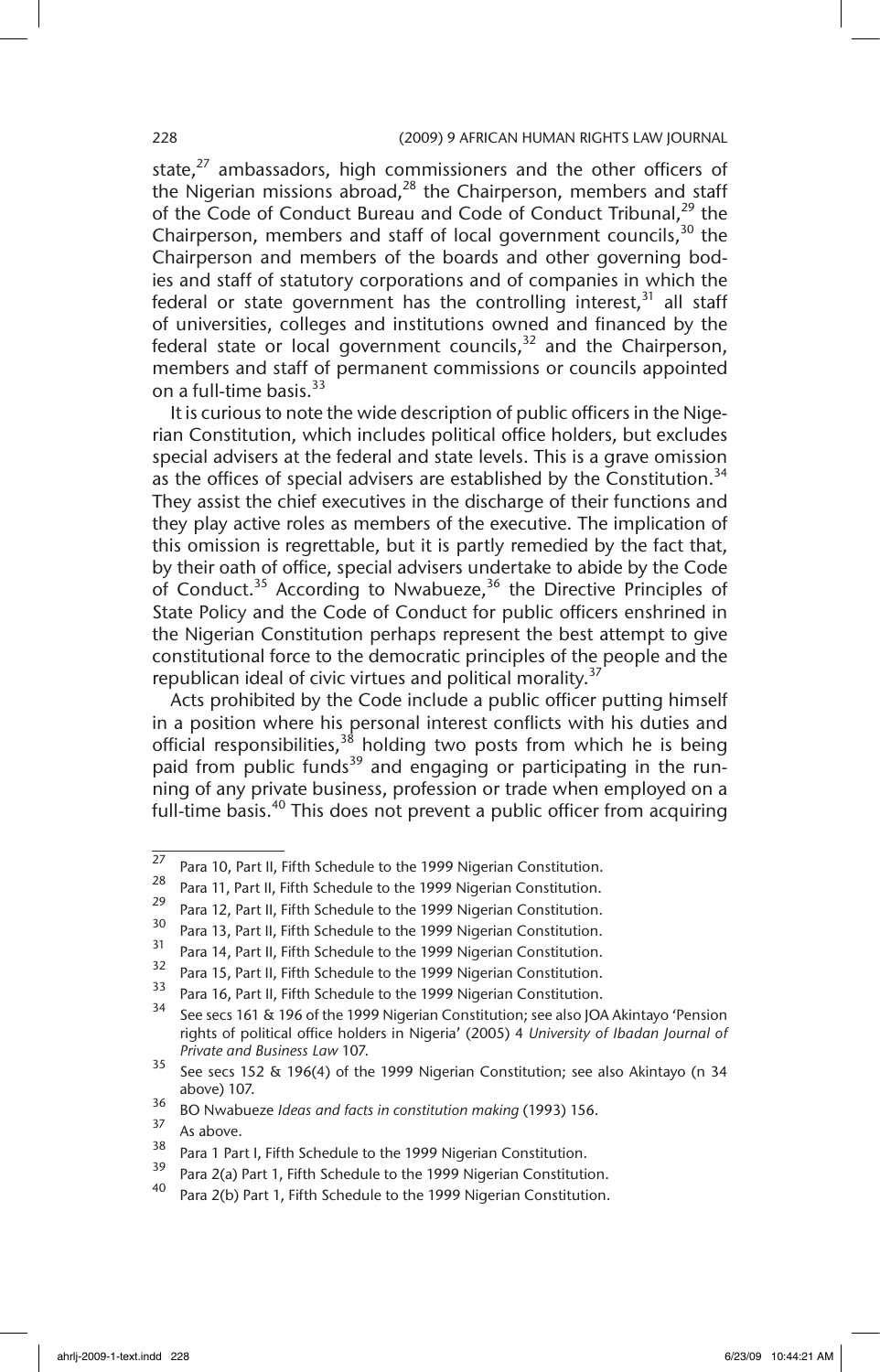an interest in a private businesslike partnership. What he cannot do is to at the same time hold a managerial post or other position in such an undertaking.<sup>41</sup> A public officer is, however, allowed to engage in farming. According to Aguda, the permission granted a public officer to engage in farming under the Code could lead to difficulties in enforcement because farming includes large-scale enterprises.<sup>42</sup> The exemption given to farming might not be unconnected with the need to boost agricultural production in Nigeria.<sup>43</sup> Furthermore, any allegation that a public officer is engaged in private business must be strictly proved. It is not enough to find in possession of a public officer a form containing the names of directors of a company also bearing the public officer's name.<sup>44</sup>

The Code also prohibits operations of foreign accounts by the President, Vice-President, Governor, Deputy-Governor, Ministers, commissioners and members of the National Assembly and Houses of Assembly of the states.<sup>45</sup> It prevents public officers, after retirement and while receiving a pension from public funds, from accepting more than one remunerative position as Chairpersons, directors or employees of a company owned or controlled by the government or any pubic authority.<sup>46</sup> Nor shall a retired public officer receive remuneration from public funds in addition to his pension and the emolument of such one remunerative position.<sup>47</sup> Retired public officers who have held offices as President, Vice-President, Chief Justice of Nigeria, Governor and Deputy-Governor of a state are also prohibited from service or employment in foreign companies or enterprises.<sup>48</sup> According to Akande, this provision is necessary in the overall interest of national security so that foreign powers might not use their financial power to undermine the security of the nation by getting the confidence of such top functionaries of the state.<sup>49</sup> However, to bar them for life from exercising their fundamental right of such employment 'is not justifiable', continues the professor. Akande then suggests that the ban should be limited to a number of years, preferably eight years after they have left office. After such a long period, if they have not been forgotten as having secrets which might be useful to foreign power, Akande

<sup>41</sup> *Nwankwo v Nwankwo* (1995) 30 LRC 24 33.

<sup>42</sup> O Aguda *Understanding the Nigerian Constitution 1999* (2000) 247.

IB Lawal 'The code of conduct and the fight against corruption in Nigeria: A conspectus' (2006) 2 *Abakaliki Bar Journal* 107.

<sup>44</sup> *Onyeukwu v The State* (2000) FWLR (Part 6) 983.

<sup>45</sup> Para 3 Part I Fifth Schedule to the 1999 Nigerian Constitution.

<sup>&</sup>lt;sup>46</sup> Para 4 Part I Fifth Schedule to the 1999 Nigerian Constitution.<br><sup>47</sup> The justification of this previous is exigually deuthed with the

The justification of this provision is seriously doubted with the recently-introduced contributory pension scheme by the Pension Reforms Act of 2004.

<sup>48</sup> Para 5 Part I Fifth Schedule to the 1999 Nigerian Constitution.

<sup>49</sup> JO Akande *Introduction to 1999 Nigerian Constitution* (2000) 522.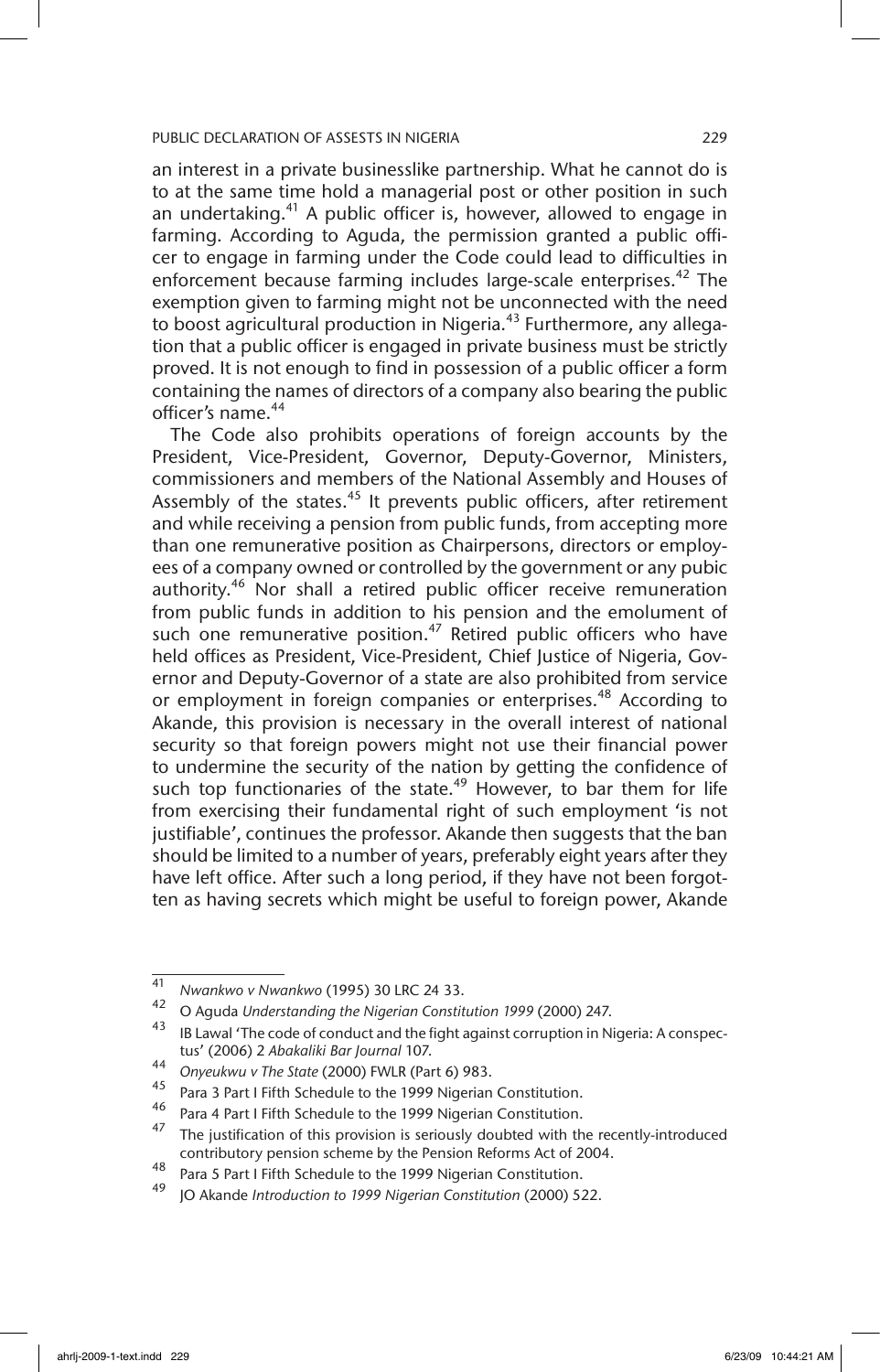contends, 'then perhaps the country does not deserve the security which it is seeking to protect'.<sup>50</sup>

By paragraph 6 of the Code, a public officer shall not ask for or accept property or benefits of any kind for himself or any other person on account of anything done or omitted to be done by him in the discharge of his duties. He is, however, allowed to accept gifts or benefits from relatives and personal friends 'to such an extent and such occasions as are recognised by custom'. This provision seems to justify the acceptance of 29 new vehicles worth N174 700 000 million donated to President Musa Yar'Adua as a presidential campaign gift and similar gifts in the Vice-President's asset declaration.<sup>51</sup> According to Akinseye-George, the non-prohibition of gifts recognised by customs may be exploited to continue with the practice of corrupt gift-giving. The situation is made worse by using 'relatives' and 'personal friends' to describe persons whose gift the public officers may be allowed.<sup>52</sup>

The relationship between bribes and gifts is not devoid of controversy. According to Rose-Ackerman, gift-giving and bribery will be more common if legal dispute resolution mechanisms are costly and time-consuming, if legal guarantees are not possible, and trust is correspondingly more important.<sup>53</sup> The offence of bribery can be circumvented on the grounds that money given is based on altruistic considerations. This therefore creates a problem in drawing a line of demarcation between where the gift ends and bribery begins.<sup>54</sup> This is because the latter is a corrupt practice, while the former is not. Furthermore, gifts and bribes have one important similarity. In neither case can a disappointed individual go to court to demand payment or insist on the performance of the implicit contract. Alternative methods of ensuring compliance must be made if one wishes to induce others to act.<sup>55</sup> Moreover, when corruption becomes endemic, bribes lose much of their moral stigma in the eyes of those concerned. They blur the borderline between honesty and dishonesty, truth and lies.<sup>56</sup> In the absence of moral markers, the system becomes truly sick.<sup>57</sup> Bribery can also be distinguished from extortion. The crime of extortion is committed when a person unlawfully and intentionally obtains some advantage, which may be of either patrimonial or non-patrimonial nature, from another by subjecting the latter to pressure which induces him to hand over the advantage. $^{58}$ 

 $\frac{50}{51}$  n 49 above.

<sup>51</sup> See *The Punch* 29 June 2007 54 and *The Vanguard* 9 August 2007 1, respectively.

<sup>&</sup>lt;sup>52</sup> Y Akinseye-George *Legal system, corruption and governance in Nigeria* (2000).

<sup>53</sup> S Rose-Ackerman *Corruption in government* (1999) 92.

 $55$  As above.

 $\frac{55}{56}$  As above.

<sup>56</sup> B Lightower *Corruption*: *Who cares?* (2008) 30.

 $\frac{57}{58}$  As above.

<sup>58</sup> CR Snyman *Criminal law* (1995) 372.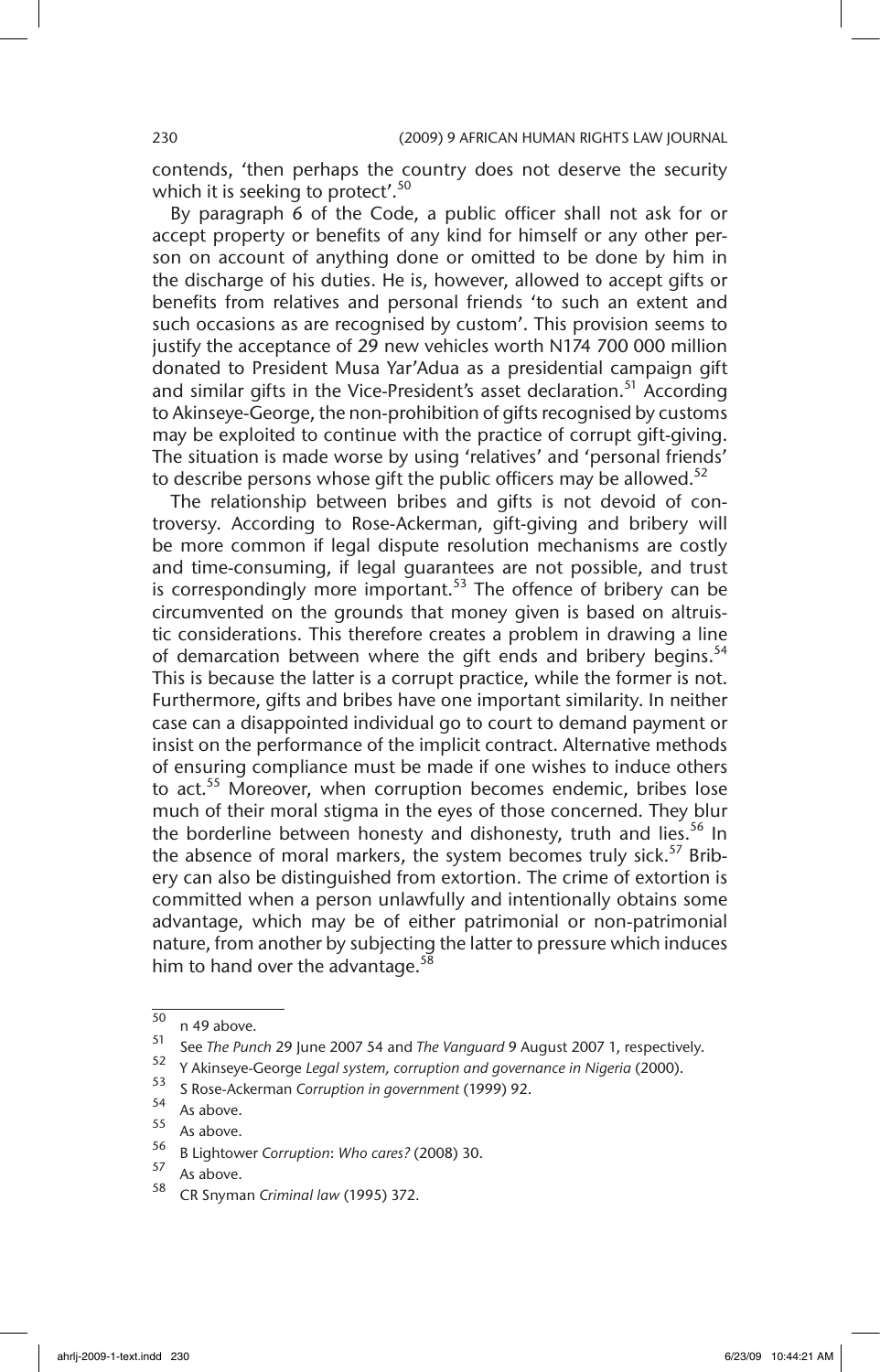One of the most important provisions of the Code of Conduct relates to the declaration of assets by public officers. By paragraph 11 of the Code, every public officer shall immediately after taking office and thereafter, at the end of his term of office, submit to the Code of Conduct Bureau a written declaration of his properties, assets and liabilities and those of his unmarried children under the age of 18 years. The asset declaration form also requires a public officer to declare the assets and liabilities of his spouse. Any statement in such declaration that is found to be false by any authority or person authorised in that behalf to verify it is deemed to be a breach of the Code.<sup>59</sup> Similarly, any property or asset acquired by a public officer after the declaration which is not fairly attributable to income, gift or loan approved by the Code is deemed to have been acquired in breach of the Code unless the contrary is proved. $60$  Furthermore, a public officer who does any act prohibited by the Code through a nominee, trustee or other agent is deemed *ipso facto* to have committed a breach of the Code.<sup>61</sup> The National Assembly may, however, exempt any cadre of public officers from the asset declaration provisions, if it appears to it that their position is below the rank which it considers appropriate for the application of those provisions.<sup>62</sup>

The asset declaration provisions have met with considerable criticism. While it is acceptable that a man may be able to declare his wife's assets and liabilities on the assumption that he knows about them, or, at worst, can force them out of her, 'one is skeptical about the assets of children', argues a critic.<sup>63</sup> It is further contended that an independent, self-sufficient child would not want parents to interfere in his private matters. Furthermore, if the children are also public officers, this would amount to a double declaration that may cause unnecessary and avoidable paper work for the Code of Conduct Bureau, more so when the Code of Conduct contains ample provisions against a false declaration.<sup>64</sup>

As awkward as this provision is, its inclusion might have been influenced by the country's experience during the First and Second Republics when public officers did not only corruptly acquire assets through their friends and relatives, but also through their under-age children, as witnessed in *L*a*kanmi v Attorney-General, Western Nigeria.*<sup>65</sup> Many public officers are also engaged in similar acts during the present dispensation. This explains why the Deputy-Governor of Akwa-Ibom State, Chris Ekpeyong, was impeached by the state's House of

<sup>&</sup>lt;sup>59</sup> Para 11(2) Fifth Schedule to the 1999 Nigerian Constitution.<br> $^{60}$  Para 11(3) Part 1, Fifth Schedule to the 1999 Nigerian Constitution.

<sup>&</sup>lt;sup>60</sup> Para 11(3) Part 1, Fifth Schedule to the 1999 Nigerian Constitution.<br><sup>61</sup> Para 13 Fifth Schodule to the 1999 Nigerian Constitution.

<sup>&</sup>lt;sup>61</sup> Para 13 Fifth Schedule to the 1999 Nigerian Constitution.

<sup>&</sup>lt;sup>62</sup> Para 14(b) Fifth Schedule to the 1999 Nigerian Constitution.

 $^{63}$  Akande (n 49 above) 55 56.

 $65$  As above.

<sup>65</sup> *Lakanmi v Attorney-General, Western Nigeria* (1971) IUILR 218.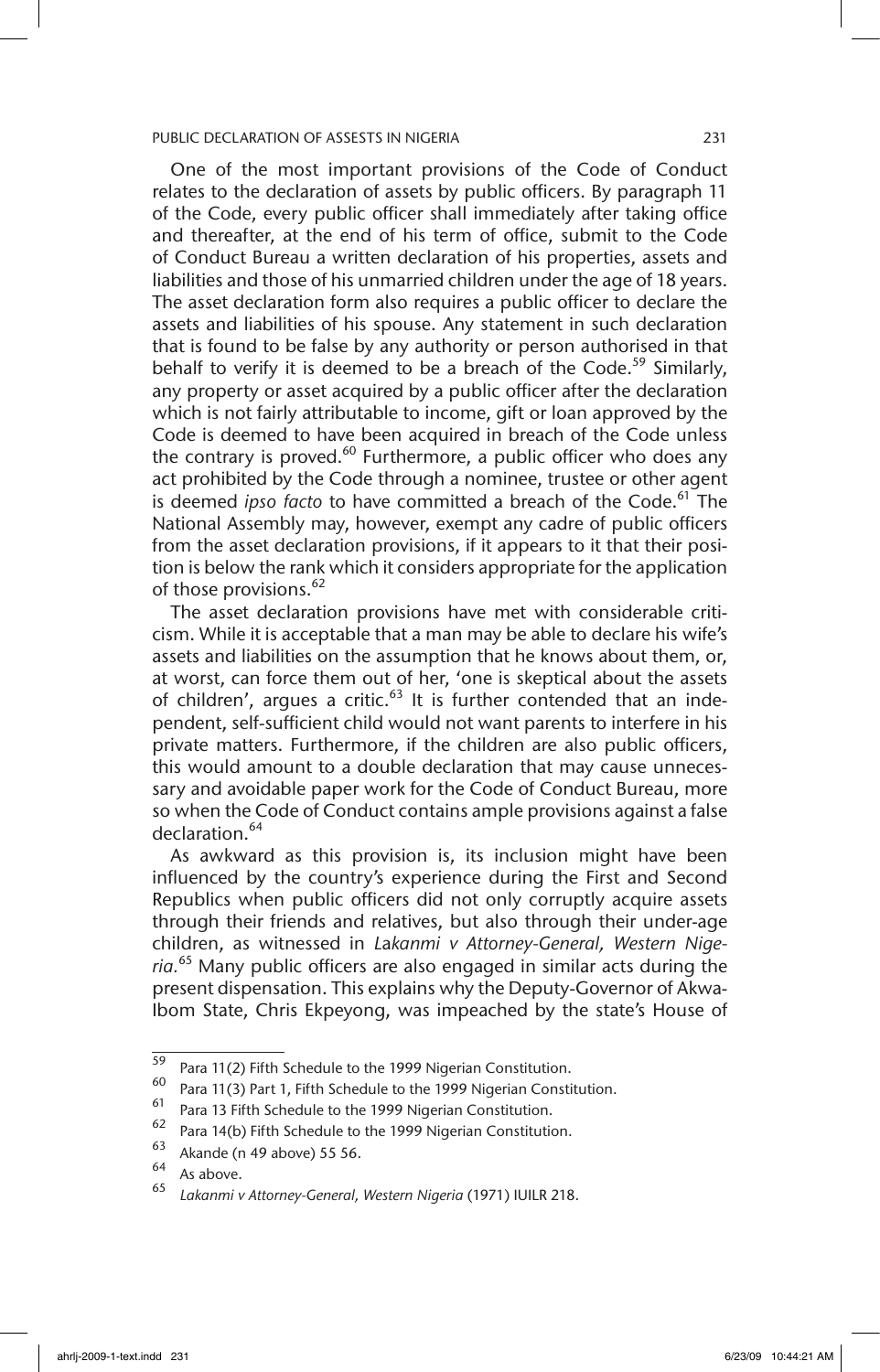Assembly for allegedly acquiring landed property abroad in the name of his under-age son and failing to reflect this in his asset declaration form during his first and second terms in office. He was later allowed to resign after the intervention of the political leaders in the state.<sup>66</sup> The provision, therefore, seems 'reasonably justifiable in a democratic society'.

There seems to be some air of uncertainty, at least in practice, about the time frame for the declaration of assets and submission of the asset declaration form to the Code of Conduct Bureau. For instance, the asset declaration form of the Vice-President, Goodluck Jonathan, shows that he declared his assets before Justice Muktar Dodo of Abuja High Court on 30 May 2007, a day after taking the oath of office.<sup>67</sup> There appears to be some slight variations in the constitutional provisions on declaration of assets and submission of the declaration forms in respect of political office holders. While political office holders are prohibited from performing the functions of their offices until they have declared their assets and liabilities and have subsequently taken and subscribed to the oath of allegiance and oath of office, $68$  paragraph 11(1) of the Code of Conduct requires every public officer to declare his assets 'within three months' of the coming into effect of the Code or 'immediately after taking office'. Public officers are also obliged by the Code of Conduct Bureau to return their asset declaration forms within three months.<sup>69</sup> This seems to give the impression that the asset declaration forms of all public officers, including political officer holders, should be returned within three months. Many political office holders have hidden under this false impression to delay their asset declaration for months after assuming office and performing official functions.<sup>70</sup>

The confusion about the correct interpretation of the provision seems to stem from the three months transition period allowed to public officers who were already in service before the Code of Conduct was introduced. The period of three months granted public officers to return their asset declaration forms further strengthens this view. From the foregoing analysis it seems correct to state that, while other public officers are expected to declare their assets immediately after taking office, political office holders are prohibited from performing the functions of their offices until they have declared their assets. Since the declaration of assets precedes the taking of oath of office and oath

<sup>66</sup> *The Nigerian Observer* 20 July 2005 4.

<sup>67</sup> *The Vanguard* 9 August 2007 1.

See secs 140, 185, 52, 94 & 152 of the 1999 Nigerian Constitution on the President, Governor, Members of the National Assembly, Members of State Houses of Assembly and Special Advisers.

<sup>&</sup>lt;sup>69</sup> This is contained on the asset declaration form.

Eg, in July 2007 the Code of Conduct Bureau cried out that many state governors were yet to declare their assets about two months after assumption of office; *The Nation* 9 July 2007 1.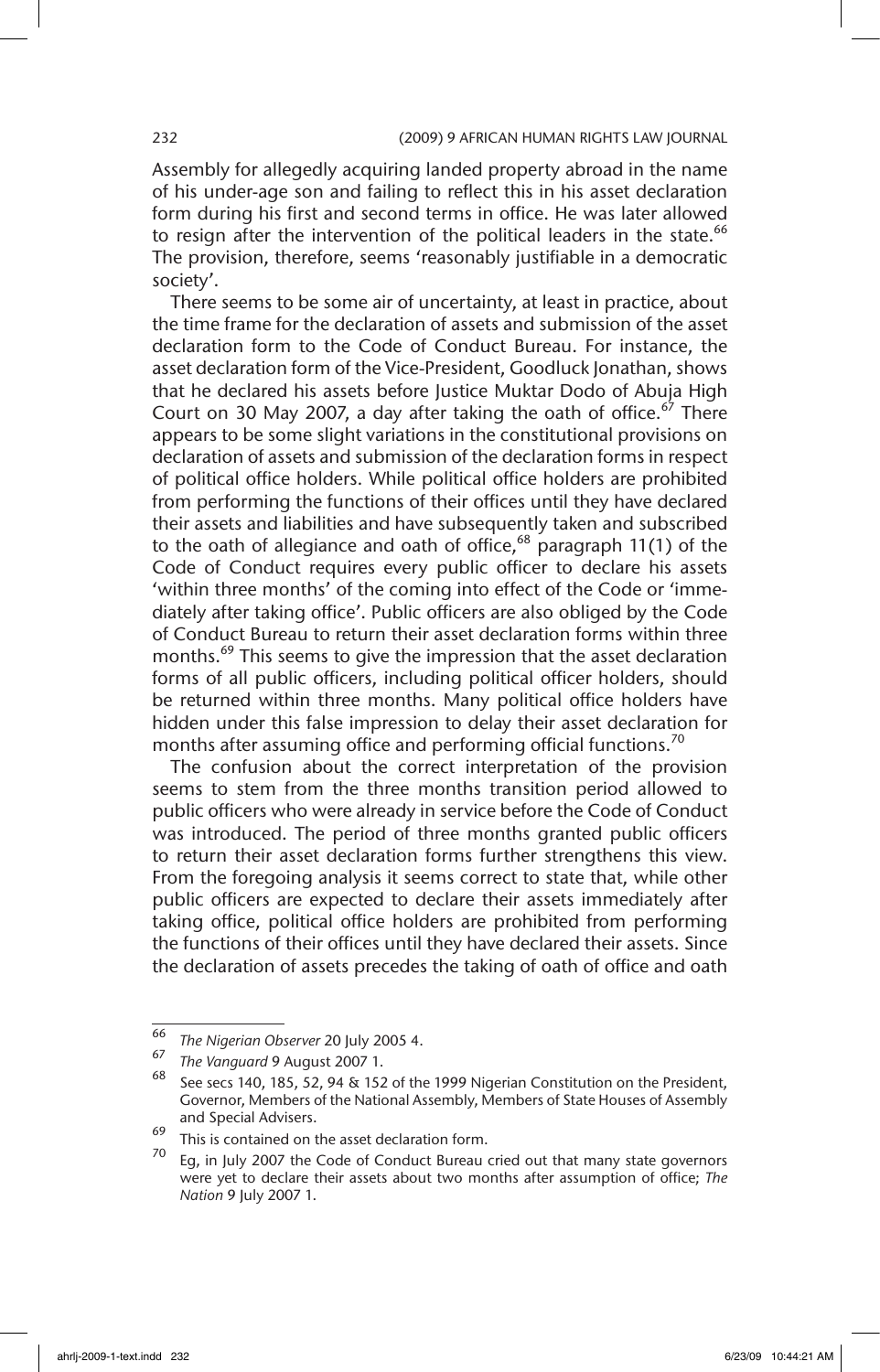of allegiance, *a fortiori,* a political office holder cannot, strictly speaking, legally assume office before declaring his assets.

However, the reality points otherwise. Many political office holders do not declare their assets until months after assuming office and performing official duties. This raises some pertinent questions about the legal status of such official functions performed in default of the constitutional provisions on asset declaration as a condition precedent. Are those official duties void, voidable or valid? For administrative convenience, since most of those actions would have already altered the legal position of many innocent persons, it is submitted that, while sanctions should be applied to the erring political office holders for intentionally breaching the provisions of the Constitution, their previous actions should be presumed valid because of the presumption of regularity in official actions and business.<sup>71</sup> The view has been expressed that the National Assembly should use its powers under paragraph 14 of the Code of Conduct to drastically reduce the number of public officers who have to submit asset declarations to the Code of Conduct Bureau considering the large number of public officers in local government and the federal civil service.<sup>72</sup> It is argued that on purely administrative grounds, leaving aside any undue influence, it is doubtful if more than a very negligible part of asset declaration papers already in possession of the Code of Conduct Bureau can be put into any systematic use five years after submission.<sup>73</sup> The storage and retrieval system, it is further contended, would seem to be beyond the administrative capacity of the country at present. Besides that, the larger the number of forms the Bureau has to process and utilise in monitoring the conduct of public officers, the less effective the Bureau will be in checking anybody.<sup>74</sup> On the grounds that corruption of the junior staff is only made positive by the corruption or lack of vigilance of their superiors, it has been proposed that offices below grade level 8 be exempted from submitting asset declarations while their superiors should be held accountable for their lack of probity.<sup>75</sup> It has, however, been suggested that the National Assembly should be cautious in applying the exemption clause and should instead consider the actual duties being performed by the public officers rather than the post held.<sup>76</sup> As pragmatic at the view sounds, the problem with it is that it gives too much discretion to the National Assembly. Breaches of the Code of Conduct are reported to the Code of Conduct Bureau.

 $\frac{71}{71}$  See sec 149(c) of the Evidence Act, Cap E 14 Laws of Federation of Nigeria, 2004.

 $\frac{72}{73}$  Aguda (n 42 above) 249-250.

 $\frac{73}{74}$  As above.

 $^{74}$  As above.

 $\frac{75}{76}$  As above.

Akande (n 49 above) 105.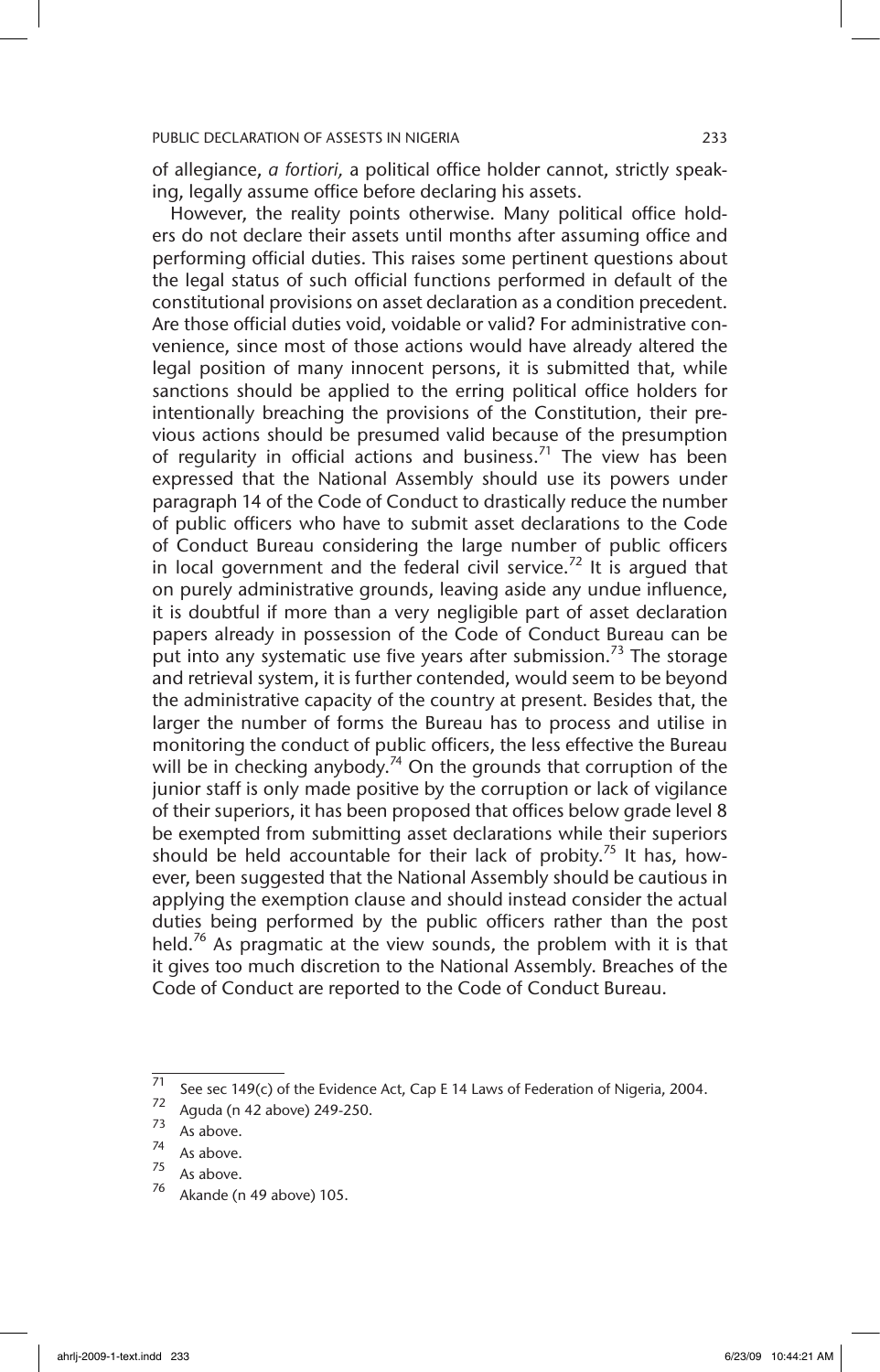### 2.2 The Code of Conduct Bureau

The aims and objectives of the Code of Conduct Bureau include the establishment and maintenance of a high standard of morality in the conduct of public business and ensuring that the actions and behaviour of public officers conform to the highest standards of public morality and accountability.<sup>77</sup> The Bureau consists of a Chairperson and other members, each of whom shall not be less than 50 years at the time of appointment and shall vacate office at the age of 70 years.<sup>78</sup> The Chairperson and members of the Bureau are appointed by the President subject to confirmation by Senate.79 With the exception of *ex officio* members, no person is qualified for appointment as a member of the Bureau if he is not qualified or if he is disqualified as a member of the House of Representatives, if within the preceding ten years he has been removed as a member of the federal executive bodies listed in section 153 of the 1999 Constitution $80$  or as the holder of any other office on the ground of misconduct. $81$  Where a person employed in the public service of the federation is appointed as Chairperson or member, he is deemed to have resigned his former office from the date of the appointment.<sup>82</sup>

The functions of the Bureau include receiving asset declarations from public officers, $83$  examining the declarations in accordance with the requirements of the Code of Conduct or any law, $84$  retaining the custody of such declarations and making them available for inspection by any citizen of Nigeria on such terms and conditions as the National Assembly may prescribe, $85$  ensuring compliance with and, where appropriate, enforcing the provisions of the Code of Conduct or any law relating thereto, $86$ , investigating the complaint and, where appropriate, referring such matters to the Code of Conduct Tribunal, 87 appointing, promoting, dismissing and exercising disciplinary control

 $\frac{77}{72}$  Sec 2, Code of Conduct Bureau and Tribunal Act Cap C 151 Laws of Federation of Nigeria, 2004.

Paras 1(a) & (b) Part I Third Schedule to the 1999 Nigerian Constitution.<br> $79 - 56.133 + 64.232 + 1000$  Nigeria Constitution

See sec 154(1) of the 1999 Nigeria Constitution.

<sup>80</sup> The Federal executive bodies are the Code of Conduct Bureau, the Council of State, the Federal Character Commission, the Federal Civil Service Commission, the Independent National Electoral Commission, the National Defence Council, the National Judicial Council, the National Population Commission, the National Security Council, the Police Service Commission and the Revenue Mobilisation and Fiscal Commission.

<sup>&</sup>lt;sup>81</sup> Secs 156(1) & (b) of the 1999 Nigerian Constitution.

<sup>82</sup> See *proviso* to sec 156(b)(2) of the 1999 Nigerian Constitution.

<sup>&</sup>lt;sup>83</sup> Part I para 3(a) Third Schedule to the 1999 Nigerian Constitution.

<sup>&</sup>lt;sup>84</sup> Para 3(b) Third Schedule to the 1999 Nigerian Constitution.

<sup>&</sup>lt;sup>85</sup> Para 3(c) Third Schedule to the 1999 Nigerian Constitution.

<sup>&</sup>lt;sup>80</sup> Para 3(d) Third Schedule to the 1999 Nigerian Constitution.<br><sup>87</sup> Para 3(s) Third Schedule to the 1999 Nigerian Constitution.

Para 3(e) Third Schedule to the 1999 Nigerian Constitution.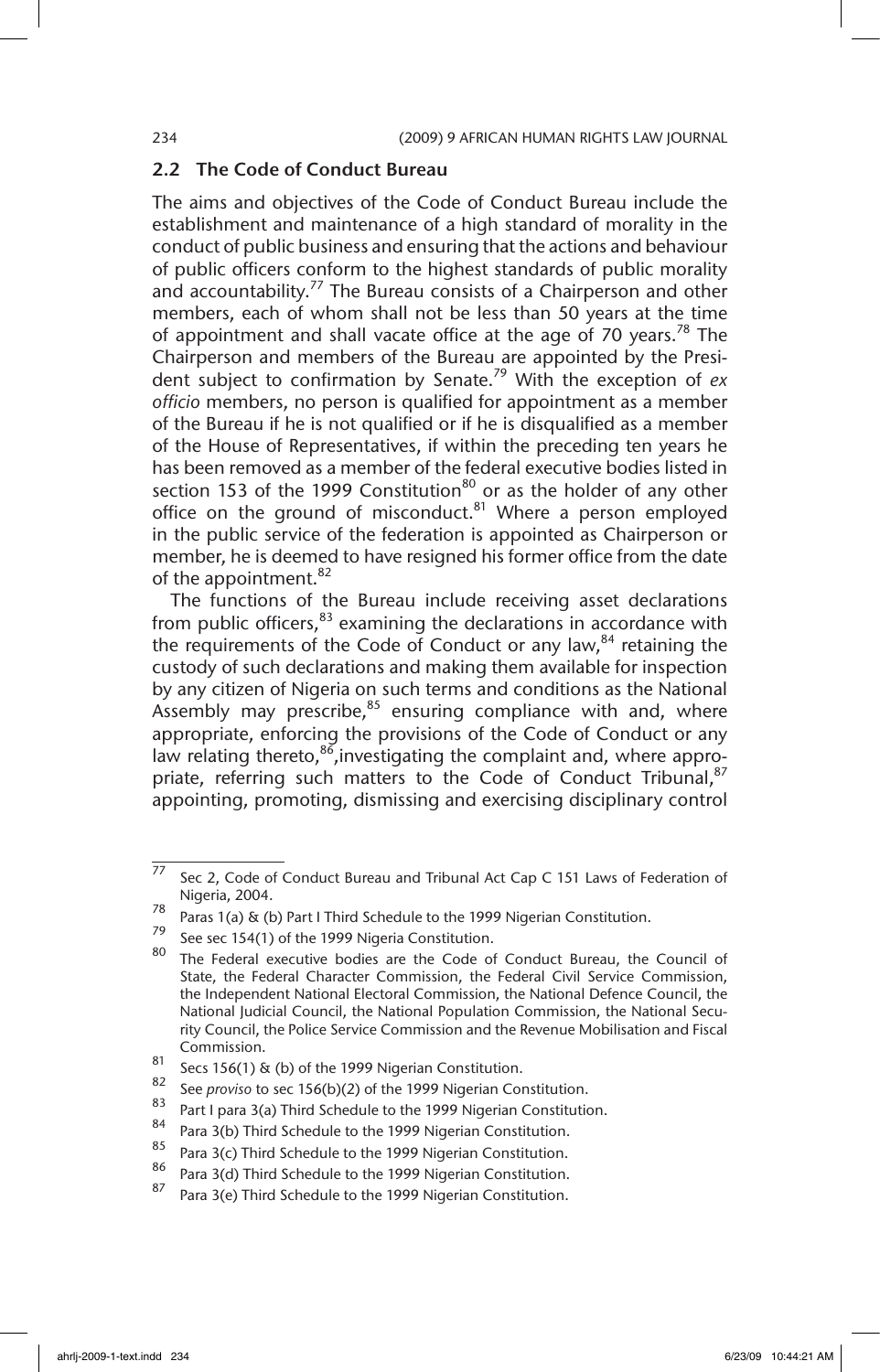over the staff of the Code of Conduct Bureau<sup>88</sup> and carrying out other functions as may be conferred on it by the National Assembly.<sup>89</sup>

In order to guarantee their independence and effective performance of their duties, the remunerations and salaries of the Chairperson and members of the Bureau are a charge on the consolidated revenue fund of the Federation.<sup>90</sup> Similarly, in exercising its power to make appointments or to exercise disciplinary control over persons, the Bureau is not subject to the direction and control of any other authority or person.<sup>91</sup> Furthermore, the Chairperson and members of the Bureau can only be removed by the President acting on an address of a two-thirds majority of the Senate praying that they be so removed for their inability to discharge the functions of their office, whether arising from infirmity of mind or body or any other cause or misconduct. $^{92}$ 

The constitutional provision stipulating qualification as a member of the House of Representatives for eligibility for appointment as a member of the Code of Conduct Bureau needs a rethink. This is because membership of and sponsorship by a political party are some of the qualifications for election into the House of Representatives. This seems to suggest that only card-carrying members of political parties can become members of the Bureau. Considering the sensitive nature of the Bureau, it has been suggested elsewhere that the qualification as to the membership of and sponsorship by a political party be deleted from the qualifications of appointment into the Code of Conduct Bureau.<sup>93</sup> Other qualifications can still be retained. This is because partisan people are the least qualified for such appointment in order to give the Bureau some credibility and avoid political meanings being read into its actions.

Paragraph 3(c) of the Third Schedule to the 1999 Nigerian Constitution, to the effect that the Code of Conduct Bureau shall make asset declarations available for inspection on such 'terms and conditions as the National Assembly may prescribe', is about the most controversial provision on asset declaration in Nigeria. It is one of the main reasons for writing this article. This is because, despite the fact that Nigerians are desirous of knowing the content of asset declarations of public officers, especially the political office holders, the National Assembly has never deemed it fit to prescribe 'such terms and conditions' on which the Code of Conduct Bureau will make an asset declaration available for inspection by members of the public since the enactment

<sup>88</sup> Para 3(f) Third Schedule to the 1999 Nigerian Constitution.

<sup>&</sup>lt;sup>89</sup> Para 3(g) Third Schedule to the 1999 Nigerian Constitution.<br>90 September 2006 Nigerian Constitution.

See sec 84(4) of the 1999 Nigerian Constitution. According to Akintayo (n 34 above), the consolidated revenue fund relates to accounts maintained for the benefit of the Federal Government.

<sup>91</sup> See sec 158(1) of the 1999 Nigerian Constitution.<br>92 See sec 157(1) of the 1999 Nigerian Constitution.

<sup>&</sup>lt;sup>92</sup> See sec 157(1) of the 1999 Nigerian Constitution.

Lawal (n 43 above) 114.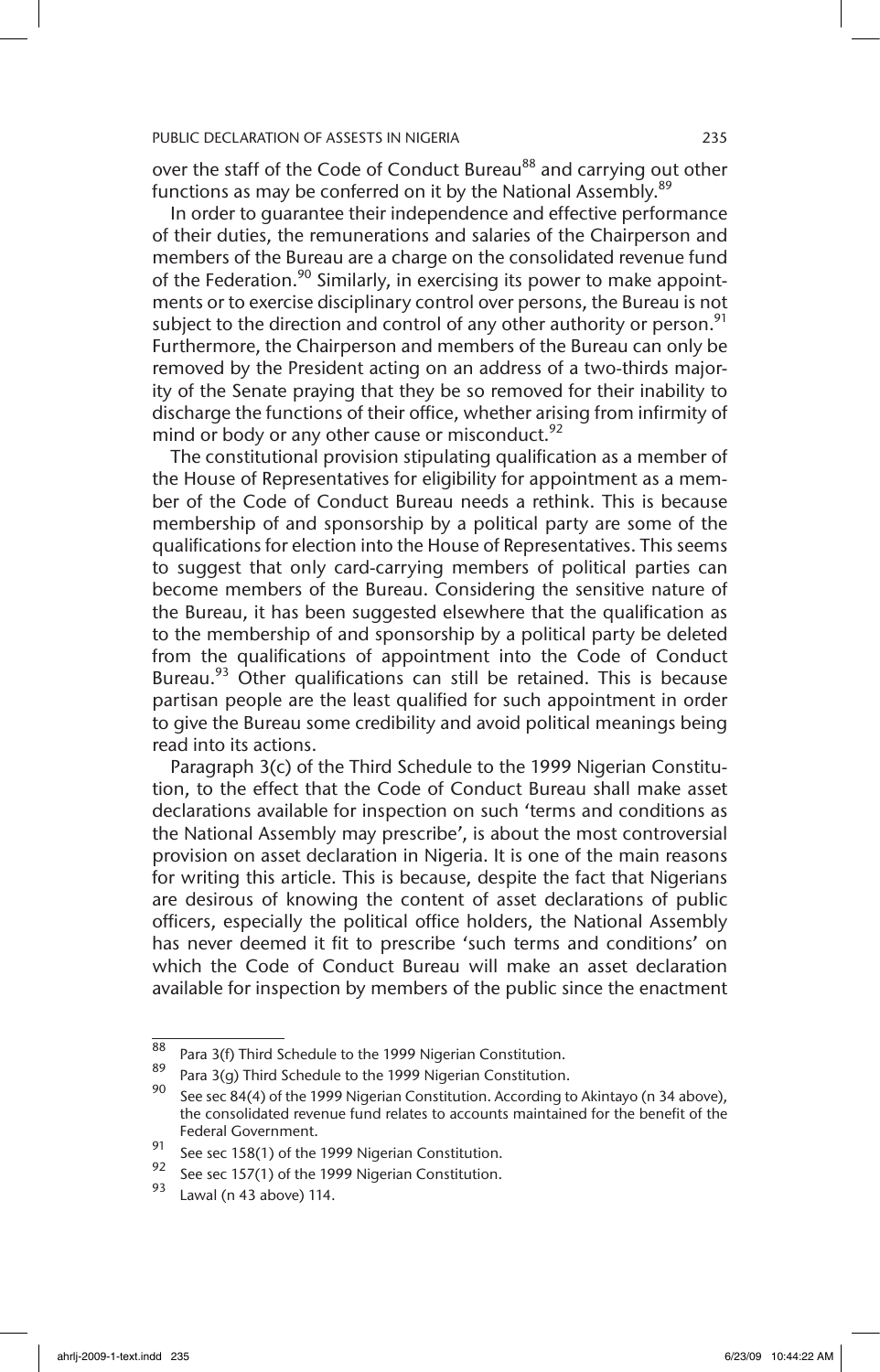of the Constitution. This reluctance might not be unconnected to the fact that members of the National Assembly are also among the public officers whose asset declarations Nigerians would want to be made available for inspection. Therefore, the controversial provision should be reviewed or totally expunged from the Nigerian Constitution that asset declaration forms be treated as public documents within the meaning of section 109 of the Evidence  $Act<sup>94</sup>$  and upon the fulfilment of the conditions stipulated in section 111 thereof, every person should be entitled to inspect them. Furthermore, asset declarations of top government functionaries should be posted on the website of the Code of Conduct for easy access by members of the public.<sup>95</sup> Breaches of the Code of Conduct are tried by the Code of Conduct Tribunal.

### 2.3 The Code of Conduct Tribunal

The Code of Conduct Tribunal is established under paragraph 15 of Part 1 of the Fifth Schedule to the 1999 Nigerian Constitution. It consists of a Chairperson and two other persons.<sup>96</sup> The Chairperson must have held office or be qualified to hold office as judge of a superior court of record in Nigeria. $97$  Like members of the judiciary, the members of Code of Conduct Tribunal are appointed by the President on the recommendation of the National Judicial Council.<sup>98</sup> However, unlike the judiciary, the Code of Conduct Tribunal is not classified under Judicature in chapter VII of the 1999 Nigerian Constitution.<sup>99</sup> The Chairperson and members of the Tribunal, like a judge of the Court of Appeal or Supreme Court, enjoy practically the same security of tenure with regard to their employment, discipline and retirement.<sup>100</sup>

The retirement age of the Chairperson and members of the Tribunal is 70 years.<sup>101</sup> Their remunerations and salaries are a charge upon the Consolidated Revenue Fund of the Federation and the Chairperson or any member of the Tribunal who has held office for a minimum of ten years shall, if he retires at the age of 70 years, be entitled to pension for life at a rate equivalent to his last annual salary in addition to other retirement benefits to which he may be entitled.<sup>102</sup> Furthermore, the Chairperson or member of the Tribunal shall not be removed from

 $\frac{1}{94}$  Cap E 14 Laws of Federation of Nigerian, 2004. See also sec 7 of the Ugandan Leadership Code Act, 2002.

<sup>95</sup> B Owasanoye 'Transparency, accountability and good government under the 1999 Constitution' in IA Ayua *et al* (eds) *Nigeria: Issues in the 1999 Constitution* (2000) 234-238.

<sup>96</sup> Para 15(1) Part I Fifth Schedule to the 1999 Nigerian Constitution.<br>97 Part 15(2) Bart Lifth Schedule to the 1999 Nigerian Constitution.

<sup>&</sup>lt;sup>97</sup> Para 15(2) Part I Fifth Schedule to the 1999 Nigerian Constitution.<br><sup>98</sup> Para 15(3) Part Li<sup>ttle</sup> Schodule to the 1999 Nigerian Constitution.

<sup>&</sup>lt;sup>98</sup> Para 15(3) Part I Fifth Schedule to the 1999 Nigerian Constitution.

<sup>99</sup> A Emiola *Public servants and the law* (2001) 31.

 $\frac{100}{101}$  As above.

Para 17(1) Part I Fifth Schedule to the 1999 Nigerian Constitution.

Para 17(2) Part I Fifth Schedule to the 1999 Nigerian Constitution.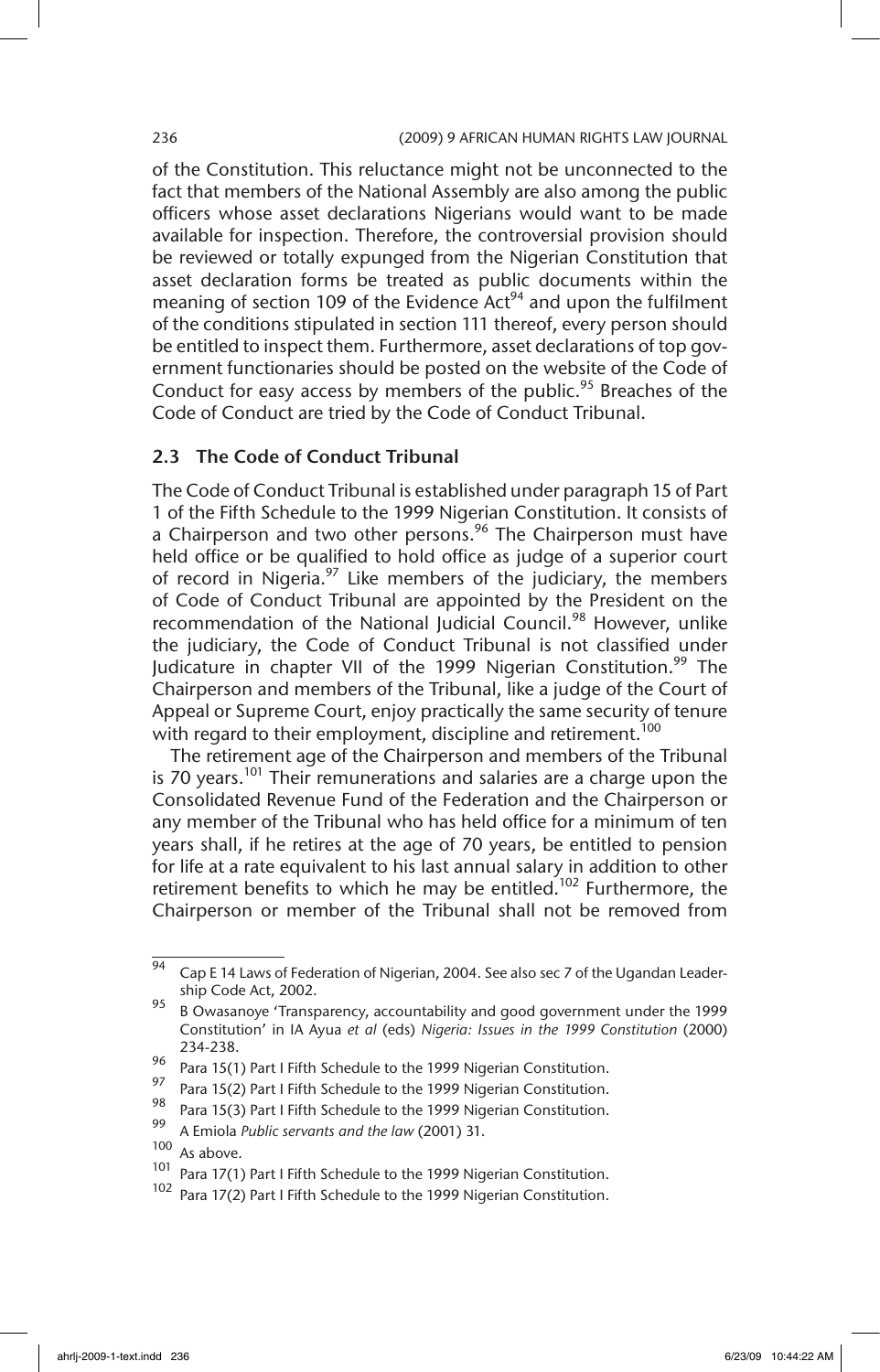office on appointment by the President except upon an address supported by a two-thirds majority of each House of the National Assembly praying that he be so removed for inability to discharge the functions of his office (whether arising from infirmity of mind or body) or for contravention of the Code of Conduct.<sup>103</sup> According to Nwabueze, this provision does not seek to prescribe an exclusive method of removal, as in the case of judges, but merely to limit the President's removal power.<sup>104</sup>

The removal of the Chairperson or member of the Code of Conduct Tribunal for breach of the Code of Conduct admits no argument. As for their inability to perform their duty, this could be either physical or mental.<sup>105</sup> For instance, a judge called John Pickering of the United States was insane for three years and was an incurable drunkard. He was impeached for presiding while drunk and delivering opinions contrary to law.<sup>106</sup> In either case, before the removal of a member of the tribunal is effected, it is proposed that the person concerned should be informed of the allegation against him and be given a chance to reply to it in such a way as appropriate, albeit not necessarily by an oral hearing.<sup>107</sup>

Unlike the Code of Conduct Bureau, no power is directly conferred on the Code of Conduct Tribunal, but it is implied by paragraphs 18(1) and (2) of Part I of the Fifth Schedule stating the punishment that the Tribunal can impose. Moreover, the National Assembly may by law confer on the Tribunal such additional powers as may appear to it to effectively discharge the functions conferred on it.<sup>108</sup> In *Nwankwo v Nwankwo*, 109 the Nigerian Supreme Court held that the Code of Conduct Tribunal is the only body vested with jurisdiction to handle breaches of the Code of Conduct.<sup>110</sup> However, different decisions were reached by Nigerian courts in *Ebiesuwa v Commissioner of Police*<sup>111</sup> and *Akinkunmi v Spiff*. 112

The punishment which the Code of Conduct Tribunal may impose for breaching any provision of the Code includes vacation of office or seat in any legislative house, $113$  disqualification from membership

 $\frac{103}{103}$  Para 17(3) Part I Fifth Schedule to the 1999 Nigerian Constitution.

<sup>104</sup> BO Nwabueze *Nigerian presidential Constitution (1979-8)* (1985) 297.

<sup>105</sup> JO Sokefun 'Independence of the judiciary' in JO Sokefun (ed) *Issues in constitutional law and practice in Nigeria* (2002) 199.

<sup>106</sup> B Raoul *Impeachment*: *The constitutional problems* (1974) 183–184*.*

<sup>107</sup> *Rees v Crane* (1994) 2 AC 173.

<sup>&</sup>lt;sup>108</sup> Para 15(4) Part I Fifth Schedule to the 1999 Constitution.

 $^{109}$  (1995) 30 LRCN 24.

<sup>110</sup> See also *Oguagbu v Ogbuagbu* 1981 2NCLR 600; *Oloyo v Alegbe* (1982) 3 NCLR 346.

<sup>111</sup> (1982) 3 NCLR 339 341.

<sup>112</sup> (1982) 3 NCLR 342 345. Since the Supreme Court's decision in *Nwankwo v Nwankwo*  is the later in time, these cases seem to have been wrongly decided.

<sup>113</sup> Para 18(2)(a) Part 1, Fifth Schedule to the 1999 Nigerian Constitution.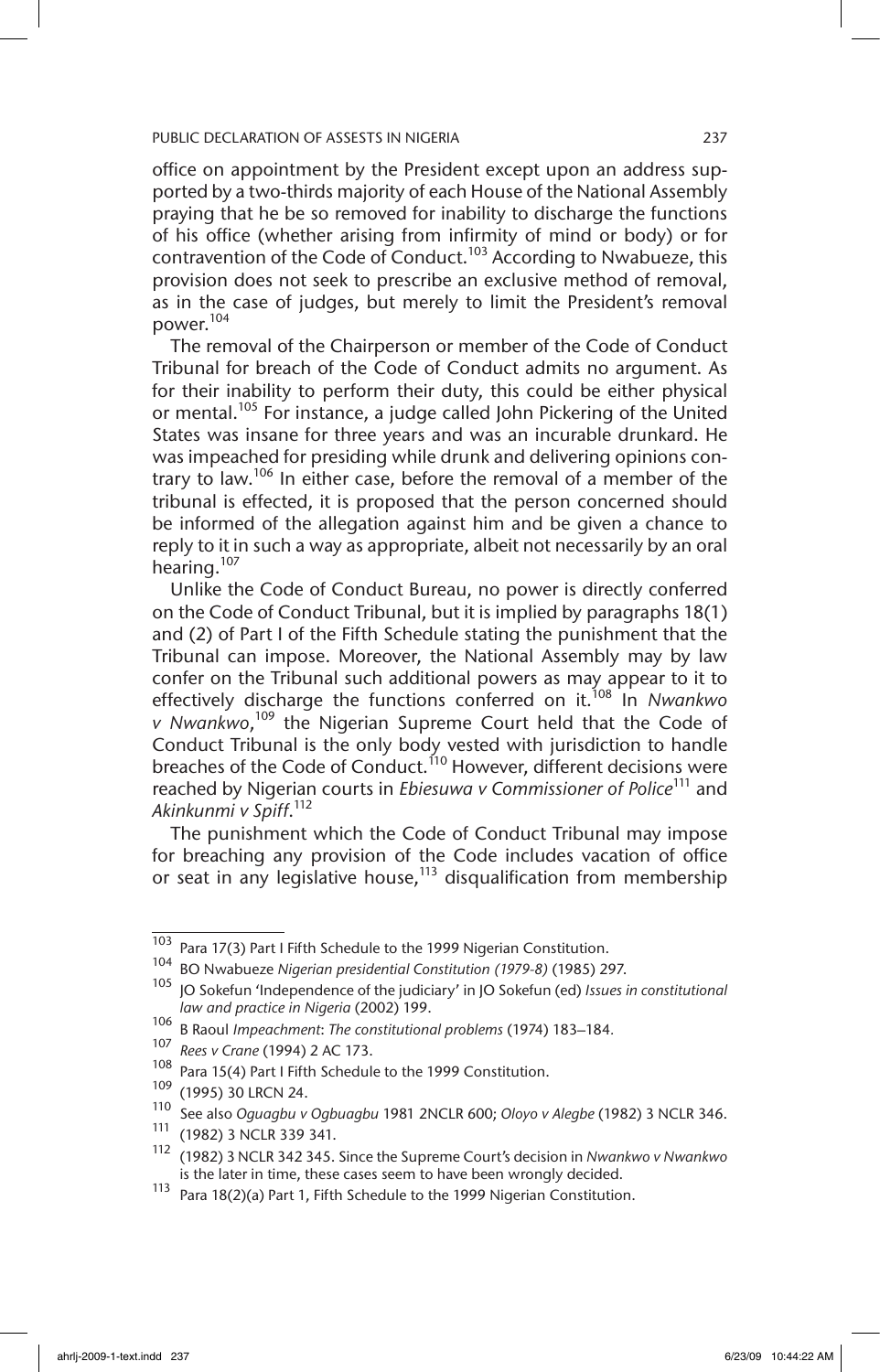### 238 (2009) 9 AFRICAN HUMAN RIGHTS LAW JOURNAL

of a legislative house and from holding any public office for a period not exceeding ten years,<sup>114</sup> and forfeiture to the state of any property acquired in abuse or corruption of office.<sup>115</sup> These sanctions are without prejudice to the penalties that may be imposed where the conduct is also a criminal offence.<sup>116</sup> This raises the question of whether the Code of Conduct does not offend the rule against double jeopardy. Commenting on a similar provision of the Code of Conduct in the 1979 Nigerian Constitution and the lackadaisical attitude of government towards its implementation, Nwabueze is of the view that: $^{117}$ 

Given the necessity for penal sanctions which is implied in the prohibitory character of the provision as well as in the reference to penalties that may be imposed by any law, a duty clearly arises on the part of the government to enact penal sanctions to back up the disciplinary ones. And it seems right and proper that it should have been left to the government to enact the necessary penal sanctions, since it should not really be the place of the Constitution to create offences and to prescribe penalties for them. This is the function of government by ordinary legislation.

He states further that the duty thus imposed was utterly neglected by the government of the Second Republic. He therefore expresses no surprise that a government which neglected willfully to appoint members of the body established by the Code for the implementation and enforcement of its provision would ever want to enact penal sanctions for its breach.<sup>118</sup> The shortcomings highlighted by Nwabueze seem to have been rectified by the enactment of the Code of Conduct Bureau and Tribunal Act,<sup>119</sup> the Corrupt Practices and Other Related Offences Act<sup>120</sup> and other anticorruption legislation as well as the Constitution and the empowerment of bodies to implement all these legislations.

## 3 Public declaration of assets and the right to privacy

The concept of right is filled with difficulty, but the difficulty is indefinitely greater in relation to human rights. The particular difficulty with the concept of human rights springs from their very nature.<sup>121</sup> Human rights are the conceptual products of the seventeenth and eighteenth centuries' philosophies of John Locke and Rousseau, in the context of the national state, so that in the final analysis they became rights of

 $\frac{114}{114}$  Para 18(2)(b) Part I, Fifth Schedule to the 1999 Nigerian Constitution.

<sup>115</sup> Para 18(2)(c) Part I, Fifth Schedule to the 1999 Nigerian Constitution.

<sup>116</sup> Para 18(3) Part I, Fifth Schedule to the 1999 Nigerian Constitution.<br>117 DO Numbuase Military rule and constitutionalism (1992), cited in

<sup>117</sup> BO Nwabueze *Military rule and constitutionalism* (1992), cited in Akinseye-George (n 52 above) 108.

 $118$  As above.

<sup>119</sup> Cap C 15 Laws Federation of Nigeria, 2004.<br> $\frac{120}{22}$  Cap C 31 Laws of Federation of Nigeria, 200

<sup>&</sup>lt;sup>120</sup> Cap C 31 Laws of Federation of Nigeria, 2004.

<sup>121</sup> BO Nwabueze *Constitutional democracy in Africa* (2003) 305.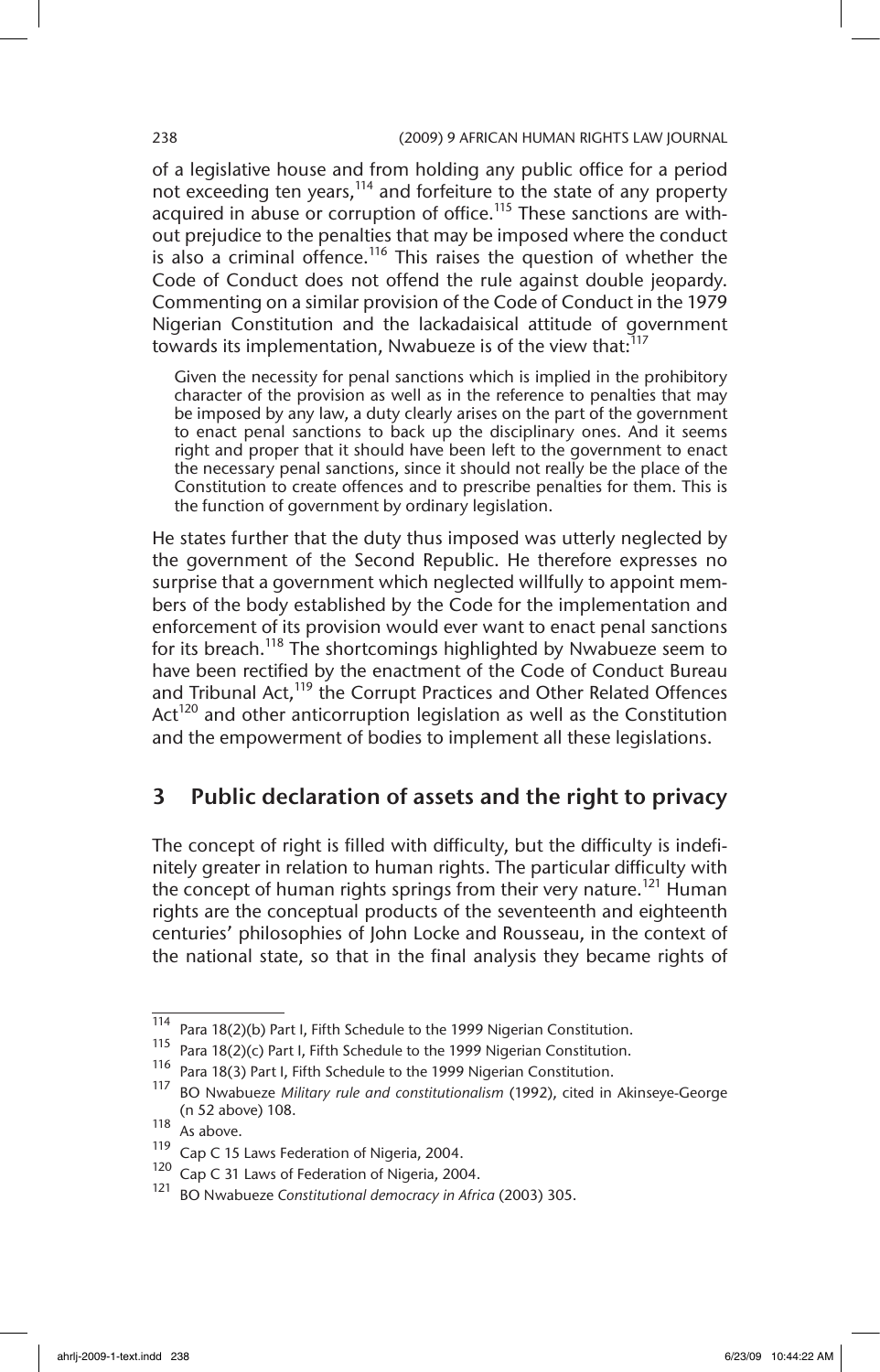citizens. In the context of Africa, the association between human rights and the state is strong primarily because of the fact that the significant abuse of human rights is perpetrated by the state so that their affirmation is a self-assertion by the citizenry against the state.<sup>122</sup> According to Lien, human rights are:<sup>123</sup>

universal rights or enabling qualities of human beings as human beings or as individuals of the human race, attaching to the human being wherever he appears without regard to time, place, colour, sex, parentage or environment.

The respect and primacy accorded to human rights are because, in the words of the Preamble of the two international covenants.<sup>124</sup> 'thev derive from the inherent dignity of the human person'. According to Nwabueze, to say human rights derive from the inherent dignity of the human person seems to imply that the two (human rights and human dignity) are equivalent or synonymous. He asserts that human rights are not a spiritual or physical attribute of the human being but a concept invented by philosophers for the realisation of the inherent dignity of the human being; man is not born with human rights. Being innate in man, human dignity is coeval with him; he is born with it; not so with the concept of human rights.<sup>125</sup> An appreciation of the development of human rights in different societies calls for the study of history and sociology. To explain the extent of the inculcation of human rights in the political philosophy of people, it is necessary to have recourse to their culture, tradition and religion.<sup>126</sup>

Human rights have been classified generally into civil and political rights, and economic, social and cultural rights. Civil and political rights impose limitations on the activities of government and are called negative rights. They are generally justiciable.127 Economic, social and cultural rights, on the other hand, are called positive rights in that they enhance the power of the government to do something for the people to enable them to act in some way. They are generally non-justiciable; they require affirmative action by governments for their implementa-

<sup>122</sup> FW Jjuuko 'The state and constitutionalism in Africa' (1995) 2 *East African Journal of Peace and Human Rights* 20.

<sup>123</sup> A Lien *A fragment of thought concerning the nature and fulfillment of human rights*  (1973) 24.

<sup>124</sup> These are the International Covenant on Civil and Political Rights GA Res 2200 A (xxi), UN GAOR 21st session Supp No 1652 UN Doc A/6316 (1966) and the International Covenant on Economic, Social and Cultural Rights GA Res 2200A (xxi) UN GAOR 21st session Supp No 16 49 UN Doc A/6316 (1966).

<sup>125</sup> Nwabueze (n 121 above) 305.

<sup>126</sup> UO Umozurike *The African Charter on Human and Peoples Rights* (1997) 1.

<sup>&</sup>lt;sup>127</sup> See eg Universal Declaration of Human Rights arts 1-21, GA Res 217A (iii) UN GAOR, 3rd session UN Doc A/RES/810 1948, International Covenant on Civil and Political Rights and ch IV of the 1999 Nigerian Constitution, secs 33-44.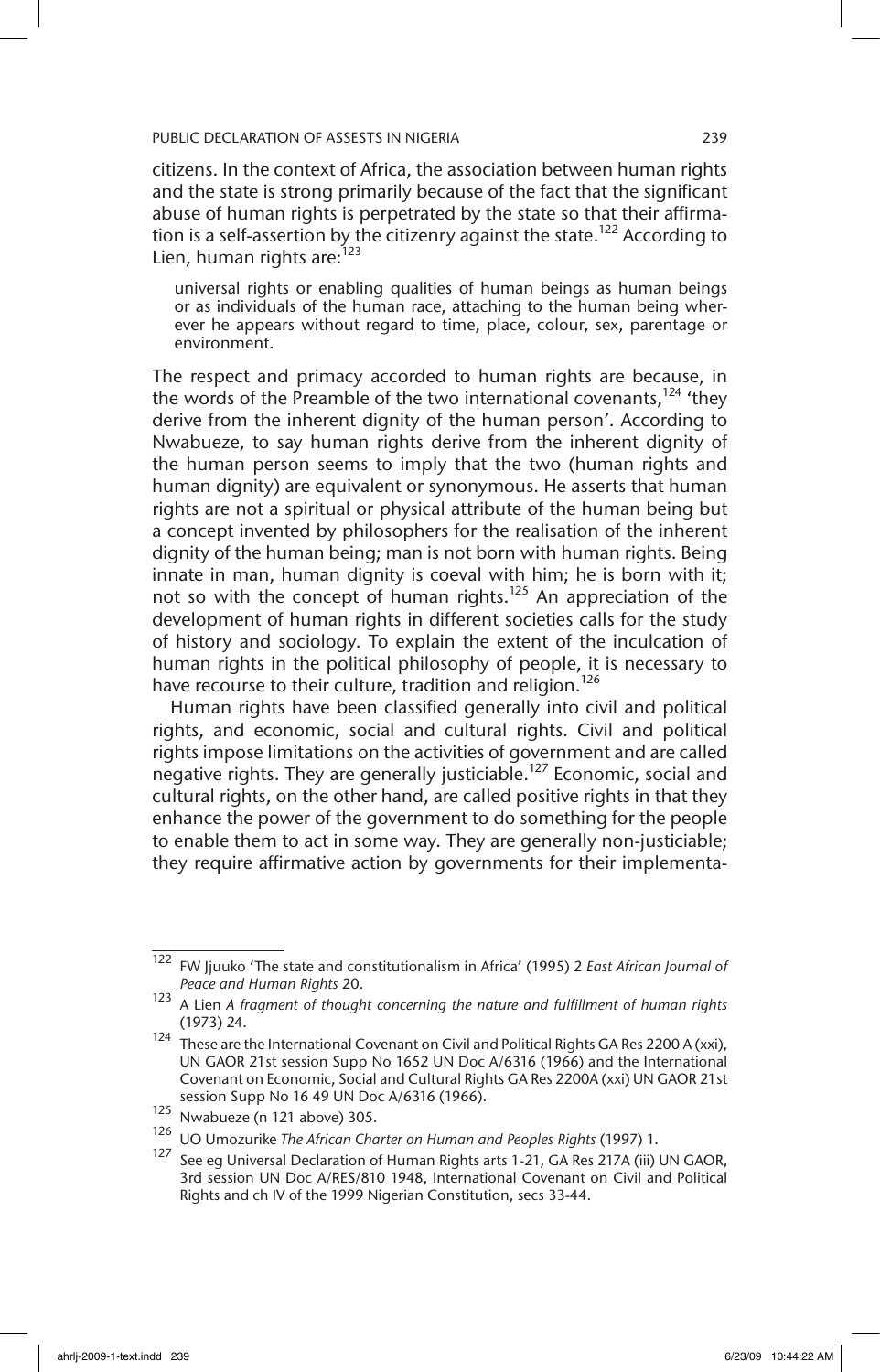tion.<sup>128</sup> According to Schmidt, civil and political rights are at the centre of upholding human dignity and their importance has gained recognition because of conflict over their violation and the development of legitimate claims for their protection. There is much to learn from the process in which civil and political claims gain legitimacy and are applied to the benefits of the world community.<sup>129</sup> He cautions that any assertion that civil and political rights are more important ignores the processual understanding of how rights arise out of claims and come to be legitimated.<sup>130</sup> The right to privacy belongs to civil and political rights.

The right to privacy is easily and often conflated with the right to (private) property and the right to liberty (of one's private affairs). In fact, the word 'private' figures in such an array of moral considerations that it is tempting to erroneously conclude that privacy is not a particular right at all, but a way of talking about a cluster of several rights that grant individuals sovereignty over various domains.<sup>131</sup> Most of the theories on the right to privacy can be fairly characterised as claiming that the right to privacy is the right to restrict access to a personal domain. Many differences among privacy theories turn on different definitions of this domain. In some theories the right to privacy is the right to restrict access to the person himself or herself, in other theories the right to restrict access to personal information.<sup>132</sup> The latter is of greater relevance to the theme of this paper.

The right to privacy is guaranteed by virtually all international and regional instruments on human rights. Article 12 of the Universal Declaration on Human Rights (Universal Declaration)<sup>133</sup> provides:

No one shall be subjected to arbitrary interference with his privacy, family, home or correspondence, nor to attacks upon his honour and reputation. Everyone has the right to the protection of the law against such interference and attacks.

According to Lillich, while commonly thought to protect the right to privacy, article 12 actually protects a number of somewhat 'disparate' rights.<sup>134</sup> The International Covenant on Civil and Political Rights (CCPR) in article 7 inserts the words 'or unlawful' before 'interference' and 'unlawful' before 'attacks' in the first sentence and upgrades the

<sup>128</sup> See International Covenant on Economic, Social and Cultural Rights and ch II of the 1999 Nigerian Constitution secs 13–24.

<sup>129</sup> PR Schmidt 'African configuration in the right to a cultural heritage' (1995) 2 *East African Journal for Peace and Human Rights* 41.

 $\frac{130}{131}$  As above.

<sup>131</sup> http://goliath.ecnext.Com/coms2/summary\_0199–2719260199–2719246\_ITM (accessed 31 January 2009).

 $132$  As above.

<sup>133</sup> GA Res 217A (iii) UN GAOR, 3rd sesson UN Doc A/RES/810 (1948).

<sup>134</sup> RB Lillich 'Global protection of human rights' in T Meron (ed) *Human rights in international law: Legal and policy issues* (1989) 147.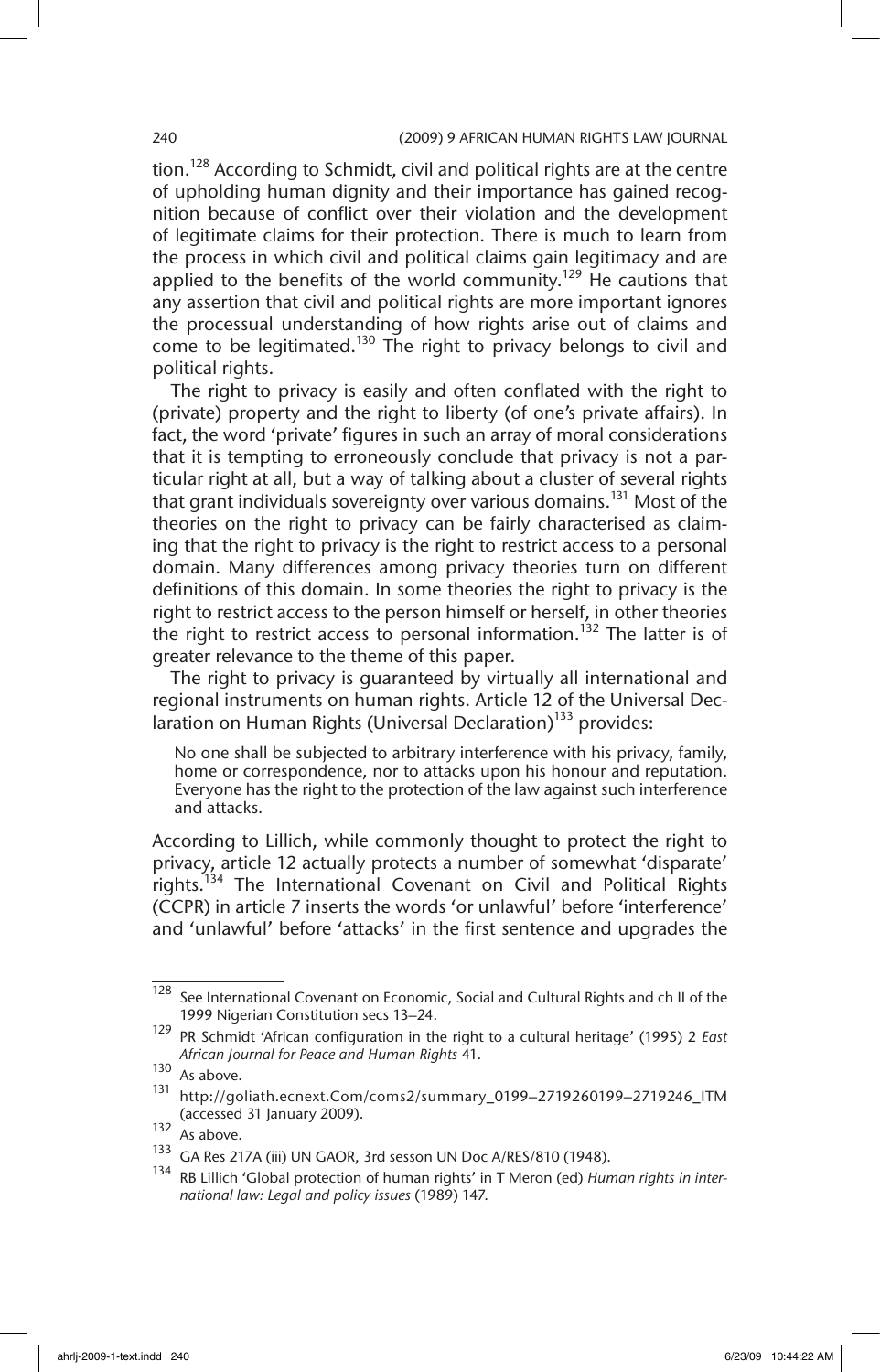second sentence into a separate paragraph, but otherwise it follows article 12 of the Universal Declaration *in haec verba*. 135 While article 8 of the European Convention<sup>136</sup> and article 11 of the American Convention<sup>137</sup> substitute 'private life' in place of 'privacy', they both, especially the latter, reaffirm the general norms found in the Universal Declaration and CCPR.<sup>138</sup>

The African Charter on Human and People's Rights (African Charter)<sup>139</sup> makes elaborate provision for the rights to life and integrity of the person,<sup>140</sup> respect for human dignity<sup>141</sup> as well as liberty and security.<sup>142</sup> There is unfortunately no mention of the right to privacy.

Section 37 of the 1999 Nigerian Constitution provides for the right to privacy as follows: 'The privacy of citizens, their homes, correspondence, telephone conversations and telegraphic communications is hereby guaranteed and protected.'

The right is not absolute. Like what obtains under the European Convention, section 45(1) of the Constitution allows derogation in certain circumstances. The section provides:

Nothing in sections 37, 38, 39, 40 and 41 of this Constitution shall invalidate any law that is reasonably justifiable in a democratic society —

- (a) in the interest of defence, public safety, public order, public morality, or public health, or
- (b) for the purpose of protecting the rights and freedoms of other persons.

While many believe that the right to privacy should be given expansive interpretation, others insist on a restrictive interpretation. According to Malherbe, factors usually taken into consideration to restrict the right to privacy include the nature of the right, the importance of the limitation, the nature and extent of the limitation, the relations between the limitation and its purpose as well as the possibility of less restrictive means of achieving the purpose.<sup>143</sup> Commenting on a derogation from the right to privacy under the Nigerian Constitution, Obilade is of the view that a limitation with respect to public morality is significant and that the idea of using legislative measures as instruments of social

 $\frac{135}{136}$  As above.

European Convention for the Protection of Human Rights and Fundamental Freedoms (1950) 213 UNTS 221 136 140.

<sup>&</sup>lt;sup>137</sup> American Convention on Human Rights (1969) 1144 UNTS 123, OASTS No 36; 124.

 $138$  Lillich (n 134 above).

<sup>139</sup> African Charter on Human and Peoples Rights (Banjul Charter) 1981 OAU Doc CAB/ LEG/67/3Rev 5, 21 *International Legal Materials* 58.

<sup>140</sup> Art 4 African Charter.

<sup>&</sup>lt;sup>141</sup> Art 5 African Charter.<br><sup>142</sup> Art 6 African Charter.

Art 6 African Charter.

K Malherbe 'Stretching solidarity too far: The impact of fraud and corruption on social security in South Africa' 2000 5 *Law, Democracy and Development* 121.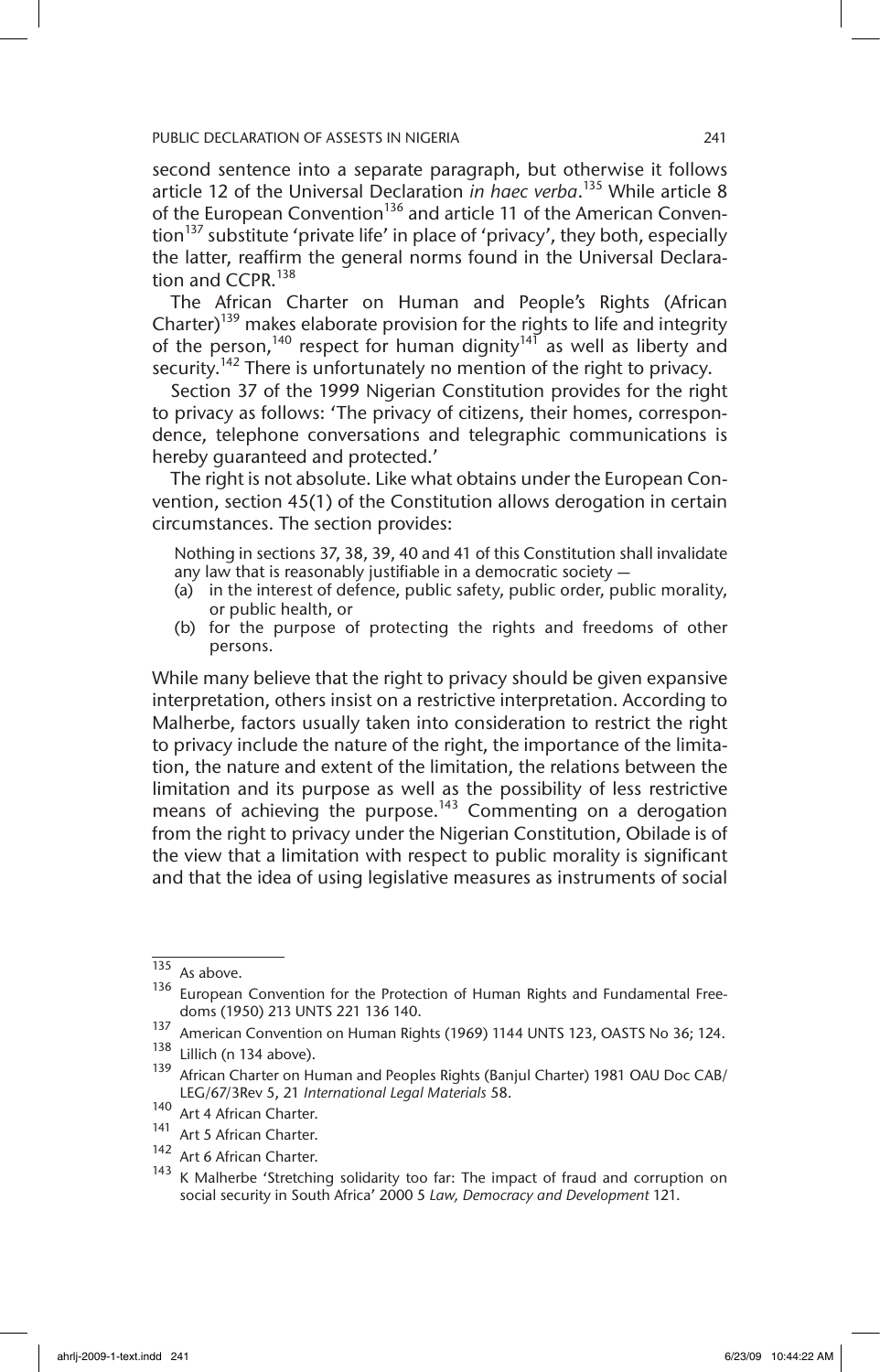progress is modern;<sup>144</sup> classical utilitarianism advocates the use of law as an instrument of social reform. According to Bentham's utilitarian principle, governmental and individual actions should aim at achieving 'the greatest happiness of the greatest number'.<sup>145</sup> In Bentham's view, law should promote the greatest possible happiness of all members of the community.<sup>146</sup> To him, the public good ought to be the object of the legislator, general utility ought to be the foundation of his reasoning. This is to be done by balancing the interests of the individual and that of the community.<sup>147</sup> Obilade is of the view that one means of balancing the interest of the individual in acquiring property and the interest of the community is enacting a law on corruption. The Code of conduct is undoubtedly one such law. Is a public declaration of assets now being proposed by Nigerians not a violation of public officers' right to privacy?

*Prima facie,* a public declaration of assets, especially when not a requirement of Nigerian law at present, seems to be a violation of this right. It has, however, been argued that public officers cannot lay claim to absolute privacy, especially in accounting for public funds entrusted to them.<sup>148</sup> It is further contended that there is an overriding public interest in the disclosure of information on the assets of public officers who obviously are trustees of the nation's wealth. There is, therefore, nothing inherently private in the affairs of such public officers.<sup>149</sup> The view has also been expressed that in declaring assets as required by the provisions of the Code of Conduct, public officers should be categorised and not lumped together; those public officers, such as the President, Vice-President, governors, deputy-governors, ministers, commissioners, legislators, advisers and other political office holders, rather than normal career officers, should declare their assets publicly.<sup>150</sup> According to Idowu, these people are in advantaged positions which could be easily abused because they have access to the wealth and opportunities of the nation. It is argued that, since they have decided to accept those responsible positions, there should be nothing secret in their assets.<sup>151</sup> It is further argued that: $152$ .

<sup>144</sup> AO Obilade 'The Corrupt Practices and Other Related Offences Act and the right to privacy' in AO Obilade *et al* (eds) *Contemporary issues in the administration of justice: Essays in honour of Justice Atinuke Ige* (2001) 126.

<sup>&</sup>lt;sup>145</sup> J Bentham *An introduction to the principles of morals and legislation*, cited in Obilade (n 144 above) 126.

 $\frac{146}{\text{As above}}$ .

As above.

<sup>148</sup> T Osipitan *et al* 'Structuring measures against corruption for sustainable development' in *NALT Proceedings of the 38 Annual Conference* Faculty of Law LASU (2002) 334.

 $\frac{149}{150}$  As above.

 $150$  As above.

 $\frac{151}{152}$  As above.

As above.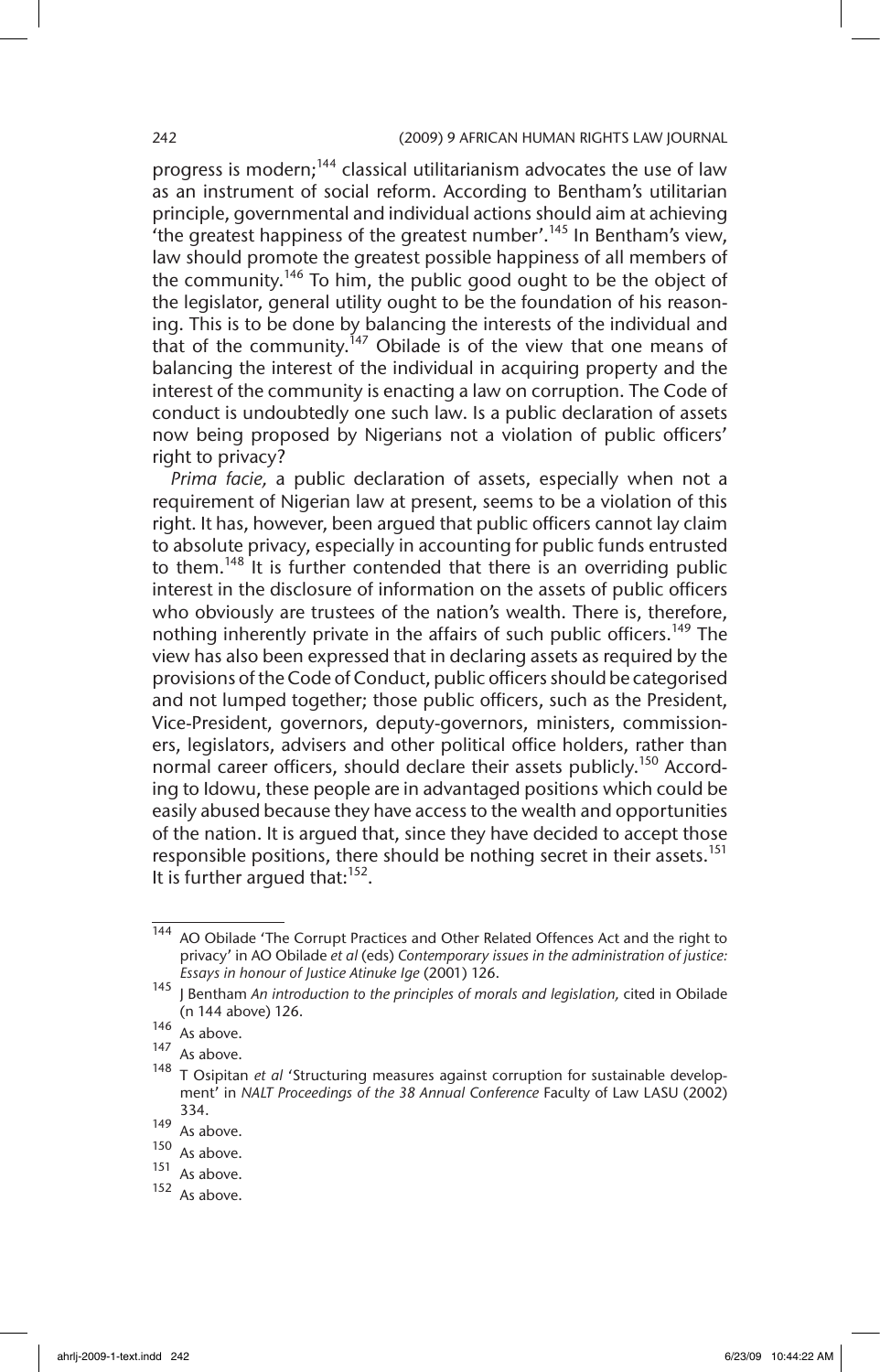Many of them (political office holders) are catered for by the public, the public should know their worth. If their assets are publicly declared, it will be easy for the public to point out their assets after coming into office. Nigerians have been known to become millionaires having large properties after about a year in political office, even when there has been evidence that they found it difficult to make ends meet before appointment. The present practice of secret declaration should be limited to public officers in public career appointment.

I am in total agreement with this view.

## 4 Public declaration of assets and freedom of information

Freedom of information and the press is one of the indices to measure how democratic a given state is. This is underscored by the fact that regular access to information will not only lead to the empowerment of the people but will also prevent them from living on rumours and half truths.

Freedom of information is accorded pride of place among all freedoms. It is, as the General Assembly said at its first session, the touchstone of all the freedoms to which the UN is consecrated.<sup>153</sup> According to Humphrey, freedom of information is a somewhat, although not exclusively, political right.<sup>154</sup> It is a political right of a very special kind; for among other things, its exercise makes possible the criticism of government and exchange of information without which there can be no democracy.<sup>155</sup> A free press and other information media are instruments for the realisation of other rights because, in a country where there is freedom of information and where other information media is free, there is a great likelihood that other rights and freedoms will be respected.<sup>156</sup>

Broadly speaking, freedom of information includes the right to access information and the right to free expression of opinion, that is, the right to freedom of speech and freedom to publish.<sup>157</sup> It subsumes the right to access information held by public institutions, that is, official information.158 The practice has been recognised in Sweden since 1976. In the last few years, the doctrine of the right to information has

 $\frac{153}{153}$  GA Res 59 UN Doc A/64/Add. 1 a 95 (1946).

<sup>&</sup>lt;sup>154</sup> IP Humphrey 'Political and related rights' in Meron (n 134 above) 182.

 $155$  As above.

 $156$  As above.

<sup>157</sup> S Hameso 'Politics of freedom of information in Africa' (1995) 26 *Focus on International and Comparative Librarianship* 156.

 $158$  V Oqwezzy 'Freedom of information as the fountain of all constitutional freedoms' unpublished LLB thesis, University of Ibadan, 2008 3.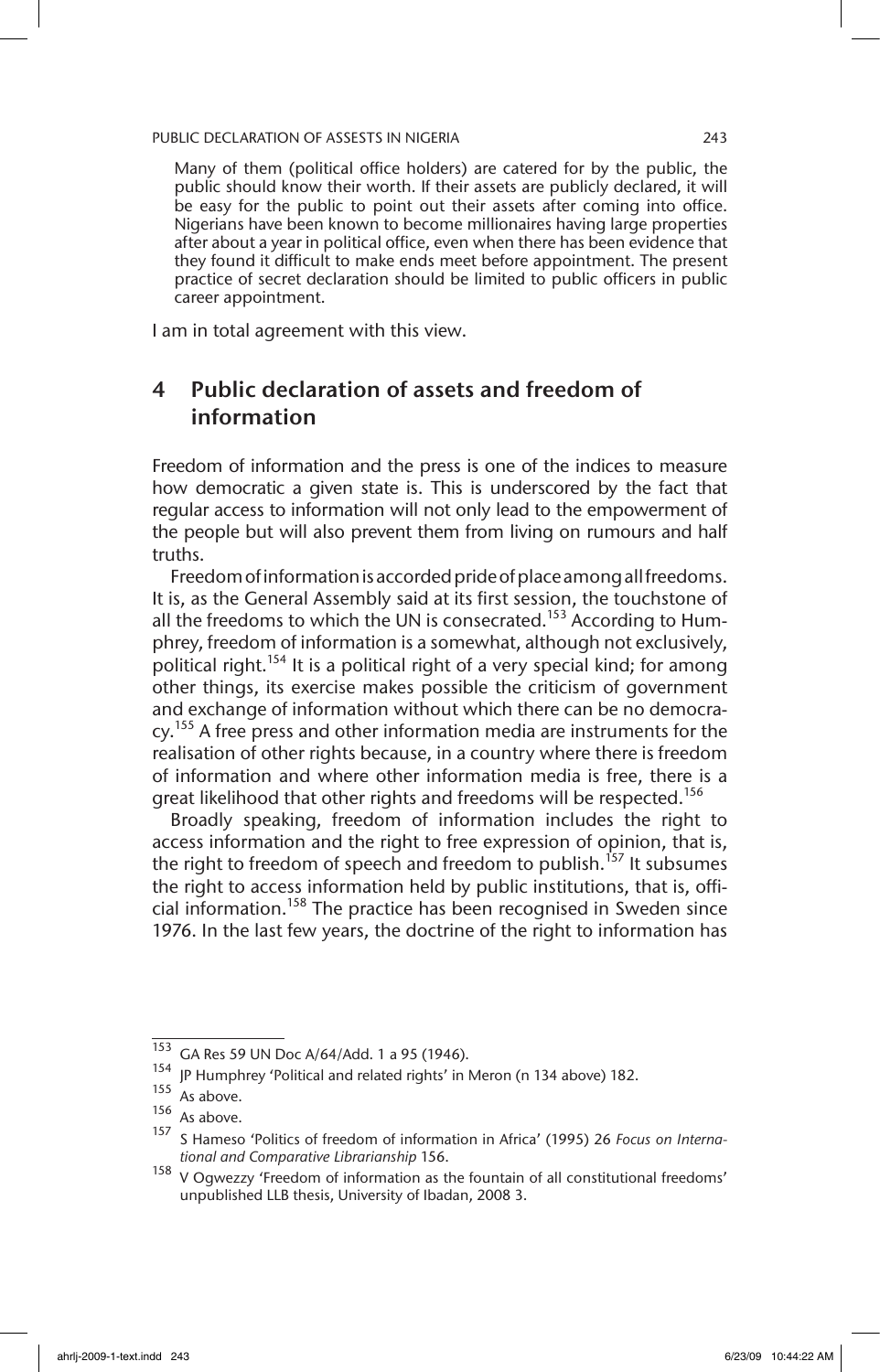gained widespread recognition in all regions of the world.<sup>159</sup> According to Mendel:<sup>160</sup>

There has been a veritable revolution in last ten years in terms of the right to information, commonly understood as the right to access information held by public bodies. Whereas in 1990 only 13 countries had adopted national right to information laws, upwards of 70 of such laws have now been adopted globally, and they are under active consideration in another 20 to 30 countries. In 1990, no inter-governmental organisation had recognised the right to information; now all of the multilateral development banks and a number of other international financial institutions have adopted information disclosure policies. In 1990, the right to information was seen predominantly as an administrative governance reform whereas today it is increasingly being seen as a fundamental human right.<sup>161</sup>

This probably explains why the right to freedom of information is guaranteed by virtually all international and regional instruments on human rights. This right is contained in article 19 of the Universal Declaration thus:<sup>162</sup>

Everyone has the right to freedom of opinion and expression; this right includes freedom to hold opinions without interference and to seek, receive and impart information and ideas through any media and regardless of frontiers.

According to Humphrey,  $163$  this right includes more than is indicated in the specific provisions of the second part of the article. The word 'seek' is used in the corresponding provisions of article 19 of  $CCPR^{164}$  and in article 13 of the American Convention,  $165$  but not in the corresponding article 10 of the European Convention.<sup>166</sup> This seems to make the latter provision less expansive.

Article 29(2) of the Universal Declaration sets forth the circumstances under which the right to information may be restricted. It states:<sup>167</sup>

In the exercise of his rights and freedoms, everyone shall be subject only to such limitations as are determined by law solely for the purpose of securing due recognition and respect for the rights and freedoms of others and of meeting the just requirements of morality, public order and the general welfare in a democratic society.

- $^{163}$  Humphrey (n 154 above) 182.
- $^{164}$  CCPR (n 124 above).
- <sup>165</sup> American Convention (n 137 above).<br><sup>166</sup> Eusepan Convention (n 136 above).
- European Convention (n 136 above).

<sup>159</sup> As above.

<sup>160</sup> T Mendel *Freedom of information: A comparative legal survey* (2008) 3.

As above.

<sup>162</sup> Universal Declaration (n 127 above).

See also arts 19(3)(a) & (b) CCPR; art 13(2)(a)(b) American Convention; art 10(2) European Convention.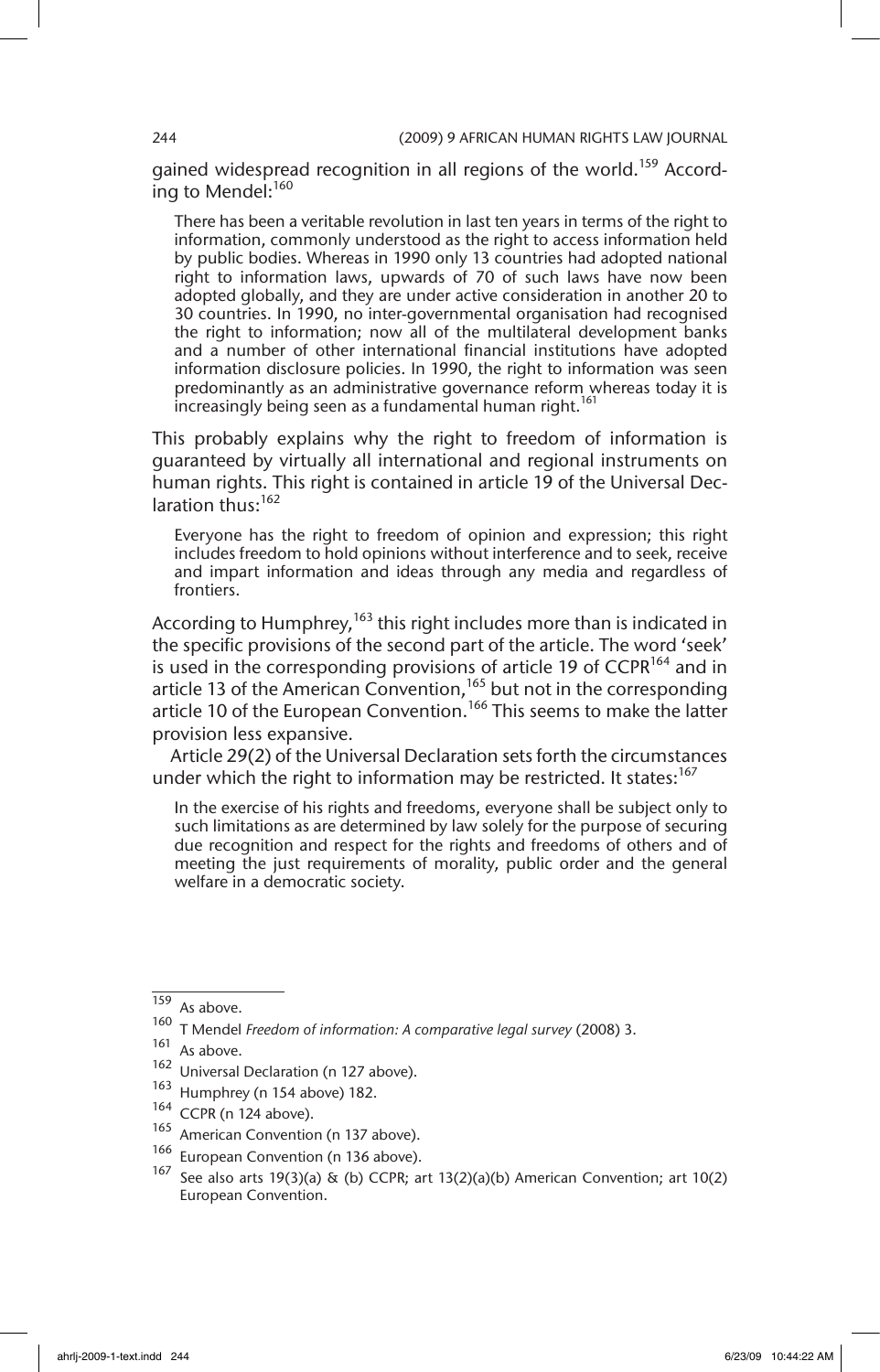The guarantee of the right to information in the African Charter<sup>168</sup> is not as elaborate as those of the Universal Declaration, CCPR and the European Convention. The word 'seek' is also omitted. The African Charter tersely provides for the freedom of information as follows:

- 1 Every individual shall have the right to receive information.
- 2 Every individual shall have the right to express and disseminate his opinions within the law.

Derogation from this right is also less restrictive as the only limitation is that the right should be exercised 'within the law'.

Section 39 of the 1999 Nigerian Constitution guarantees freedom of information and expression as follows: 'Every person shall be entitled to freedom of expression, including freedom to hold opinions and to receive and impart ideas and in formation without interference.' Subsection (3) thereof states the circumstances under which this freedom may be restricted. It declares:

Nothing is this section shall invalidate any law that is reasonably justifiable in a democratic society —

- (a) for the purpose of preventing the disclosure of information received in confidence, maintaining the authority and independence of courts or regulating telephony, wireless broadcasting, television or exhibition of cinematograph films; or
- (b) imposing restrictions upon persons holding office under the government of the federation or of a state, members of the armed forces of the federation or members of the Nigeria police force or other government security services or agencies established by law.

The right to receive information is not simply the converse of the right to impart information but can be said to be an independent right. While freedom of information deals with the right to receive information, freedom of expression relates to the liberty of open discussion without fear of restriction or restraint.<sup>169</sup>

It is interesting to note that, while the marginal note of section 39 of the 1999 Nigerian Constitution reads 'right to freedom of expression and the press', there is no mention of the word 'press' in the substantive provision. The question that has agitated the minds of many Nigerians is, if Nigeria has indeed adopted the American constitutional model, why has it stopped short of the American provision in this regard?<sup>170</sup>

Nigerian courts have had cause to pronounce on constitutional provisions relating to freedom of information and expression. *In Tony Momoh v the* Senate,171 it was held that asking a new newspaper editor to disclose his source of information is a breach of his freedom of expres-

 $\frac{168}{169}$  African Charter (n 139 above).

<sup>169</sup> JA Yakubu *Press law in Nigeria* (1999) 10.

<sup>170</sup> A Ibidapo-Obe *Essays on human rights law in Nigeria* (2005) 120. The First Amendment to the American Constitution provides that 'Congress shall make no law … abridging the freedom of speech, or of the press.'

<sup>171</sup> *Tony Momoh v The Senate* (1981) 1 NCLR 105.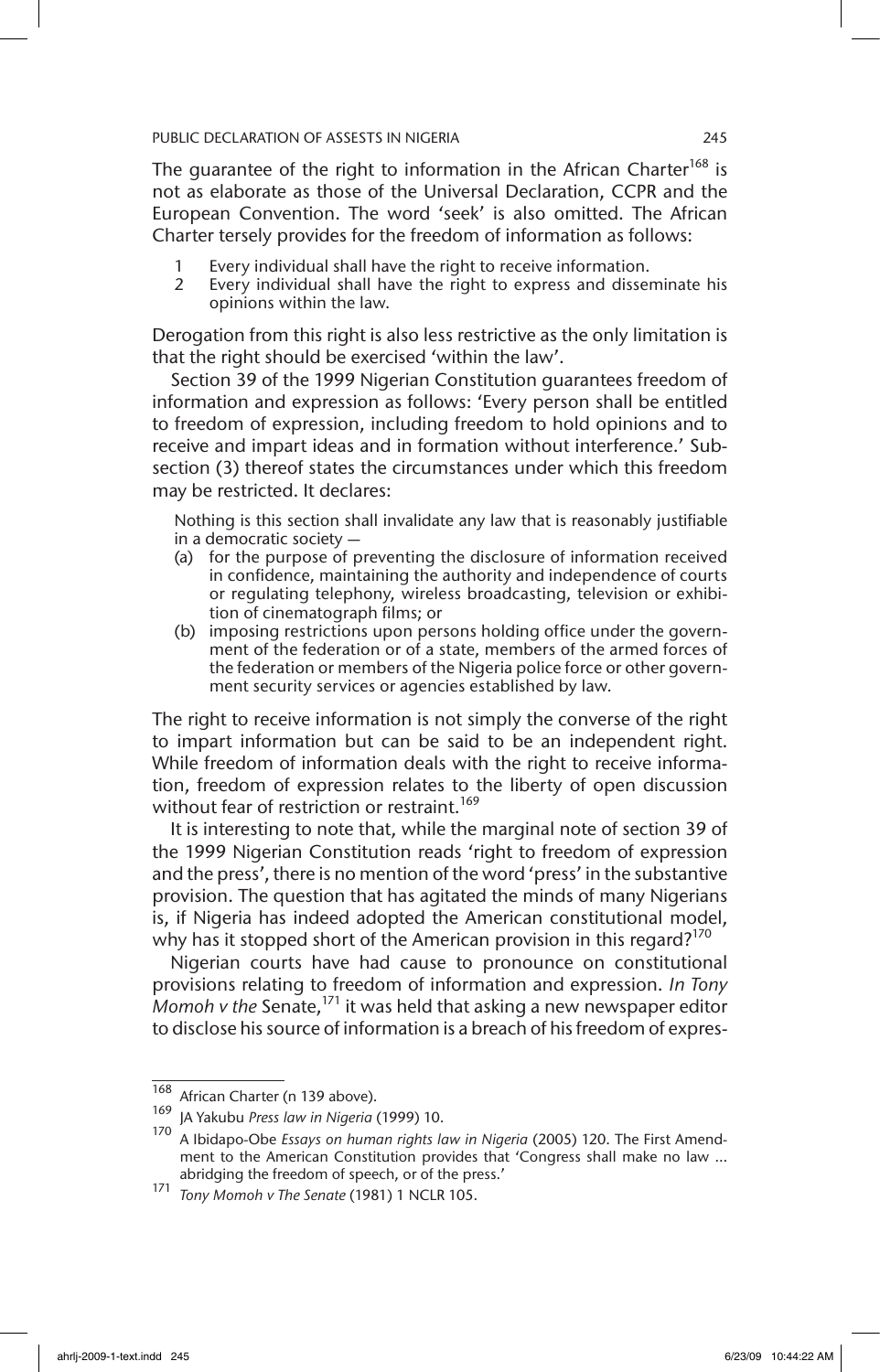sion. A similar decision was also reached in *Oyegbemi and Others v AG of the Federation and Others.*172 However, in *The Queen v Amalgamated Press of Nigeria Ltd and Another*, 173 it was held that the Constitution could not be used to spread false news likely to cause false alarm to the public. Similarly, in DPP v Chike Obi,<sup>174</sup> the accused person was convicted of sedition, while in *Nwankwo v The State*, 175 the Nigerian Court of Appeal held that the offence of sedition was unconstitutional.

Apart from being formally prosecuted by the government in the course of their duties, journalists have also been dealt with ruthlessly through extra-judicial means, especially during military governments.<sup>176</sup> In order to reduce the risk faced by journalists in the course of their duties, and in order to promote transparency in governance through unhindered access to public information, many countries of the world have enacted freedom of information acts in addition to the constitutional provision on this right.

Over 70 countries worldwide have enacted freedom of information acts implementing one variant or the other of freedom of information legislation.<sup>177</sup> It is instructive to note that the countries with existing freedom of information legislation cut across developmental and ideological boundaries. As of 2006, 20 countries in Central and Eastern Europe have adopted freedom of information legislation, guaranteeing public access to government-held information, establishing procedures, the organisation and dissemination of such information, and providing for narrow exceptions.<sup>178</sup> On the African continent, only four countries have freedom of information legislation as at the time of writing this paper.<sup>179</sup> Being the first on the continent, the South African Act deserves some mention.

The Promotion of Access to Information Act (PAIA)<sup>180</sup> was approved by the South African Parliament in 2000 and came into effect in 2001. The objects of the Act, among other things, include giving effect to the

 $\frac{172}{173}$  (1982) 3 NCLR 897.

 $\frac{1}{3}$  (1961) 1 ALL NLR 199.

 $\frac{1}{4}$  (1961) 1 ALL NLR 1.

<sup>(1985) 6</sup> NCLR 228.

<sup>176</sup> See, eg, *Amakiri v Iworari* (1974) 1 RSLR 5.

<sup>177</sup> Ogwezzy (n 158 above) 2.

 $178$  The countries are Albania (1999); Armenia (2003); Bosnia and Herzegovina (2000); Bulgaria (2000); Croatia (2003); Czech Republic (1999); Estonia (2000); Georgia (1999); Hungary (1992); Latvia (1998); Lithuania (2000); Macedonia (2006); Moldova (2000); Montenegro (2005); Poland (2001); Romania (2001); Serbia and Montenegro (2004); Slovakia (2000); Slovenia (2003); Ukraine (1992); and Kosova (2003). These are as listed in JA Goldstone 'Public interest litigation in Central and Eastern Europe: Roots, prospects and challenges' (2006) 28 *Human Rights Quarterly*  520–521.

<sup>179</sup> These are South Africa (2001); Zimbabwe (2002); Angola (2005); and Uganda (2005).

<sup>180</sup> South Africa Promotion of Access to Information Act http://www.info.gov.za Vol 466 No 20852 — Cape Town 3 February 2000.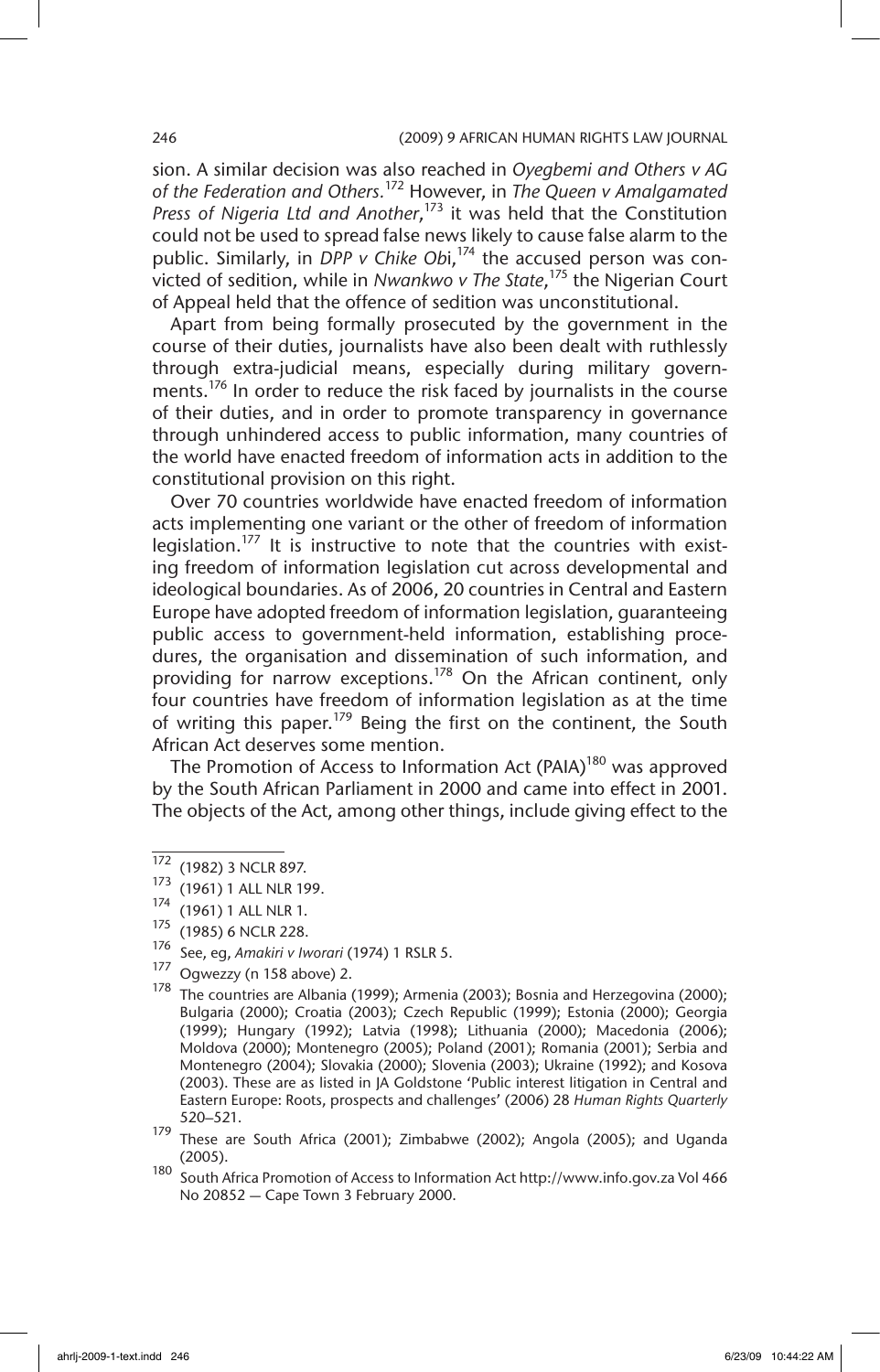constitutional right of access to any information held by the state or by another person and that is required for the exercise or protection of any right;<sup>181</sup> to establish voluntary and mandatory mechanisms or procedures to give effect to that right in a manner that enables persons to obtain access to records of public and private bodies as swiftly, inexpensively and effortlessly as reasonably possible<sup>182</sup> and to promote transparency, accountability and effective governance of all public and private bodies.<sup>183</sup>

The Act allows any person to demand records from government bodies without showing a reason.<sup>184</sup> The Act also has a unique provision that allows individuals and government bodies to access information from private bodies.<sup>185</sup> Both public and private bodies must respond to a request for information within 30 days.<sup>186</sup> The Act does not, however, apply to the records of cabinet and its committees,<sup>187</sup> judicial functions of courts and tribunals, $188$  judicial officers of such a court or tribunal<sup>189</sup> and individual members of parliament or a provincial legislature in that capacity.<sup>190</sup> The South African Human Rights Commission has been designated to oversee the functioning of the Act.<sup>191</sup>

The story of freedom of information legislation in Nigeria is in sharp contrast to what obtains in South Africa. The Freedom of Information Bill was first submitted to the Nigerian House of Representatives in 1999 as a private member bill. It was published in the federal government's official Gazette on 8 December 1999. It underwent a first reading on 22 February 2000. The second reading was on 13 March 2000. After much delays and hiccups, the Bill was eventually passed by the House of Representatives on 5 August 2004 and sent to the Senate in September 2004.

The first reading of the Bill was held at the Senate on 23 November 2004, while the second reading was on 22 February 2005. The Bill was then referred to the Senate Committee on Information. Since then many attempts have been made to frustrate the passage of the Bill, which explains why it has not yet been passed at the time of writing this paper.<sup>192</sup>

- $186$  See secs 25(1) & 56 of the Act respectively.
- $187$  See sec 12(a) of the Act.
- $188$  Secs 12(b) (i) & (ii) of the Act.
- $189$  Sec 12(b)(iii) of the Act.
- 190 Secs 12(b) & (c) of the Act.
- <sup>191</sup> For a critique of the provisions of the Act, see J de Waal *et al The Bill of Rights handbook* (2001) 525–553.
- 192 For a detailed discussion of the Freedom of Information Bill in Nigeria, see Oguezzy (n 158 above) 5–10.

 $181$  Secs 9(a)(i) & (ii) of the Act.

<sup>182</sup> Sec 9(d) of the Act.

 $183$  Sec 9(e) of the Act.

 $184$  Sec 11(e) of the Act.

<sup>185</sup> Sec 50 of the Act.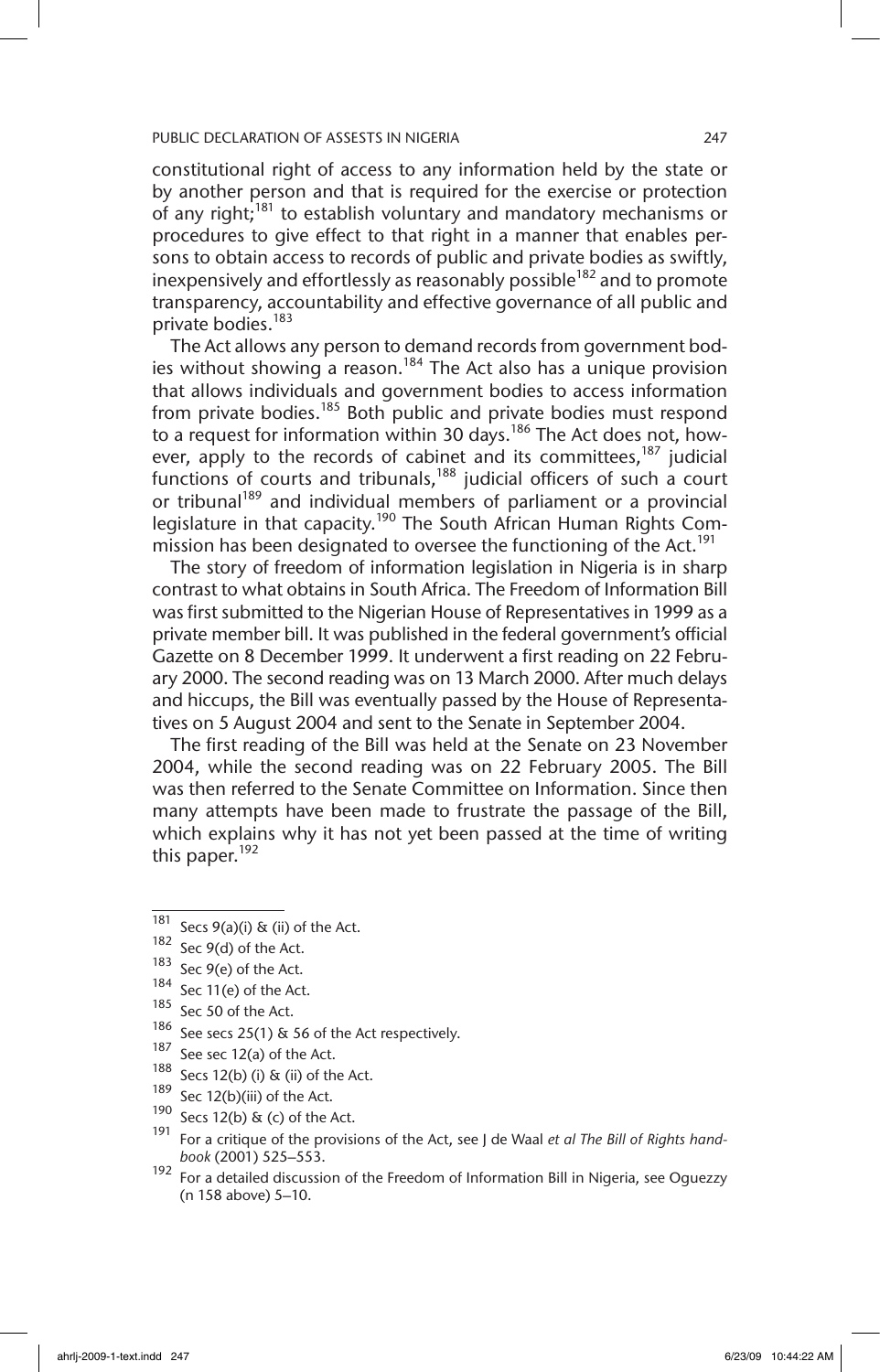The symbiotic relationship between unhindered access to information and a public declaration of assets is self-evident. This is because access to information, especially that held by government, can promote transparency, accountability and effective governance. This in the long run will reduce corruptive tendencies, which is the aim of a public declaration of assets. If a Freedom of Information Act has been enacted in Nigeria, as was done in South Africa, Nigerians will be able to have access to the content of assets declared by public officers without any recourse to the 'terms and conditions as the National Assembly may prescribe'.<sup>193</sup> Therefore, it is suggested that the Nigerian judiciary should give a liberal interpretation to freedom of information under the Constitution while the National Assembly should speed up the passage of the Freedom of Information Bill in order to promote virtues of accountable and democratic governance.

## 5 Public declaration of assets and the right to democratic governance

The term 'democracy' is not amenable to an easy definition. However, it is generally believed to be a system of government whereby the people are ruled by their elected representatives through free and fair elections.

According to Diamond, governments chosen through free and fair competitive elections are generally better than those that are not.<sup>194</sup> They offer the best prospect for accountable, responsive, peaceful, predictable, good governance.<sup>195</sup> In the past decade, the theory of democracy has been dominated by two very different approaches. These are the deliberative democracy and social choice theories.<sup>196</sup>

For deliberative democrats, the essence of democratic legitimacy is the capacity of those affected by a collective decision to deliberate in the production of that decision.<sup>197</sup> Deliberation involves discussion in which individuals are amenable to scrutinising and changing their preferences in the light of persuasion (but not manipulation, deception or coercion) from other participants. Claims for and against courses of action must be justified to others in terms that they can accept.<sup>198</sup>

On the other hand, the social choice theory, whose proponents generally deduce far less optimistic results, believes that democratic

<sup>&</sup>lt;sup>193</sup> Para 3(c) Part 1 Third Schedule to the 1999 Nigerian Constitution.

<sup>194</sup> L Diamond *Developing democracy* (1999) 3.

 $195$  As above.

<sup>&</sup>lt;sup>196</sup> See generally JS Dryzek & C List' Social theory and deliberative democracy: A reconciliation' (2003) 33 *British Journal of Political Science* 1.

 $197$  As above.

<sup>198</sup> J Rawls 'The idea of public reason revisited' (1997) 64 *University of Chicago Law Review* 771-772.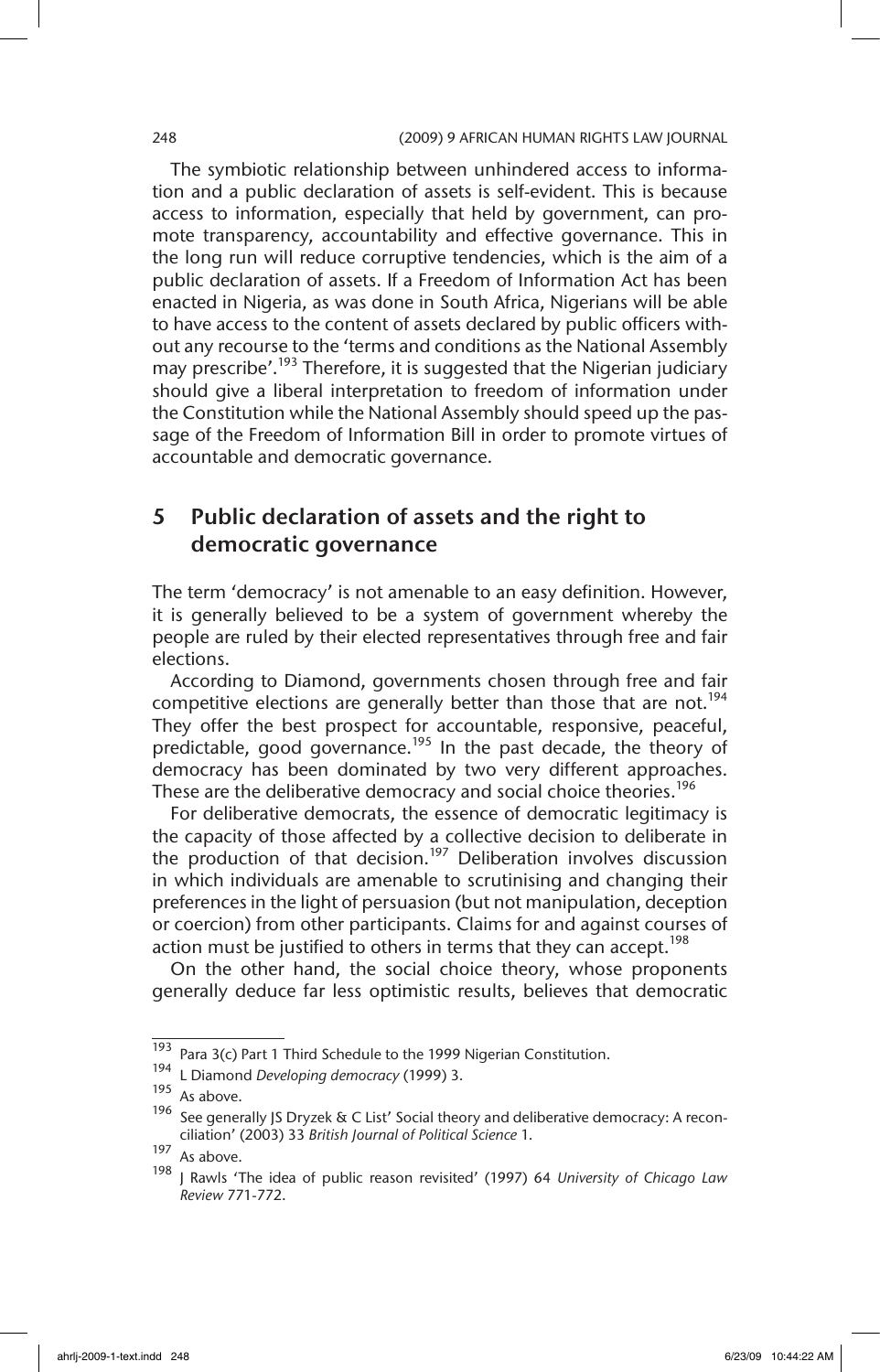problems involve an aggregation of views, interests or preferences across individuals, not deliberation over their content.<sup>199</sup> According to Arrow, such aggregation is bedevilled by impossibility, instability and arbitrariness.<sup>200</sup> The two theories are, however, not irreconcilable. According to Dryzek and List, although social theory practitioners may be unaware of it, their theory points to the functions deliberation can perform in making collective decisions both tractable and meaningful, thus providing a crucial service to deliberative democracy.<sup>201</sup>

Irrespective of the theory to which one subscribes, democracy promotes freedom as no other feasible alternative can. According to Dahl, democracy is instrumental to freedom in three ways.<sup>202</sup> First, free and fair elections inherently require certain political rights of 'expression, organisation and opposition' and these fundamental political rights are unlikely to exist in isolation from broader civil liberties.<sup>203</sup> Democracy also maximises the opportunities for self-determination and facilitates moral autonomy.<sup>204</sup> Consequently, the democratic process promotes human development (the growth of personal responsibility and intelligence) while also providing the best means for people to protect and advance their shared interest.<sup>205</sup>

Upon a point consistent with the principles of constitutionalism and representative democracy, government is better when it is more democratic.<sup>206</sup> However, a constitutional government is not the same thing and need not be a democratic government.<sup>207</sup> Constitutional democracy combines the notions of a constitutional government and a democratic one, that is to say, it is a democratic government regulated and limited by a constitution.<sup>208</sup>

Democracy is also distinguishable from democratisation. According to Beetham, democracy should properly be conceptualised as 'lying at one end of a spectrum', the other end of which is a system of rule where the people are totally excluded from the decision-making process and any control over it.<sup>209</sup> Beetham goes on to say that:<sup>210</sup>

 $\overline{199}$  Dryzek & List (n 196 above) 2.

<sup>200</sup> K Arrow *Social choice and individual values* (1963), cited in Dryzek & List (n 196 above) 2.

 $201$  As above.

<sup>202</sup> R Dahl *Democracy and its critics* (1989) 88–89*.* 

<sup>203</sup> As above.

<sup>204</sup> n 202 above, 88–89.

 $205$  Diamond (n 194 above) 3.

 $\frac{206}{207}$  As above.

 $^{207}$  Nwabueze (n 36 above) 4.<br> $^{208}$  n 307 above 5

n 207 above, 5.

<sup>209</sup> D Beetham 'Liberal democracy and limits of democratisation' in D Held (ed) *Prospects for democracy* (1999) 55, cited in Nwabueze (n 121 above) 8.

<sup>210</sup> As above.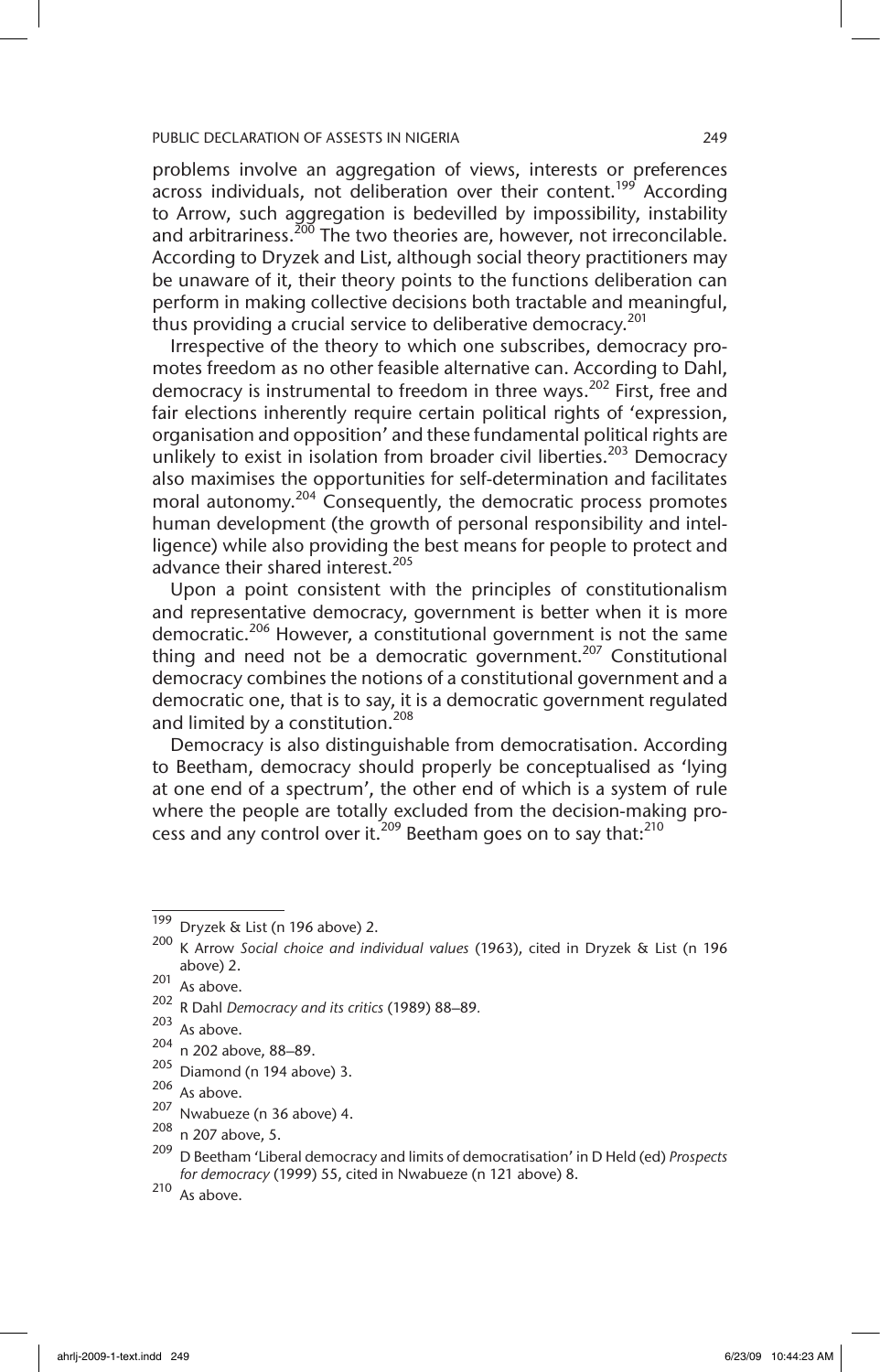The concept of democratisation expresses both a clear direction of change along the spectrum, and a political movement or process of change, which can apply to any given system, not only change from authoritarian forms of rule.

Beetham's conception of democratisation seems to suffer from a certain vagueness in failing to indicate at what point in the movement toward direction of change, after its initial commencement, that democratisation can be said to be taking or to have taken place. $^{211}$ 

In externally-induced democratisation processes, the role of internal agents of democratisation determines the level of implementation.<sup>212</sup> There seems to be many terms for defining various mechanisms of democratisation where international factors play a role, depending on whether they are actor or policy-oriented, major or minor processes, or whether they simply overlap.<sup>213</sup> Keeping in mind the fact that international factors play only a supportive role in democratisation efforts, Kubicek identifies four broad categories — control, contagion, convergence and conditionality.214 The foregoing analysis has serious implications for democratic governance.

Governance, in contradistinction to democracy, is the process whereby public institutions conduct public affairs, manage public resources, and quarantee the realisation of human rights.<sup>215</sup> It is the structure of rules and processes that affect the exercise of power, particularly with regard to participation accountability, effectiveness and coherence.216 Good government is the key to economic development and, therefore, must be participatory, transparent and accountable.<sup>217</sup> It must be effective and equitable in order to promote the rule of  $law.<sup>218</sup>$ 

The right to democratic governance has been defined  $as:^{219}$ 

the subjective capacity of individuals and peoples to demand of their rulers a political regime based on the rule of law and separation of powers, in which citizens can periodically elect their leaders and representatives in free and fair elections, on the basis of the interaction between a number of politi-

 $\frac{211}{212}$  Beetham (n 209 above) 9.

F Turkmen 'The European Union and democratisation in Turkey: The role of the elites' (2008) 30 *Human Rights Quarterly* 146.

<sup>213</sup> n 212 above, 8.

<sup>&</sup>lt;sup>214</sup> PJ Kubicek 'International norms, European Union and democratisation: Tentative theory and evidence' in PJ Kubicek (ed) *The European Union and democratisation*  (2003) 4–21, cited in Turkmen (n 212 above).

<sup>215</sup> NJ Udombana *Human rights and contemporary issues in Africa* (2003) 53.

<sup>216</sup> As above.

<sup>217</sup> N Woods (1999) 5 *Global Governance* 43.

<sup>&</sup>lt;sup>218</sup> UN Development Programme, 'Governance for sustainable human development, UNDP Policy Document' http://magnet,undp.org/policy/defaut.html (accessed 31 January 2009).

<sup>219</sup> 'Promotion and consolidation of democracy' in UN ESCOR 53 session paragraph 81 UN Doc E/CN 4/Sub 2/2001/32 17 (2001).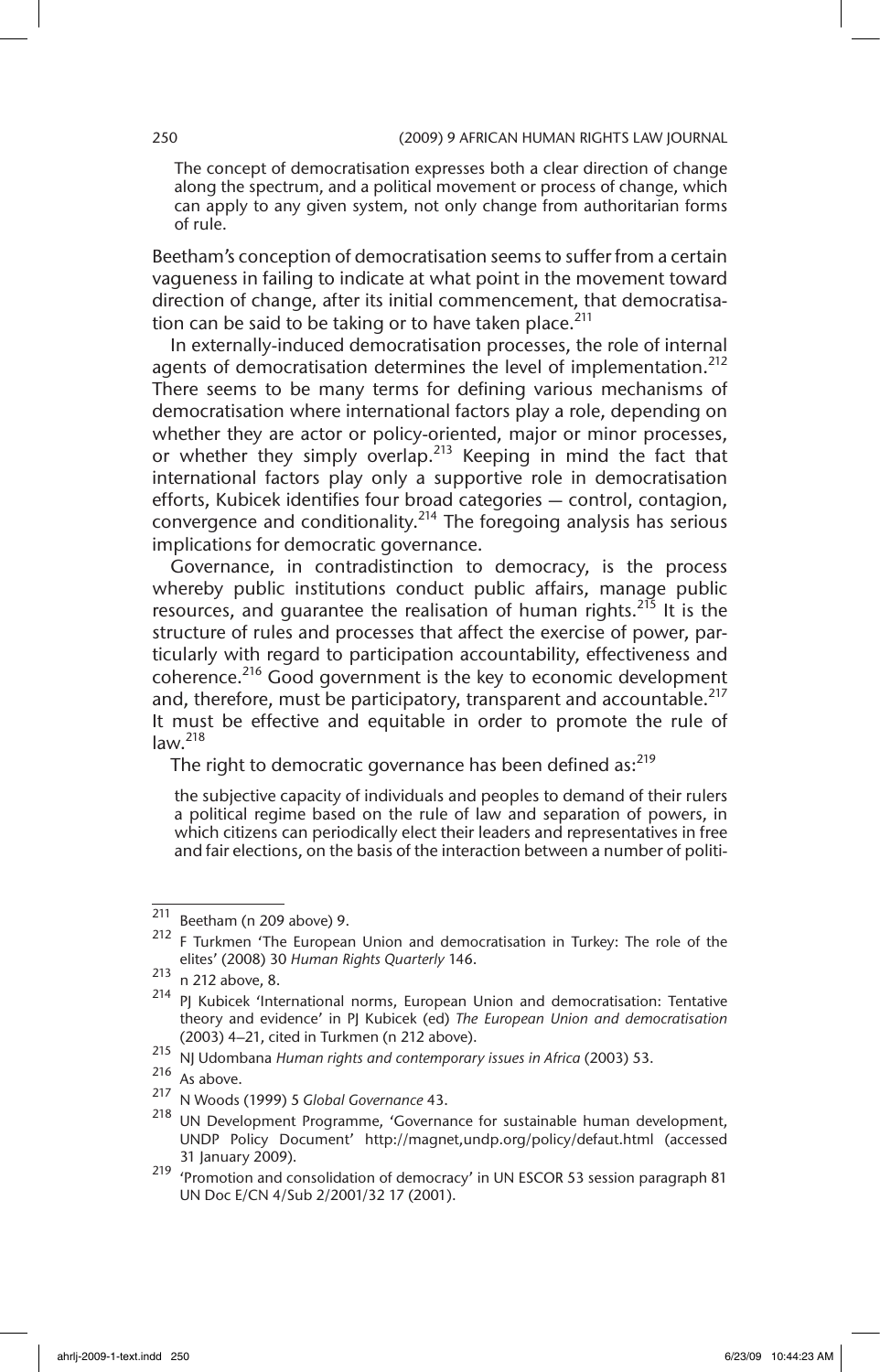cal parties, full respect for the exercise of freedom of expression, the press and association and the effective enjoyment of human rights.

One of the leading proponents of the right to democratic governance is Franck.<sup>220</sup> He argues that democratic entitlement is a recognised and recognisable right. He bases his theory on two notions: the idea that governments derive their just powers from the consent of the governed and the idea that the international legitimacy of a state requires acknowledgment by mankind.<sup>221</sup> He further contends that a community expectation has emerged, to the intent that 'those who seek the validation of their empowerment patently govern with the consent of the governed'. Democracy, Franck insists, is on the way to becoming a global entitlement, one that increasingly will be promoted and protected by collective international processes.<sup>222</sup> The 'democratic entitlement', he maintains, is gradually being transformed 'from moral prescription to international legal obligation',223 largely because such entitlement results from 'the craving of governments for validation'.<sup>224</sup>

Apart from international jurists and scholars, there are also international and regional human rights instruments on the right to democratic governance. For example, in 1999, the UN Human Rights Commission adopted a resolution on the Promotion of the Right to Democracy. $225$ This was the first text approved in the UN recognising the existence of this right.<sup>226</sup> Others having a bearing on democratic governance include the UN Charter,  $227$  Universal Declaration,  $228$  CCPR,  $229$  which guarantees the right to self-determination, the International Convention on Elimination of All Forms of Racial Discrimination (CERD)<sup>230</sup> and the Convention on the Elimination of All Forms of Discrimination Against Women (CEDAW).<sup>231</sup>

The African region is not left out in the fight for democratic governance. In addition to adopting and ratifying some of the international

<sup>220</sup> TM Franck 'The emerging right to democratic governance' (1992) 86 *American Journal of International Law* 46.

 $221$  As above.

 $222$  As above.

 $223$  As above.

 $\frac{224}{225}$  As above.

See 'Promotion of the right to democracy' Commission on Human Rights Res 1999/57, UN Doc E/CN.4/RES/1999/57 (1999).

<sup>226</sup> Udombana (n 215 above) 157.

 $227$  Art 1(2) of the United Nations Charter proclaims the principle of equal rights and self-determination.

<sup>228</sup> The Universal Declaration provides for democratic governance thus: 'Everyone has the right to take part in the government of his country, directly or through freely chosen representatives' (art 21(1)).

 $^{229}$  Art 1(1) CCPR.

Opened for signature on 21 December 1965, 660 UNTS 85.

<sup>231</sup> Opened for signature 1 March 1980, 1249 UNTS 14.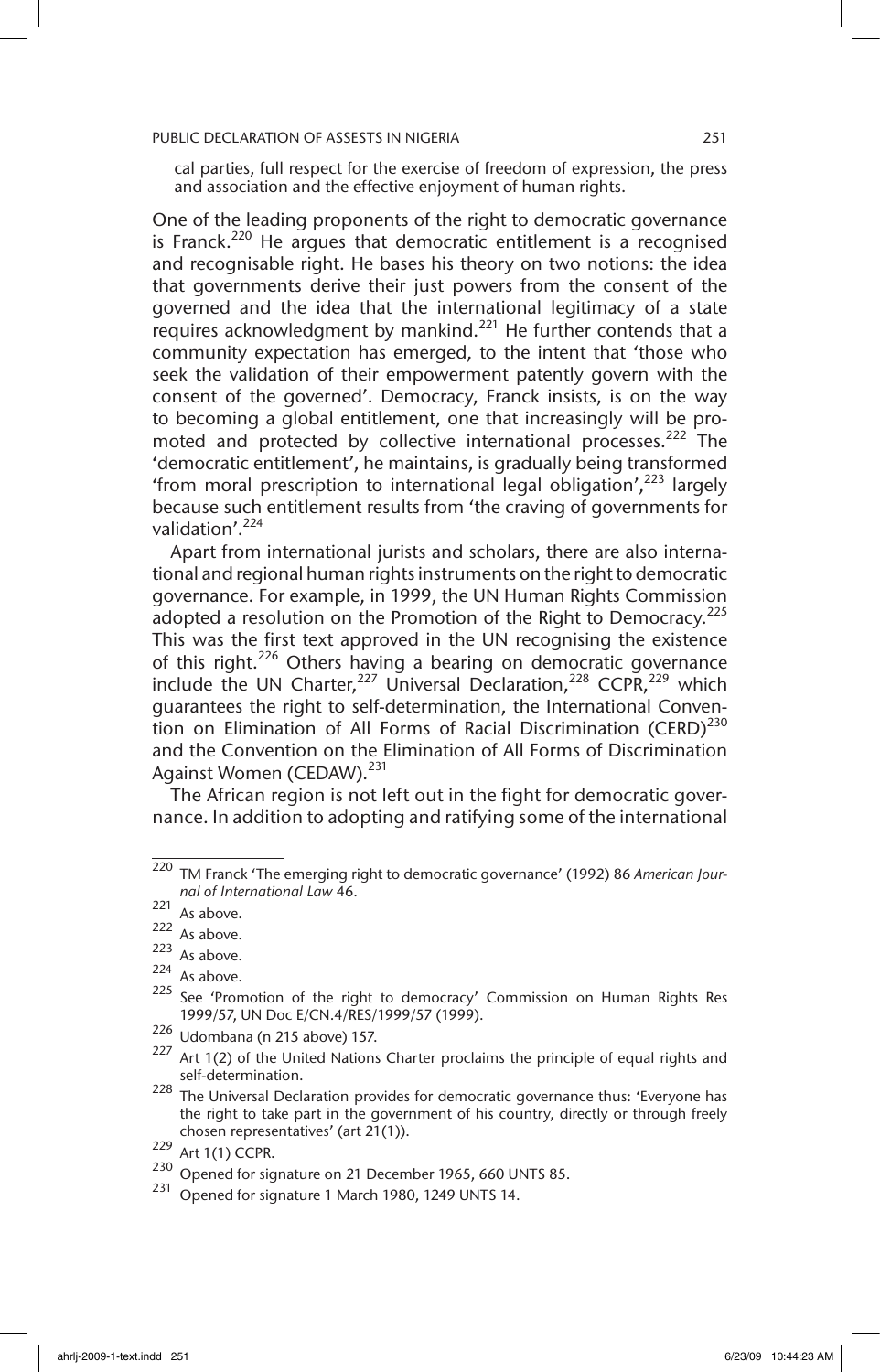instruments on the right to democratic governance, the region also has its own instruments on the right to democratic governance. One such is the African Charter.232 Article 13 of the African Charter guarantees to every citizen 'the right to participate freely in the government of his country, ether directly or through freely chosen representatives in accordance with provisions of the law'. $233$  There are also the Addis Ababa Declaration,  $234$  the Algiers Declaration,  $235$ the Lomé Declaration<sup>236</sup> and the Declaration on the Framework for an OAU Response to Unconstitutional Change of Government.<sup>237</sup> Others include the African Union Act,<sup>238</sup> the New Partnership for Africa's Development<sup>239</sup> and the Declaration on Principles of Democratic Elections in Africa.<sup>240</sup>

The 1999 Constitution of Nigeria is also replete with provisions relating to democratic governance. For example, section 1(2) of the Constitution expresses its displeasure with undemocratic government when it states that:

The Federal Republic of Nigeria shall not be governed, nor shall any person or group of persons take control of the government of Nigeria or any part thereof, except in accordance with the provisions of this Constitution.

According to Akande, this subsection is a reassertion of the illegality of revolutions or *coups d'état* as a means of changing governments.<sup>241</sup> It cannot, however, by itself, prevent the actual occurrence of a *coup d'état*. It is also doubtful whether the legality of any *coup* can be chal-

 $\overline{232}$  African Charter (n 139 above).

<sup>233</sup> Art 13 African Charter.

See OAU Declaration on the political and socio-economic situation in Africa and the fundamental changes taking place in the world, adopted in Addis Ababa, Ethiopia, on 11 July 1990.

<sup>235</sup> Algiers Declaration, OAU Assembly of Heads of State and Government 35th ordinary session Res AHG/Dec 1 (xxxv), OAU Doc DOC/OS/(XXVI) INE 17a (1999).

<sup>236</sup> Lomé Declaration, OAU Doc AHG/Dec/.2 (XXXVI) 12 July 2000.

<sup>&</sup>lt;sup>237</sup> Declaration on the Framework for an OAU Response to Unconstitutional Change of Government, OAU Doc AHG/Dec/5 (XXXVI) (2000). This might be responsible for the random condemnation of the military *coup* of 24 December 2008 in Guinea by both the ECOWAS and the AU. The *coup* was led by Moussa Dadis Camara, an army captain.

 $238$  African leaders adopted the AU on 11 July 2000, to replace the OAU Charter. See Constitutive Act of the AU (2000) 8 *African Yearbook of International Law* 479, art 33(1) 494.

<sup>239</sup> See OAU The New Partnership for Africa's Development (October 2001) http:// www.iss.co.za/African \_ facts/RegOrganisations/unity\_to\_union/pdfs/oau/keydocs/ NEPAD-PDF (accessed 31 January 2009).

 $240$  See OAU/AU Declaration on the Principles Governing Democratic Election in Africa, OAU Assembly of Heads of State and Government, 38th ordinary session, Durban, South Africa, 8 July 2002 AHG/Decl 1 (XXXVIII).

<sup>241</sup> J O Akande *Introduction to 1979 Nigerian Constitution* (1982) 2.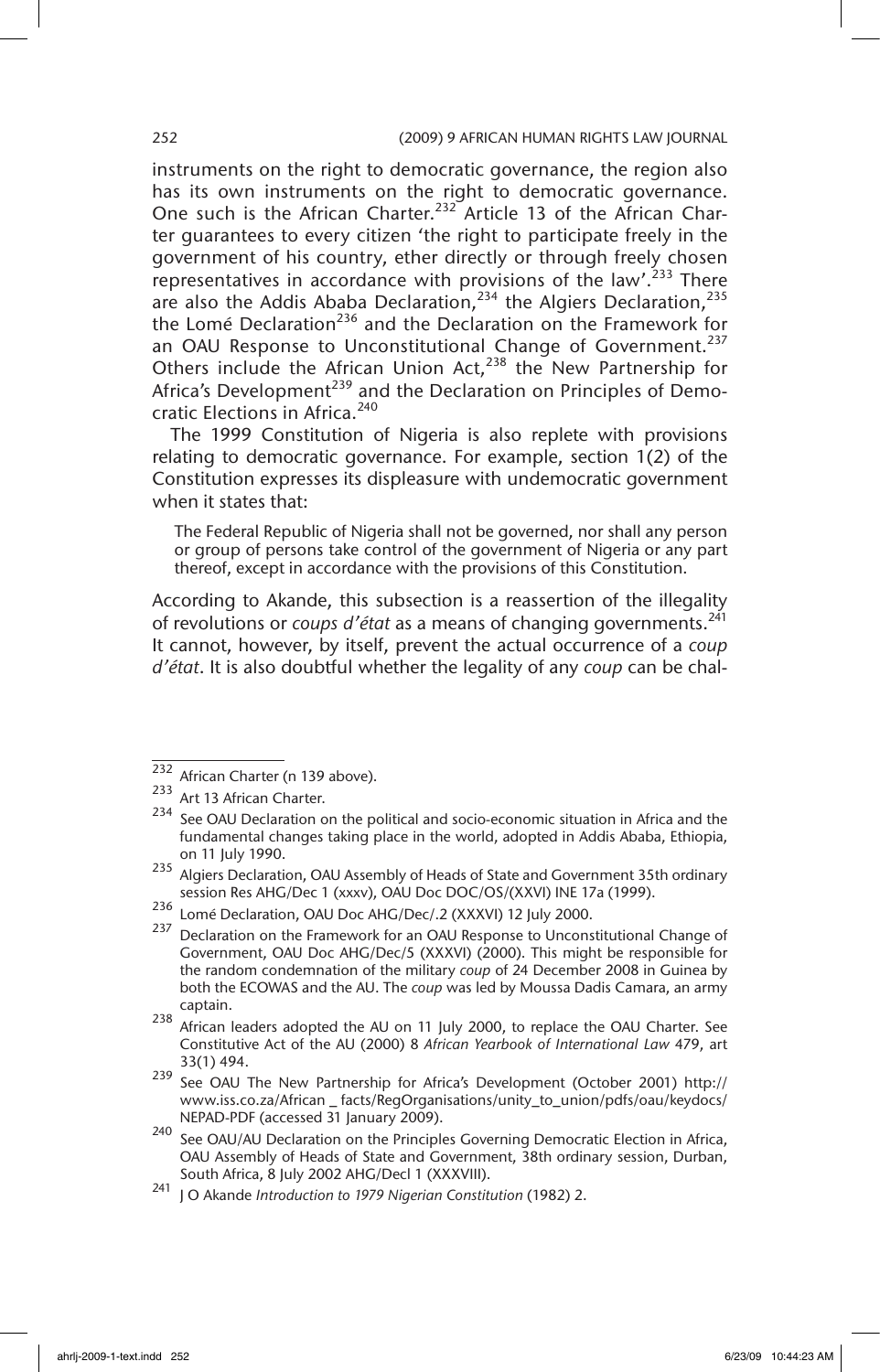lenged successfully through this provision.<sup>242</sup> To Nwabueze,<sup>243</sup> one of the major reasons why the Constitution of the state in Africa lacks legitimacy in the eyes of the people, rulers and the ruled alike, is the frequent overthrow of the Constitution in a military *coup d'état* followed by a prolonged rule under a military absolutism.<sup>244</sup>

Section 14(1) of the 1999 Nigerian Constitution, under the fundamental objectives and directive principles of state policy, is apposite to the right to democratic governance. It states that the Federal Republic of Nigeria shall be a state based on 'the principles of democratic and social justice'. It further declares that sovereignty belongs to the people of Nigeria from whom government through the Constitution 'derives powers and authority',  $245$  and that the participation by the people in their government 'shall be ensured in accordance with the provisions of this Constitutions'.

Democracy, it has been observed, is imbued with the greatest potential for engendering good governance, especially when bolstered by credible norms, institutions and a virile civil society.<sup>246</sup> Social justice, on the other hand, is predicated on the notion that an organised society creates in its members certain reasonable expectations or claims which it would be unfair to disappoint.<sup>247</sup>

The inclusion of the right to democratic governance in Nigeria under the fundamental objectives and directive principles of state policy deserves some comment. These provisions are enshrined in chapter II of the Nigerian Constitution<sup>248</sup> and contain such lofty ideals as the fundamental obligations of the government, the political objectives of the country, social objectives, educational objectives and the obligations of the mass media, among others. The symbolic significance of the provisions is that government is portrayed as a relationship of rights

 $\frac{1}{242}$  As above. In addition to this provision, the people can revolt against military adventurists through civil unrest and armed resistance. This has been effectively employed in Uganda, Somalia, Ethiopia, Mali and Liberia. In Nigeria, the former military leader, Ibrahim Babangida, was forced to 'step aside' due to intense civil unrest by prodemocracy groups and human rights activists after the annulment of the June 1993 elections, generally believed to have been won by Chief MKO Abiola.

<sup>243</sup> Nwabueze (n 121 above) 37.

 $244$  The last of such military takeover as at the time of writing this paper was in Guinea on 24 December 2008. The *coup* was led by Moussa Dadis Camera, an army captain who is thought to be in his mid-40s, and used to be in charge of fuel supplies. See *International Herald Tribune* 25 December 2008 1, and,for mixed reactions of African leaders, see *All Gambia.net* Editorial 12 January 2009 1.

<sup>245</sup> Sec 14(2)(a) 1999 Nigerian Constitution.

<sup>246</sup> FC Nwoke *et al* 'The rule of law as a cornerstone of democracy and good governance' in *39th Proceedings of Nigerian Annual Law Teachers Conference* (2003) 85.

 $\frac{247}{248}$  Nwabueze (n 207 above) 140.

Secs 13-24 1999 Nigerian Constitution.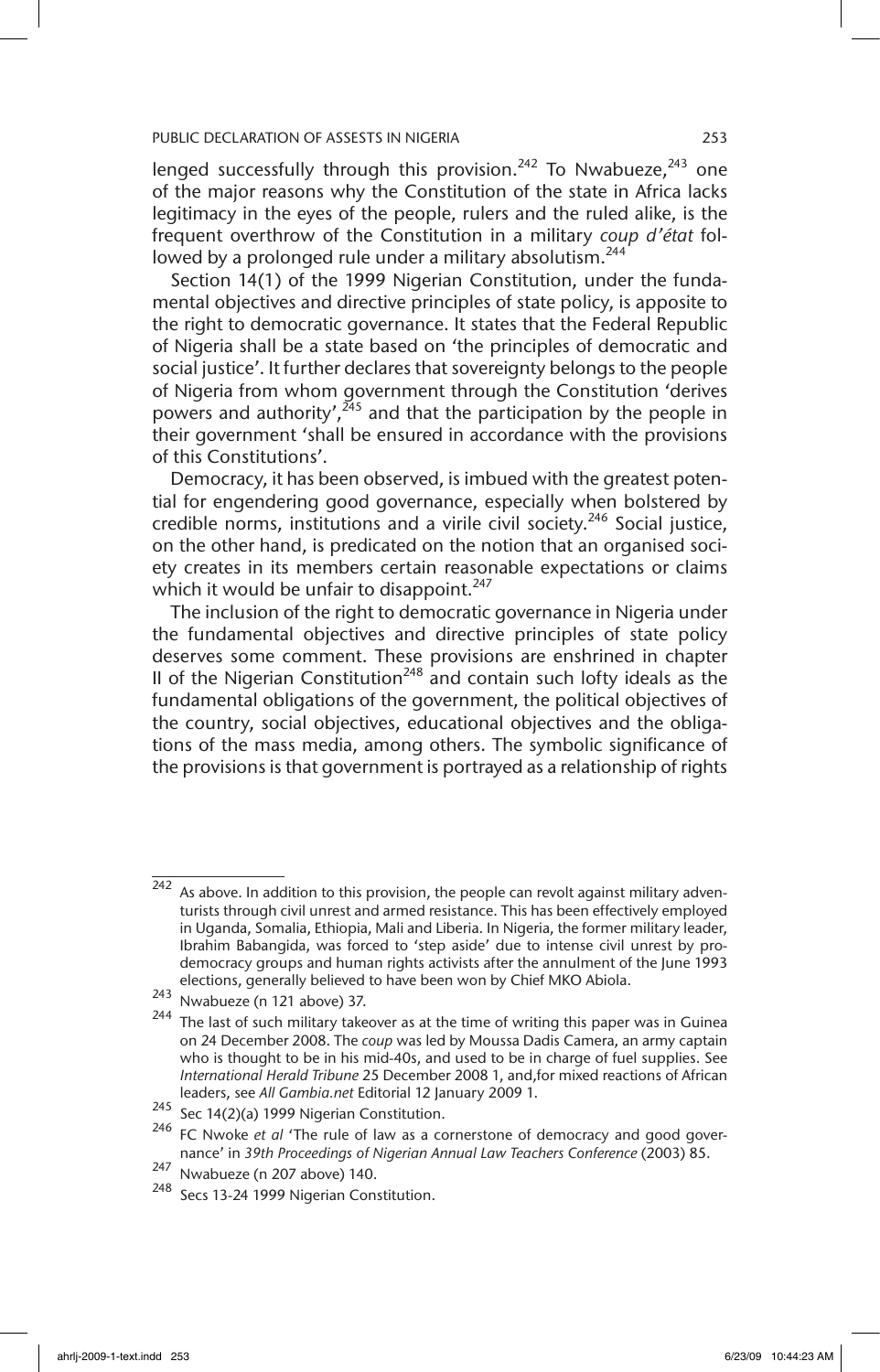and duties, a social contract. $249$  While consent to political domination may precede an appraisal of the performance of the state or regime, legitimacy is conferred on the basis of the performance of the state or regime.<sup>250</sup> According to Nwabueze, the affirmation or declaration of common beliefs and objectives has more than a symbolic value, it is part of the process of creating a national acceptance of and attachment to those beliefs and objectives with a view to an eventual growth of habits and a tradition of respect for them.<sup>251</sup>

While section 13 of the 1999 Nigerian Constitution obligates all organs of government, and all authorities and persons exercising legislative, executive or judicial powers, to conform to observe and apply the provisions of the fundamental objectives and directive principles of state policy, section 6(6)(c) of the same Constitution reads that, except as otherwise provided by the Constitution, the judicial powers shall not extend to any issue or question as to whether any act or omission by any authority or person or as to whether any law or judicial decision is in conformity with the fundamental objective and directive principles of state policy. According to Okere,<sup>252</sup> this apparent contradiction could only mean that the spirit of the objectives and directive principles should inspire and inform judicial interpretations, while actions to enforce the fundamental objective and directive principles *per se* are not maintainable. In order to make the right to democratic governance and other rights included in the fundamental objectives and directive principles justiciable, it is suggested that these rights be transferred to the justiciable part of the Constitution.<sup>253</sup> In the alternative, the judiciary is advised to give liberal and pragmatic interpretations to these provisions as the enjoyment of socio-economic rights will make the enjoyment of fundamental rights more meaningful.<sup>254</sup>

Lastly, the Nigerian Constitution, like what obtains in many international instruments on human rights, uses the principle of democratic governance as a yardstick for the justification of the derogation from fundamental human rights. For instance, section 45(1) of the 1999 Nigerian Constitution determines that nothing in section 37 (right to a fair hearing), section 38 (right to freedom of thought, conscience and religion), section 39 (right to freedom from discrimination), section 40 (right to peaceful assembly and association) and section 41 (right

<sup>&</sup>lt;sup>249</sup> EEO Alemika 'Fundamental objectives and directive principles of state policy within the framework of a liberal economy' in IA Ayua *et* al (eds) *Issues in 1999 Nigerian Constitution* (2000) 199.

 $\frac{250}{251}$  n 250 above, 156.

Nwabueze (n 207 above) 260.

 $252$  BO Okere 'Fundamental objectives and directive principles of state policy under the Nigerian Constitution' (1983) 32 *International and Comparative Law Quarterly* 214.

<sup>&</sup>lt;sup>253</sup> See IB Lawal 'The role of the judiciary in the promotion of human rights and sustenance of democracy (2008) 2 *Igbinedion University Law Journal* 53.

<sup>254</sup> As above.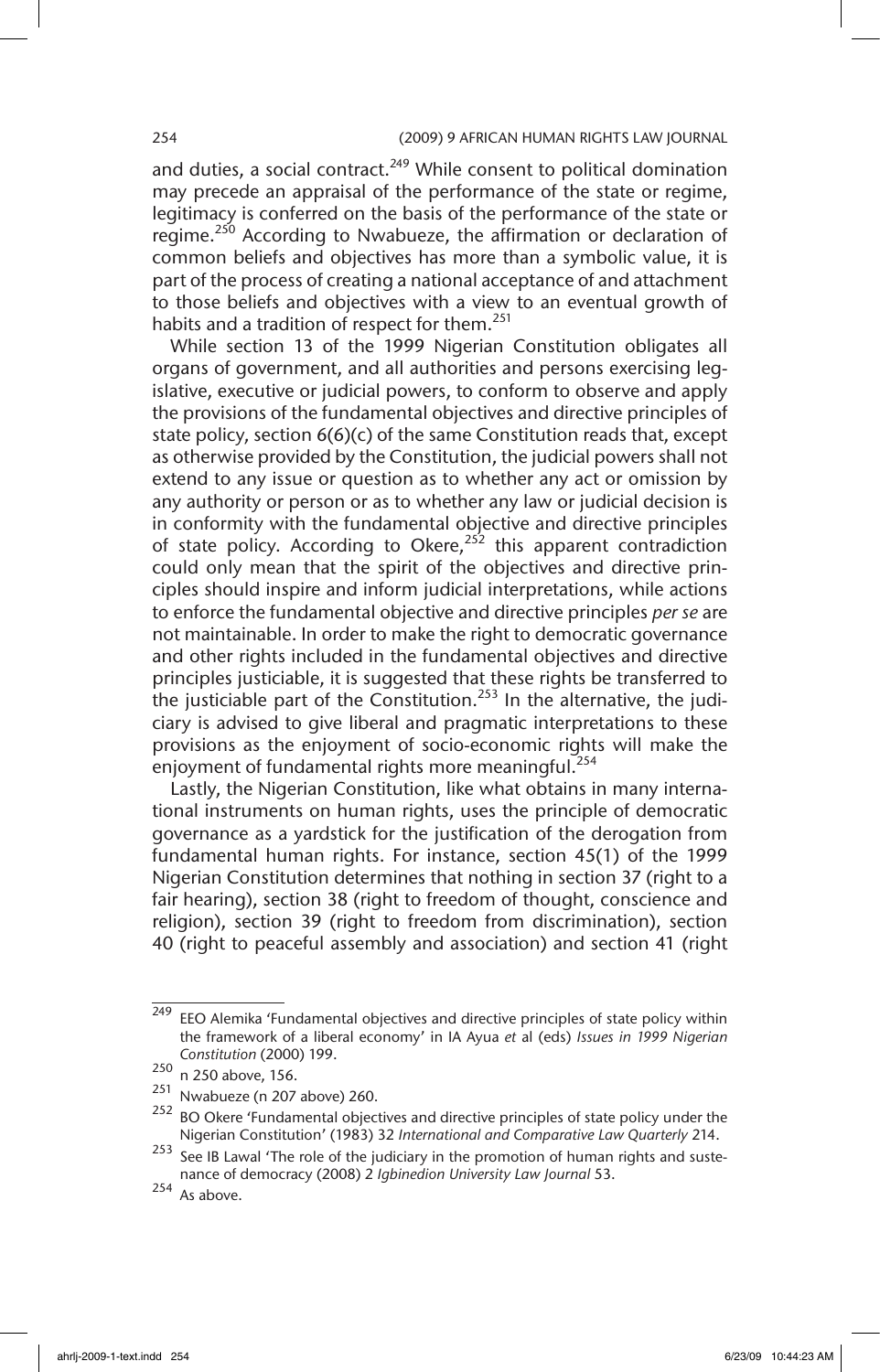to freedom of movement) shall invalidate any law that is 'reasonably justifiable in a democratic society', in the interest of defence, public safety, public morality or public health;<sup>255</sup> or for the purpose of protecting the rights and freedoms of other persons.<sup>256</sup>

The above provisions underscore the importance attached to the right to democratic governance not only in Nigeria but also under international law. Since democracy promotes human rights and the rule of law, the recognition of the right to democratic governance as a justiciable right all over the world is a fight that calls for the involvement of everyone.

Next to be considered is the effect of a public declaration of assets on the right to democratic governance. A public declaration of assets is meant to promote transparency, accountability and reduce corruption, among others. Democratic governance, as already discussed, also promotes these virtues. The tendency for democracy to heighten corruption in certain instances makes the relationship between democratic governance and a public declaration of assets very intriguing.

Can democratisation itself trigger an increase in corruption, as opposed to merely promoting more vigilant reporting of corruption? According to Weyland,<sup>257</sup> the dispersal of power that a transition from authoritarian to democratic rule extends a range of actors who need to consent to decisions over public resource-allocation. Using Brazil and many countries in Latin America as examples, Weyland further contends that the dependence of entrepreneurs on favourable political decisions and their capacity to pass on the cost of corruption to consumers through higher prices or to workers through lower wages facilitate the increase in bribery.<sup>258</sup> He is, however, quick to admit that, while democratisation can extend the range of actors who have the power to demand bribes, it may also enhance overall accountability and thus prevent newly-empowered actors — as well as old power holders  $-$  from misusing their clout for illicit enrichment.<sup>259</sup> According to Montinola and Jackman,<sup>260</sup> political competition affects all levels of corruption, but the effect is non-linear. Corruption is typically lower in dictatorships than in countries that have democratized partially. But once past the threshold, democratic practices inhibit corruption.<sup>261</sup>

The above analyses of the tendency of democracy to increase the levels of corruption are very true of Nigeria where there have been

 $255$  Sec 45(1)(a) 1999 Nigerian Constitution.

 $256$  Sec 45(1)(b) 1999 Nigerian Constitution.

<sup>257</sup> K Weyland 'The politics of corruption in Latin America' (1998) 9 *Journal of Democracy*  112.

<sup>258</sup> Weyland (n 257 above) 112.

 $259$  Weyland (n 257 above) 113.

<sup>260</sup> GR Montinola & RW Jackman 'Sources of corruption: A cross-country study' (2003) 32 *British Journal of Political Science* 147*.*

 $261$  As above.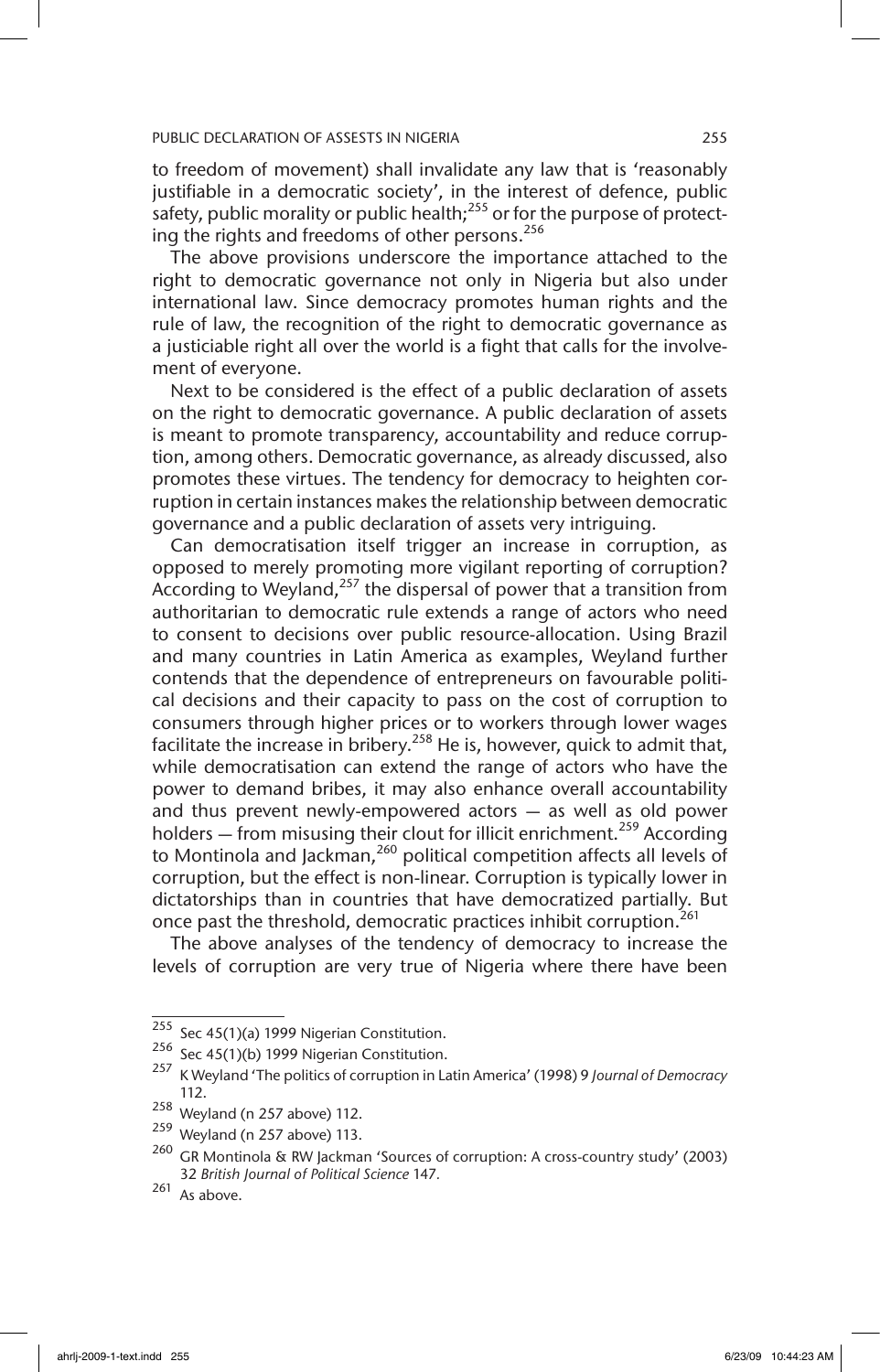many cases of allegations of corruption against many members of all arms of government and many are currently bring tried and others already convicted. $262$  In other to ensure that the current democratic experiment in Nigeria engenders transparency and accountability, rather than greed and corruption, a public declaration of assets by all political office holders is a *sine qua non*.

## 6 Declaration of assets in other jurisdictions

The declaration of assets by public officers is not limited to Nigeria. Some other African countries require their public officers to declare their assets and liabilities as well as those of their spouses, children and dependants within a prescribed period. There is, however, a high degree of variation in the mode of declaration and its frequency.

For example, by the provisions of the Public Officers' Ethics Act,<sup>263</sup> public officers in Kenya are required to declare their assets and liabilities as well as those of their spouses and children under 18 years within 30 days of becoming a public officer.<sup>264</sup> Thereafter an annual declaration of such assets will be made.<sup>265</sup> The content of the declaration is confidential.<sup>266</sup> However, unlike what obtains in Nigeria and Ghana, information on the asset declaration may be disclosed to authorised staff of the anti-corruption commission, $2^{67}$  the police and law enforcement agents,<sup>268</sup> a person authorised by an order of court,<sup>269</sup> and the person who provided the information or his representative.<sup>270</sup> Unlike under Nigerian law, where no specific time is stipulated for public officers to declare their assets upon their vacation of office, the Kenyan Public Officers' Ethics Act obligates a public officer to declare his assets within 30 days of vacation of office. $27$ 

The statutory provisions on asset declaration by public officers in Uganda appear to be fairly stringent. Public officers, called 'leaders' under the Leadership Code Act 2002, are required to declare their assets within three months of assumption of office<sup>272</sup> and thereafter

 $262$  IB Lawal 'Is executive immunity coterminous with executive corruption? (2006) 1 *International Journal of Law and Contemporary Studies* 325–346.

<sup>263</sup> 4 of 2003.

<sup>264</sup> Sec 25(1) Public Officers' Ethics Act 2003.

<sup>&</sup>lt;sup>265</sup> Sec 26(1) Public Officers' Ethics Act 2003.

<sup>266</sup> Sec 29 Public Officers' Ethics Act 2003.

<sup>267</sup> Sec 29(4)(a) Public Officers' Ethics Act 2003.

<sup>&</sup>lt;sup>268</sup> Sec 29(4)(b) Public Officers' Ethics Act 2003.

 $269$  Sec 29(4)(b) Public Officers' Ethics Act 2003.

<sup>270</sup> Sec 29(4)(c) Public Officers' Ethics Act 2003.

<sup>&</sup>lt;sup>271</sup> Sec 27(5) Public Officers' Ethics Act 2003.

<sup>272</sup> Sec 4(a) Leadership Code Act 2002.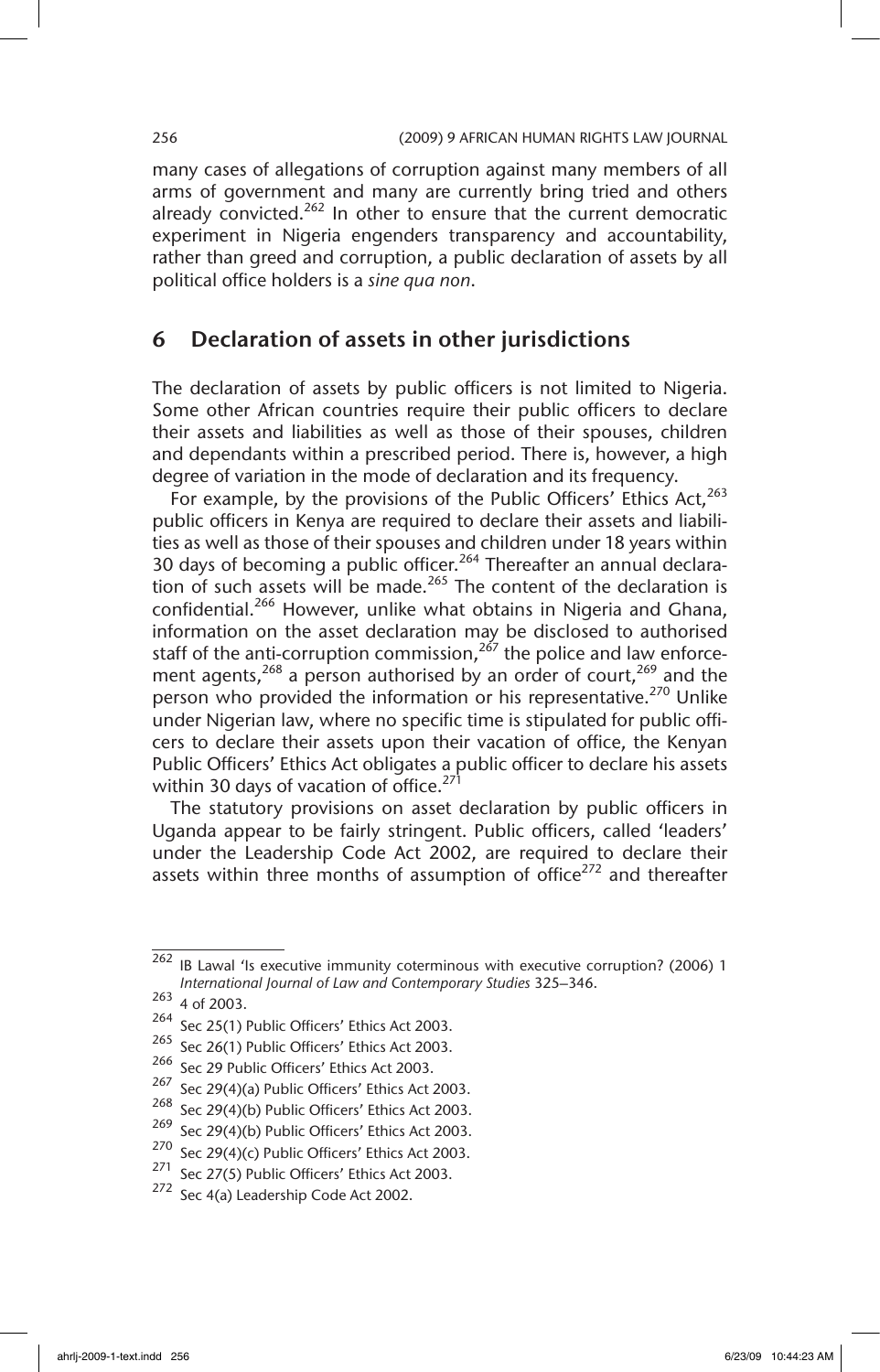every two years.<sup>273</sup> Furthermore, public officers are obligated to declare their assets before the expiration of their term of office if their term of office expires six months after their last declaration.<sup>274</sup> Contrary to the situation in Nigeria, the contents of a declaration under the Leadership Code Act are treated as 'public information' and 'shall be accessible to members of the public upon application to the Inspector-General' in the form prescribed under the Code.<sup>275</sup> As obtains under the provisions of other asset declaration laws discussed earlier, asset declarations in Uganda are subject to verification and penalties are stipulated for breach. $276$ 

The asset declaration regime in Ghana<sup>277</sup> is governed by the Public Office Holders (Declaration of Assets and Disqualification) Act of 1998. $278$  The Act requires public officers to declare their assets on assumption of office and thereafter at intervals of four years.<sup>279</sup> They are also required to declare their assets on vacation of office.<sup>280</sup> Members of the armed forces are, however, exempted from declaration of assets.<sup>281</sup> Unlike what obtains in Kenya, Uganda and Nigeria, asset declarations in Ghana are not cross-checked or verified.<sup>282</sup> The right to privacy seems to have been taken to the extreme under the Ghana's asset declaration laws as completed asset declaration forms are submitted to the Auditor-General in sealed envelopes. The Auditor-General, who is the authorised custodian of these declarations, has no authority to open the envelopes. Only a court of law can order them to be opened.<sup>283</sup> Access to asset declarations in Ghana is, therefore, the most restrictive of all the countries considered.

## 7 Conclusion

Corruption is the bane of Nigeria's socio-political and economic development. One of the ways by which the Nigerian Constitution tries to

 $273$  Sec 4(b) Leadership Code Act 2002.

<sup>274</sup> Sec 4(3) Leadership Code Act 2002.

<sup>&</sup>lt;sup>275</sup> Sec 7 Leadership Code Act 2002.

<sup>276</sup> Sec 35 Leadership Code Act 2002.

<sup>&</sup>lt;sup>277</sup> This section is substantially based on Global Integrity 2006 Country Report on Ghana; available at http://www.globaintegrity.org/reports/2006/Ghana/index.cfm, and 'Money laundering in relation to anticorruption commitments' http://www. iss.co.za/pubs/other/ahsi/Goredema\_Botha/pt1chap 4.pdf (accessed 31 January 2009).

 $\frac{278}{279}$  Act 550.

Sec 4 of the Public Office Holders (Declaration of Assets and Disqualification) Act 1998; art 286 of the 1992 Constitution of Ghana.

 $\frac{280}{281}$  As above.

 $\frac{281}{282}$  See 'Money laundering' (n 277 above) 39.

n 278 above.

<sup>283</sup> As above.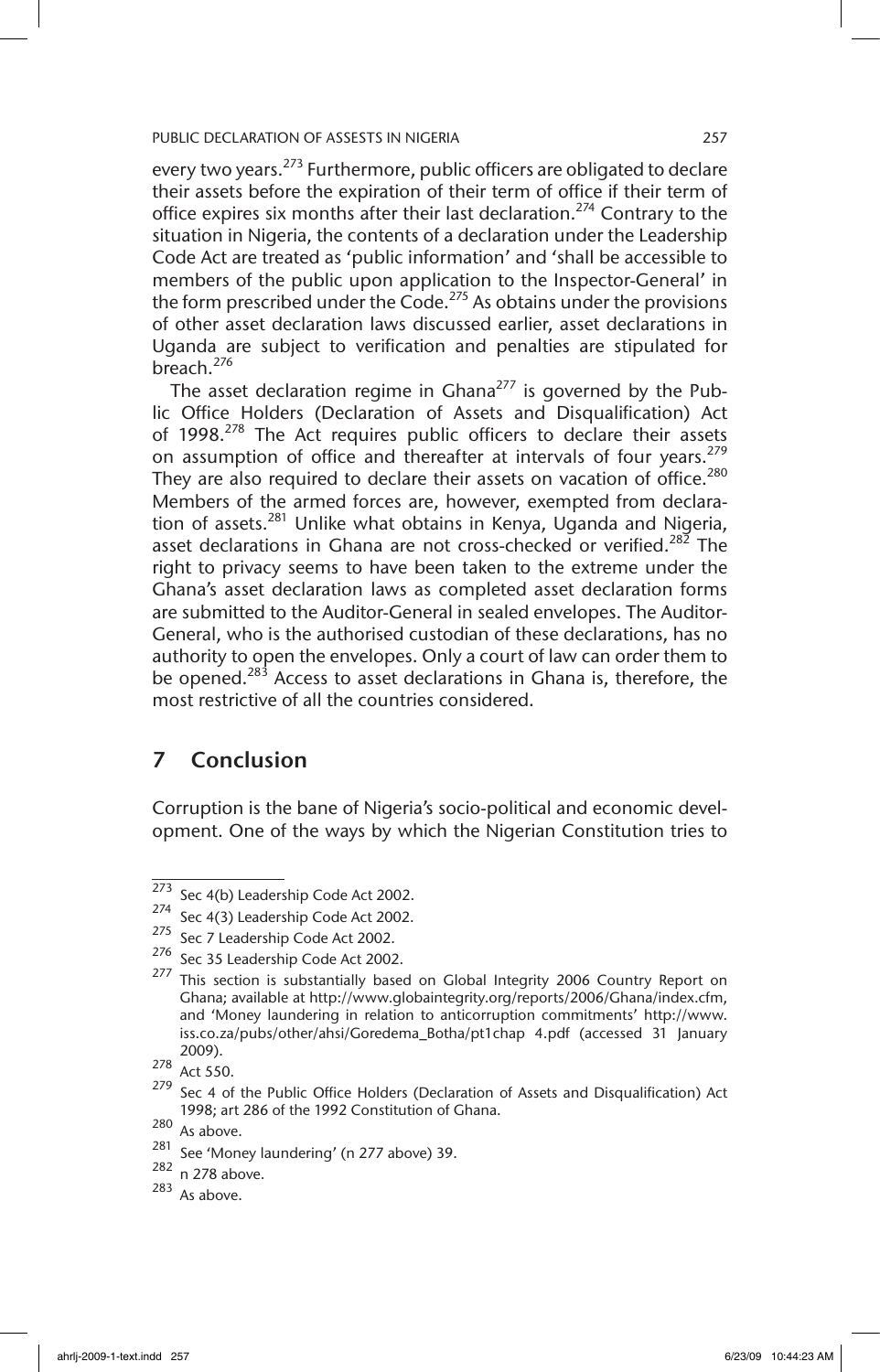### 258 (2009) 9 AFRICAN HUMAN RIGHTS LAW JOURNAL

curb corruption is the entrenchment of a Code of Conduct for public officers. Among the numerous provisions of the Code are those that oblige public officers to declare their assets on assumption of office and cessation of same. The legal requirement is that public officers declare their assets before a High Court judge and submit the asset declaration to the Code of Conduct Bureau. The Bureau would retain the custody of such declarations and make them available for inspection by any Nigerian on 'such terms and conditions as the National Assembly may prescribe', which conditions the National Assembly is yet to prescribe. While many public officers are reluctant to declare their assets at the risk of penal sanction, others have promptly fulfilled their constitutional obligation. Some public officers, especially political office holders, have gone a step further to make their asset declarations public with the President, Shehu Musa Yar'adua, taking the lead.

This has taken the fancy of many Nigerians who now mount pressure not only on public officers who are yet to declare their assets, but also on those who have done so to make their declarations public. This is partly due to the reluctance of the National Assembly to prescribe the terms and conditions under which the Code of Conduct Bureau should make asset declarations available for inspection by members of the public, and partly to the belief that Nigerians have a right to know the worth of their leaders. In the eyes of most Nigerians, therefore, any political office holder who has not made his asset declaration public is a villain. This might not be totally true but all the same it is a moral judgment. According to Westermack, moral judgments are passed on conduct and character because such judgments spring from moral emotions, because moral emotions are retributive emotions, because a retributive emotion is a reactive attitude of mind, either kindly or hostile toward a living being (or something looked upon in the light of a living being), regarded as a true cause of pleasure or pain only in so far as it is assumed to be caused by his will. $284$ 

This has also brought to the fore the jurisprudential question of how far the law should go in upholding morality. While a public declaration of assets seems to violate the right to privacy under the Nigerian Constitution and some other international human rights instruments to which Nigeria is a signatory, it has been argued that there is nothing inherently private in the affairs of public officers in accounting for public funds entrusted to them, and that there is an overriding public interest in the disclosure of information on the assets of public officers as trustees of the nation's wealth. Therefore, legislative interventions aimed at making the assets of public officers accessible to the public can be justified on the basis of utilitarianism. It has also been demonstrated that such a move would be 'reasonably justifiable in a democratic society'. The National Assembly should as a matter of urgency prescribe the

<sup>284</sup> E Westermarck *The origin and development of moral ideas* (1971) 314.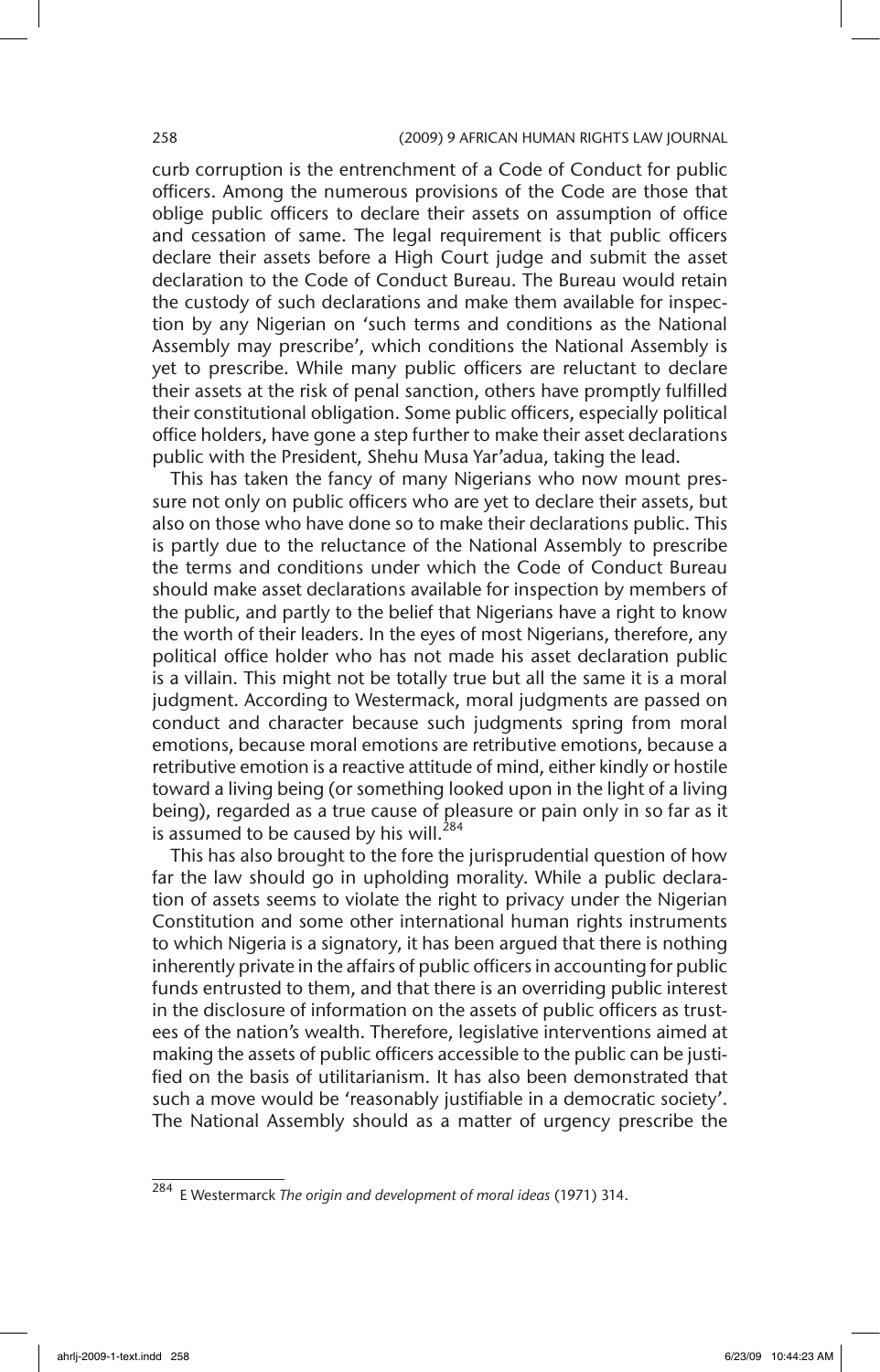terms and conditions under which asset declarations would be made available for inspection by the people, while the Nigerian Constitution should be amended to make it mandatory for political office holders to declare their assets publicly.

The failure of the Code of Conduct to indicate the time-frame within which public officers should declare their assets on vacation of office has left the affected officers with the discretion of choosing a time convenient to them. This approach does not afford the Code of Conduct Bureau the opportunity to verify the assets of public officers immediately upon cessation of their term of office and the whole essence of asset declarations is thereby thwarted. It is recommended that the provisions of the Code be amended to indicate the time-frame within which public officers must declare their assets at the end of their terms of office. A period of one month after leaving office has been suggested.<sup>285</sup> Furthermore, asset declarations of top government functionaries should be posted on the website of the Code of Conduct Bureau. The frequency of asset declarations should also be reduced from four to two years, as is done in Uganda.

The Code of Conduct Bureau should take the verification of assets more seriously for early detection of foul play. The non-inclusion of local government Chairpersons among public officers prohibited from having foreign accounts is also a serious *lacuna* to be redressed, since financial allocations to local governments in recent times have increased tremendously and cases of diversion and misappropriation of local government funds are now a regular occurrence. The inclusion of eligibility to contest as a member of the House of Representatives as one of the conditions for appointment as a member of the Code of Conduct Bureau is another issue that can cast a pall on the image of the Bureau. This is because membership of, and sponsorship by a political party are conditions precedent to contesting as a member of the House of Representatives. This part of the qualification should be expunged while the others may be retained to give some modicum of credibility to the Bureau.

The concession given to public officers to engage in farming can be used to disguise ill-acquired wealth. So also should there be a review of the decision in *Nwankwo v Nwankwo*<sup>286</sup> to the effect that public officers can acquire an interest in private business-like partnerships without holding a managerial post, in order not to provide a justification for incomes not fairly attributable to legitimate emoluments. There is also a need for a code of conduct for private persons so that they do not render nugatory probity and transparency being fostered among public officers. Besides that, many private individuals have also been found

 $285$  AOO Ekpu 'Curbing corruption in Nigeria: The role of the Code of Conduct Bureau' (2004) 20 *Benin Journal of Public Law* 68-69. See also sec 27(5) of Kenyan's Public Officers' Ethics Act 2003.

<sup>286</sup> (1995) 30 LRC 24 33.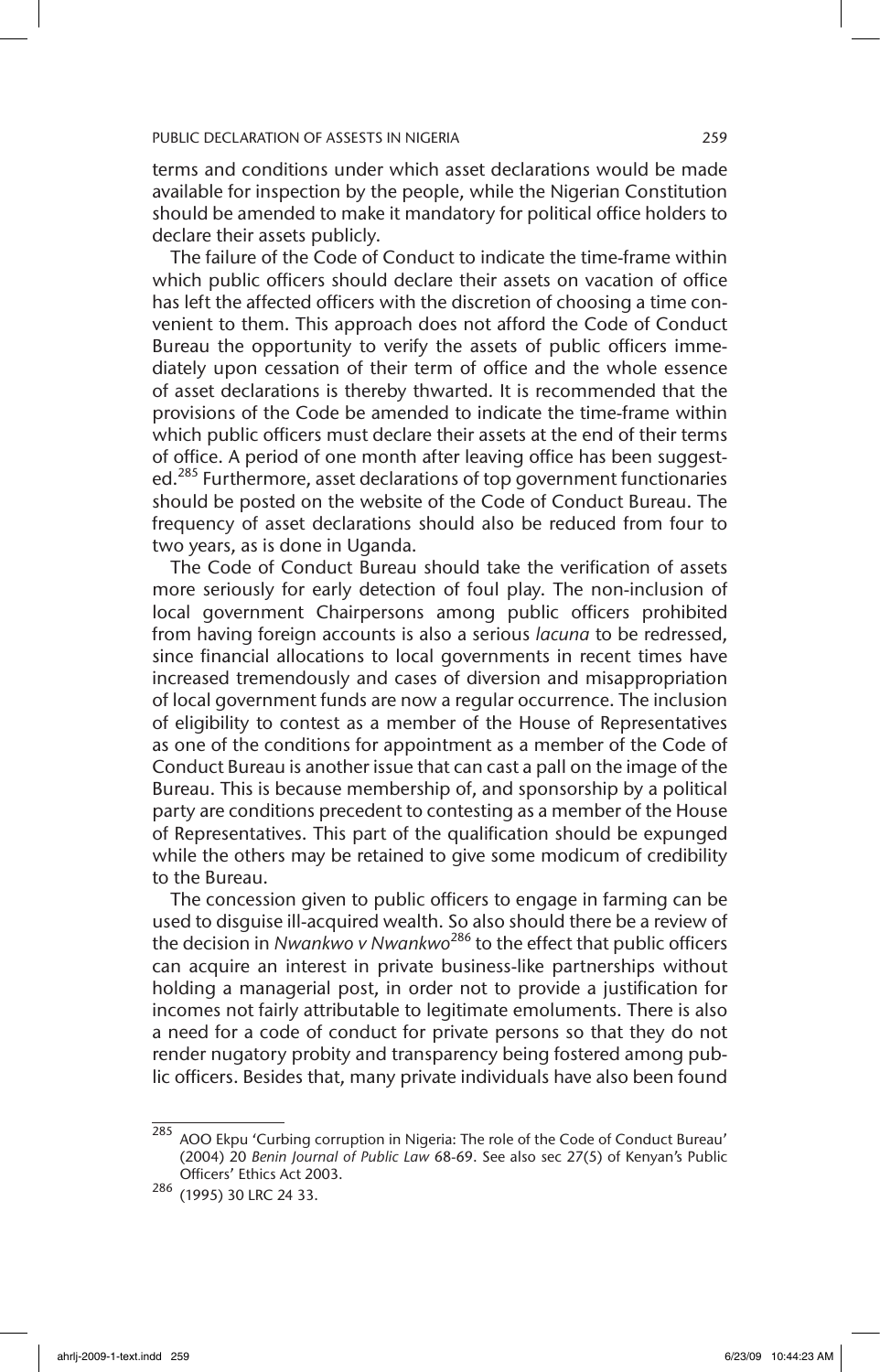### 260 (2009) 9 AFRICAN HUMAN RIGHTS LAW JOURNAL

guilty, either as principal offenders or accomplices, of corrupt practices and allied offences. There should be a positive change in our values and orientation. A situation in which corrupt persons and people of doubtful character are honoured with awards and chieftaincy titles should be deprecated.<sup>287</sup> So also can the war against corruption and abuse of office never be successfully fought when pressures are mounted by sponsored kinsmen and associates to secure the release of corruption suspects without following due process, nor when a heroic welcome is given to corruption ex-convicts on completion of their terms.<sup>288</sup> The war against corruption should never be tribalised or trivialised. The prosecution and trial of corruption cases should be handled with sincerity and dispatch. There should be a uniform application of the rules and selective prosecution and individualisation of justice should be avoided as much as possible. Sentences on conviction should always reflect the gravity of the offence in order to serve as a deterrent to others.

For us to make any meaningful headway in the fight against graft and greed, Nigerians must have access to information about the activities of government. An accelerated passage of the Freedom of Information Bill (as done in South Africa, Zimbabwe and Uganda) is, therefore, another means of ensuring probity and transparency in our public life. The fear is that the National Assembly may vacillate on the passage of the Bill, since its members are to be affected, the same way they have not been able to prescribe the terms and conditions under which asset declarations should be made available to the public. This view is buttressed by the fact that most political holders, including the members of the National Assembly, are generally reluctant to make their asset declarations public. $289$ 

As the only authoritative interpreter of the provisions of the Constitution and statutes, the judiciary should use the earliest opportunity to declare the asset declaration a public document within the meaning of section 109 of the Evidence  $Act^{290}$  to ensure easy access by members of the public. If the Freedom of Information Bill is eventually passed

<sup>&</sup>lt;sup>287</sup> Eg, President Olusegun Obasanjo allegedly nullified the nation awards conferred on some Nigerians by General Abdusalami Abubakar in 1998 because some murder suspects were included on the list.

<sup>288</sup> Diepreye Solomon Peter Alamieyeseigha, the impeached Governor of Bayelsa State, was convicted and sentenced to 12 years' imprisonment for corruption and money laundering offences in 2007. The sentences ran concurrently from the day he was incarcerated in December 2005. On his release from prison, he was accorded a heroic welcome, a motorcade of four kilometres reportedly heralded his entry into Yenagoa, the state capital. A sitting government also joined the welcome team. For an incisive comment on this action, see 'Alams the hero' *The Vanguard Editorial* 6 September 2007 18.

 $289$  As at the time of writing this paper, apart from the President, the Vice-President and the Secretary to the Government of the Federation, only three ministers had declared their assets publicly out of 39, four state governors out of 36 and one member of the National Assembly out of 469.

<sup>290</sup> Cap E 14 Laws of Federation of Nigeria 2004.